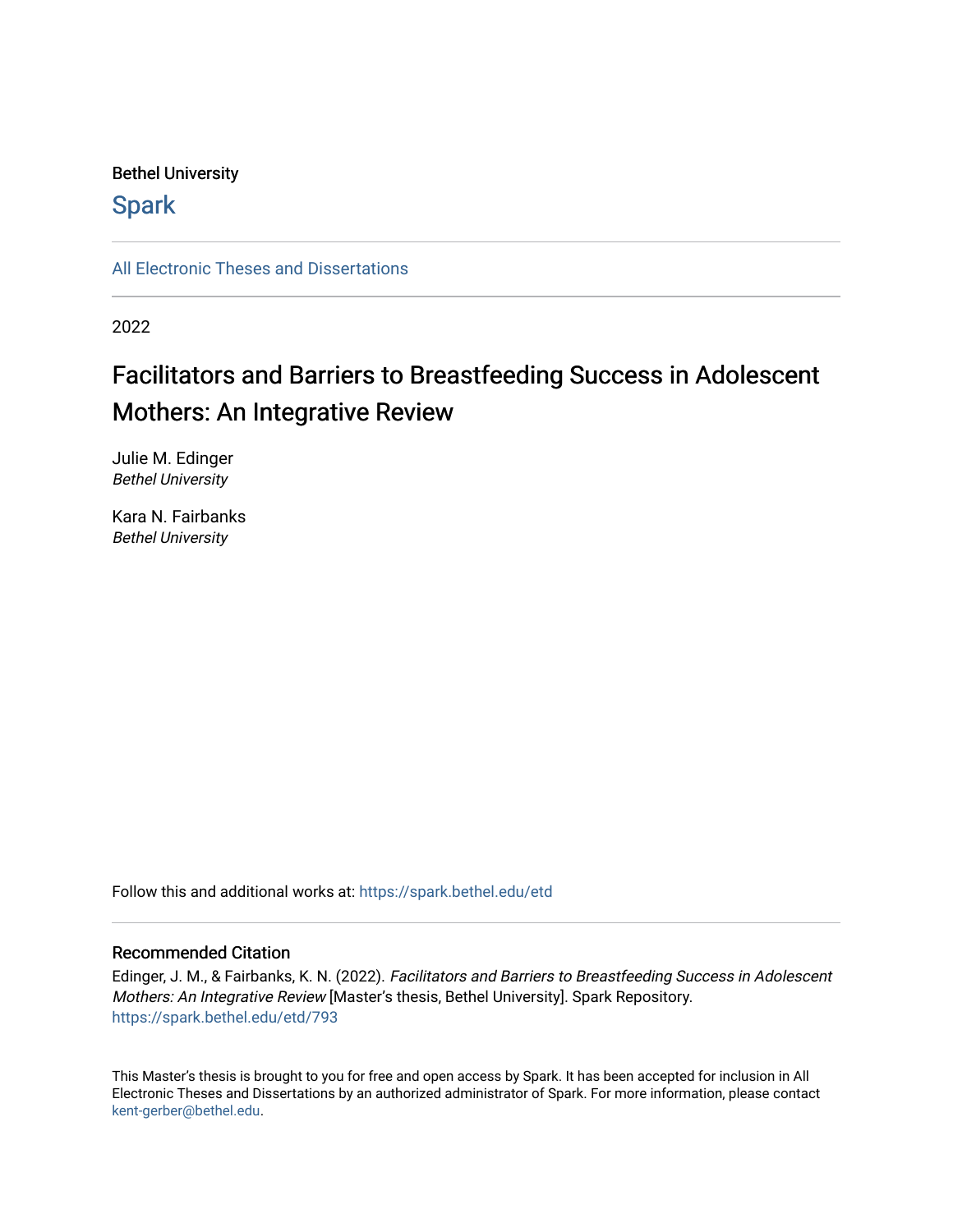# FACILITATORS AND BARRIERS TO BREASTFEEDING SUCCESS IN ADOLESCENT MOTHERS: AN INTEGRATIVE REVIEW

# A CAPSTONE PROJECT SUBMITTED TO THE GRADUATE FACULTY OFTHEGRADUATESCHOOL BETHEL UNIVERSITY

BY

Julie M. Edinger RN, BSN, and Kara N. Fairbanks, RN, BSN

# IN PARTIAL FULFILLMENT OF THE REQUIREMENTS

## FOR THE DEGREE OF

## MASTER OF SCIENCE IN NURSING

## MAY 2022

## BETHEL UNIVERSITY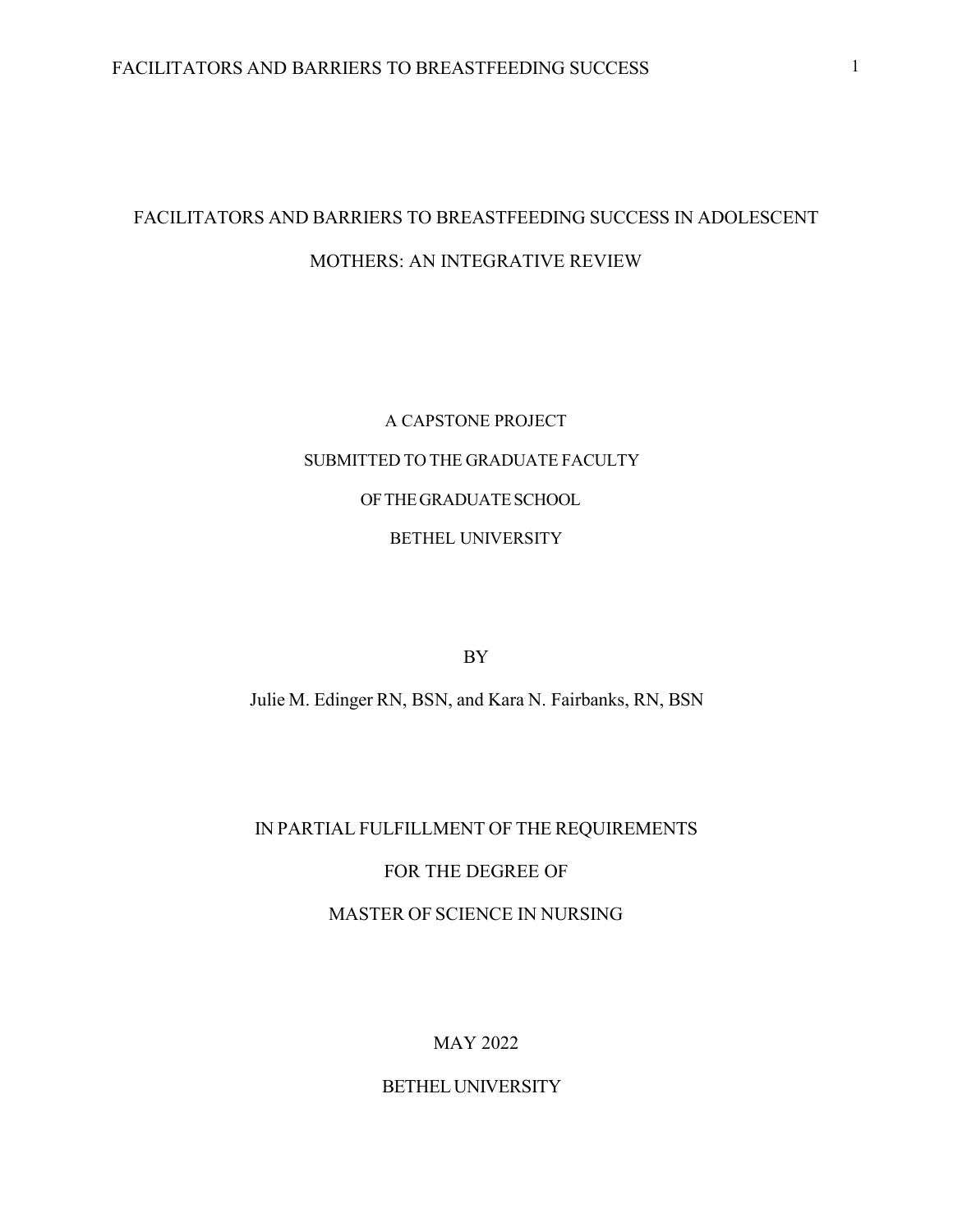Facilitators and Barriers to Breastfeeding Success in Adolescent Mothers: An Integrative Review

Julie M. Edinger, RN, BSN, and Kara N. Fairbanks, RN, BSN

May 2022

Approvals:

| Project Adviser Name: Katrina Wu, APRN, CNM                                               |
|-------------------------------------------------------------------------------------------|
| Project Adviser Signature:                                                                |
| Second Reader Name:<br>Renee Clark, DNP, APRN, CNM                                        |
| Second Reader Signature:                                                                  |
| Director of Nurse-Midwifery Program Name: Katrina Wu, APRN, CNM, Interim Program Director |
| Director of Nurse-Midwifery Program Signature:                                            |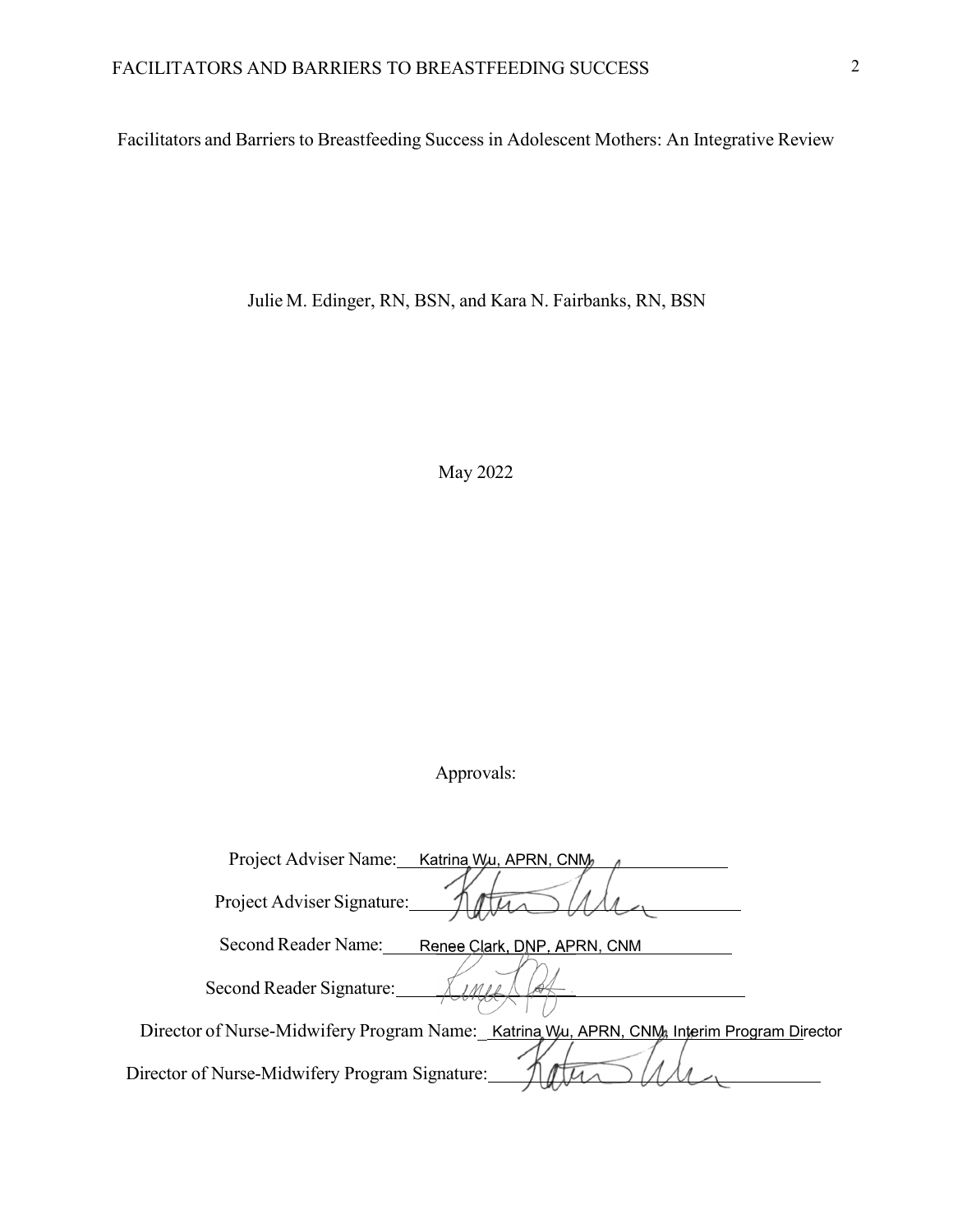### **Acknowledgments**

The authors would like to extend sincere appreciation to our capstone adviser Katrina Wu for her exceptional oversight and guidance throughout the entirety of the writing of this integrative review. In addition, Julie and Kara would like to thank reference librarian Corey Whipkey and the second reader, Renee Clark, DNP, APRN, CNM, for their wise counsel and keen insights. Finally, we are indebted to Rebecca Otterness, RN, MSN, and Laura Edinger, BS, for their editing finesse that enhanced this scholarship.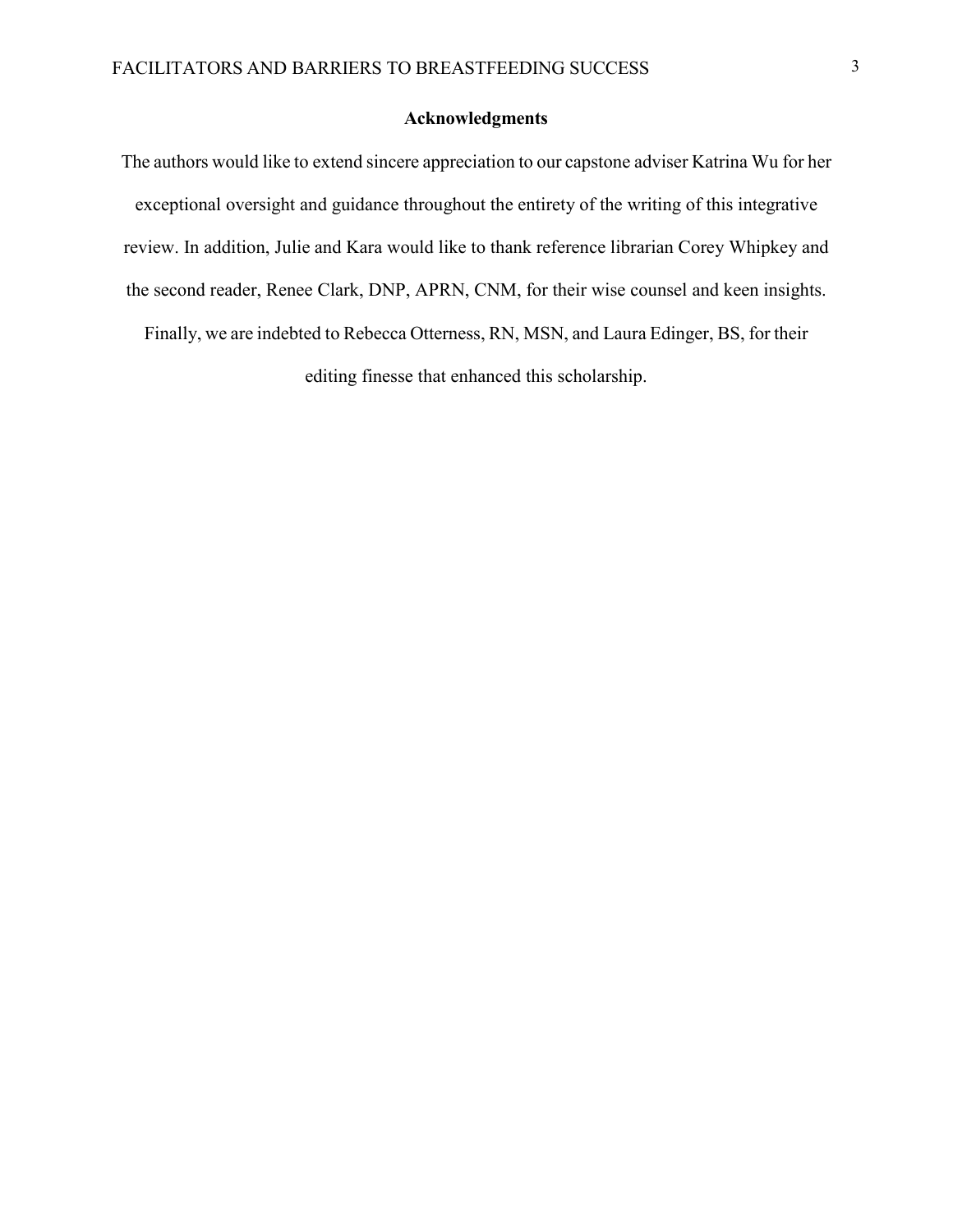#### **Abstract**

**Introduction:** Breastfeeding is the optimal feeding method for infants and confers numerous health benefits to mothers and their children. Nevertheless, despite overwhelming data supporting breastfeeding, breastfeeding rates remain suboptimal within the adolescent demographic.

**Research Aim:** To identify facilitators and barriers to improving breastfeeding success and outcomes in adolescent mothers.

**Methods:** A keyword search of the literature was conducted using the PubMed, CINAHL, and SCOPUS databases. Citation searching and a hand search of 3 relevant journals were also undertaken, yielding 21 original studies that met all inclusion and exclusion criteria. Relevant study demographics and findings were extracted and organized according to the designated levels of the socio-ecological model.

**Results:** Findings from 313,220 breastfeeding adolescent mothers demonstrated that awareness of health benefits, perceived affordability, convenience, intention to breastfeed, and family, peer, and partner support remained critical. Additional findings revealed the importance of professional, transparent, and ongoing breastfeeding education and guidance. Conversely, physical discomfort, perception of low milk supply, balancing competing societal roles, and negative peer and partner input hampered the breastfeeding success of teen mothers.

**Discussion:** This review discovered that the vast majority of current research focused on the individual, interpersonal, and organizational levels. Opportunities exist for developing and evaluating school programs, community lactation resource planning, and public policy advocacy efforts to improve breastfeeding in this vulnerable population.

*Keywords: "Pregnancy in adolescence," "Maternal age 14 and under," "Teen mothers,"*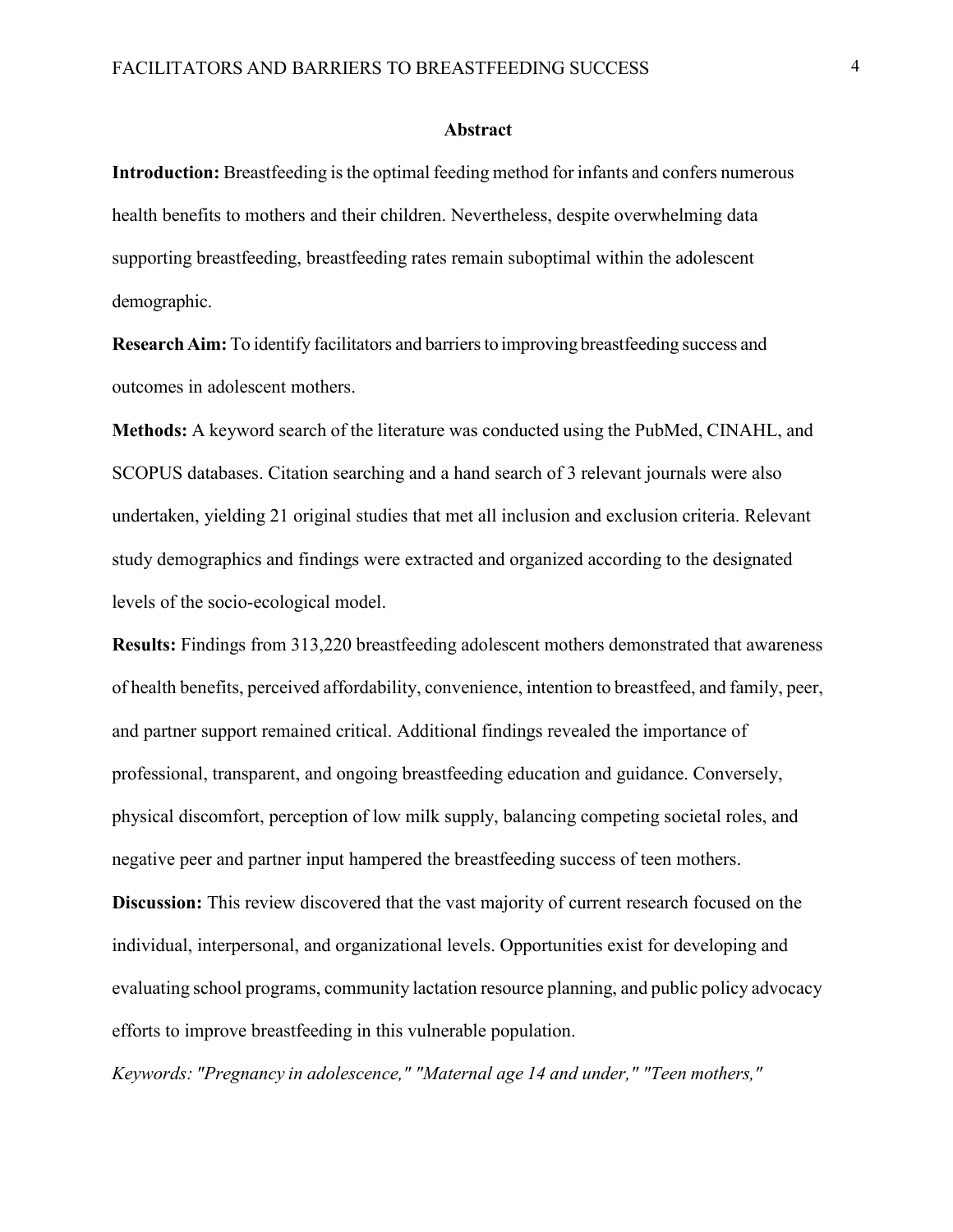*adolescent mothers," "Teenage mothers," "breastfeeding," "breastfeeding," and "lactation" "Socio-ecological model," "breastfeeding facilitators," "breastfeeding barriers"*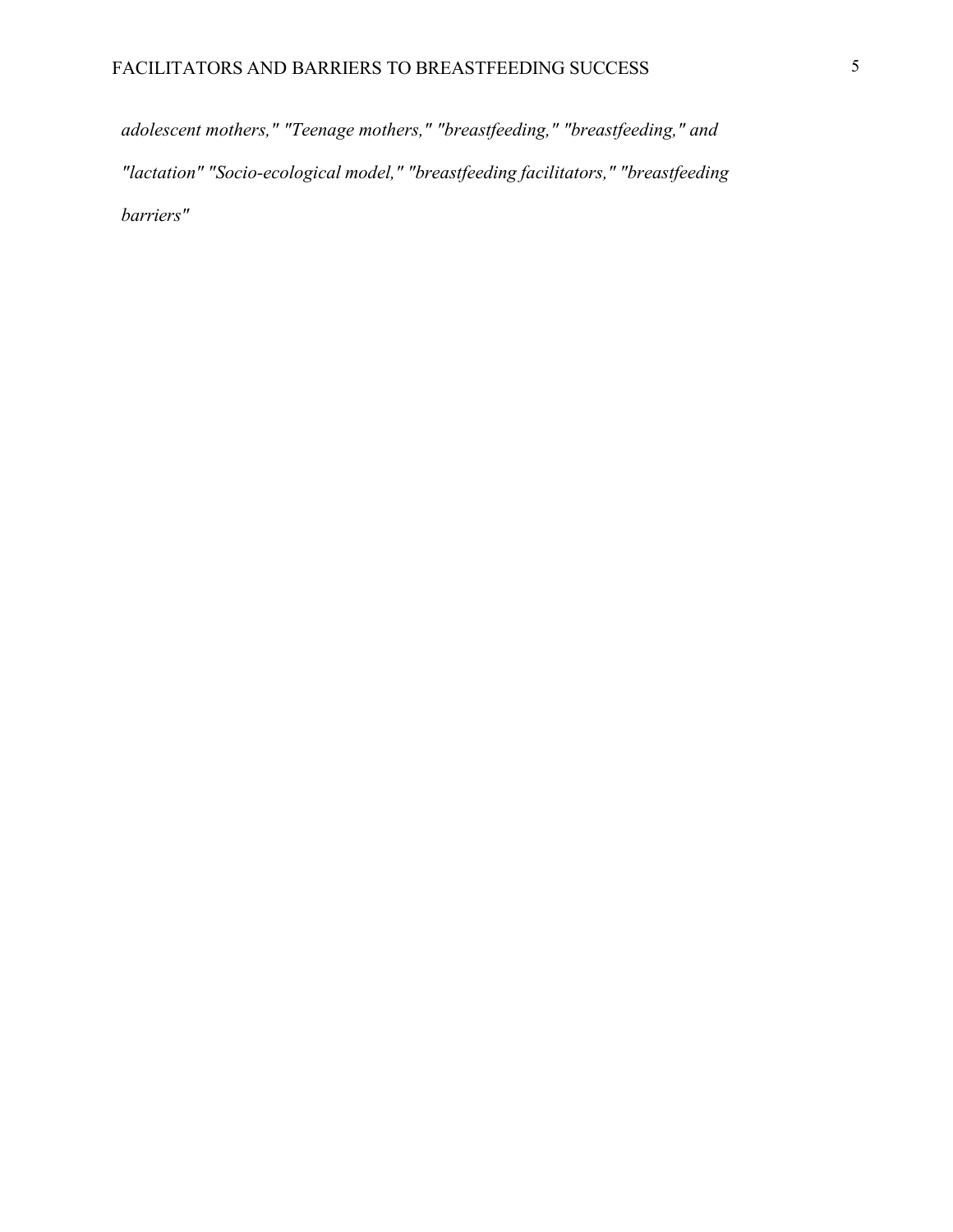# **Facilitators and Barriers to Breastfeeding Successin Adolescent Mothers: An Integrative Review**

### **Background**

It is estimated that over 800,000 young lives could be saved worldwide, and the equivalent of over 302 billion United States (U.S.) dollars could be added to the global economy annually by achieving optimal breastfeeding outcomes (American College of Nurse-Midwives [ACNM], 2016; Rollins et al., 2016). Research has repeatedly demonstrated that breastfeeding confers numerous health and wellness benefits to mothers and infants and is the ideal choice for infant feeding (Godbout et al., 2016; Nuampa et al., 2018; Pillay et al., 2018). According to the American Academy of Pediatrics [AAP] (2021), breastfeeding plays an essential role in infant and child neural development and decreases the risk of sudden infant death syndrome and acquiring acute, chronic, and autoimmune illnesses. Maternal health advantages include a reduced risk of developing type II diabetes, breast cancer, and other common gynecological cancers (Abbass-Dick et al., 2021; AAP, 2021; American College of Obstetricians and Gynecologists [ACOG], 2021; Centers for Disease Control and Prevention [CDC], 2021a; Godbout et al., 2016).

The AAP (2021), ACNM (2016), ACOG (2021), CDC (2021a), and United States Preventive Services Task Force (2016) endorse exclusive breastfeeding for the first six months with continuation after the introduction of complementary foods to the first full year of life. The World Health Organization (2018) recommends that infants be breastfed on demand for the first two years and beyond.

Although 80% of all mothers in the U.S. initiate breastfeeding, only 25.8% of infants are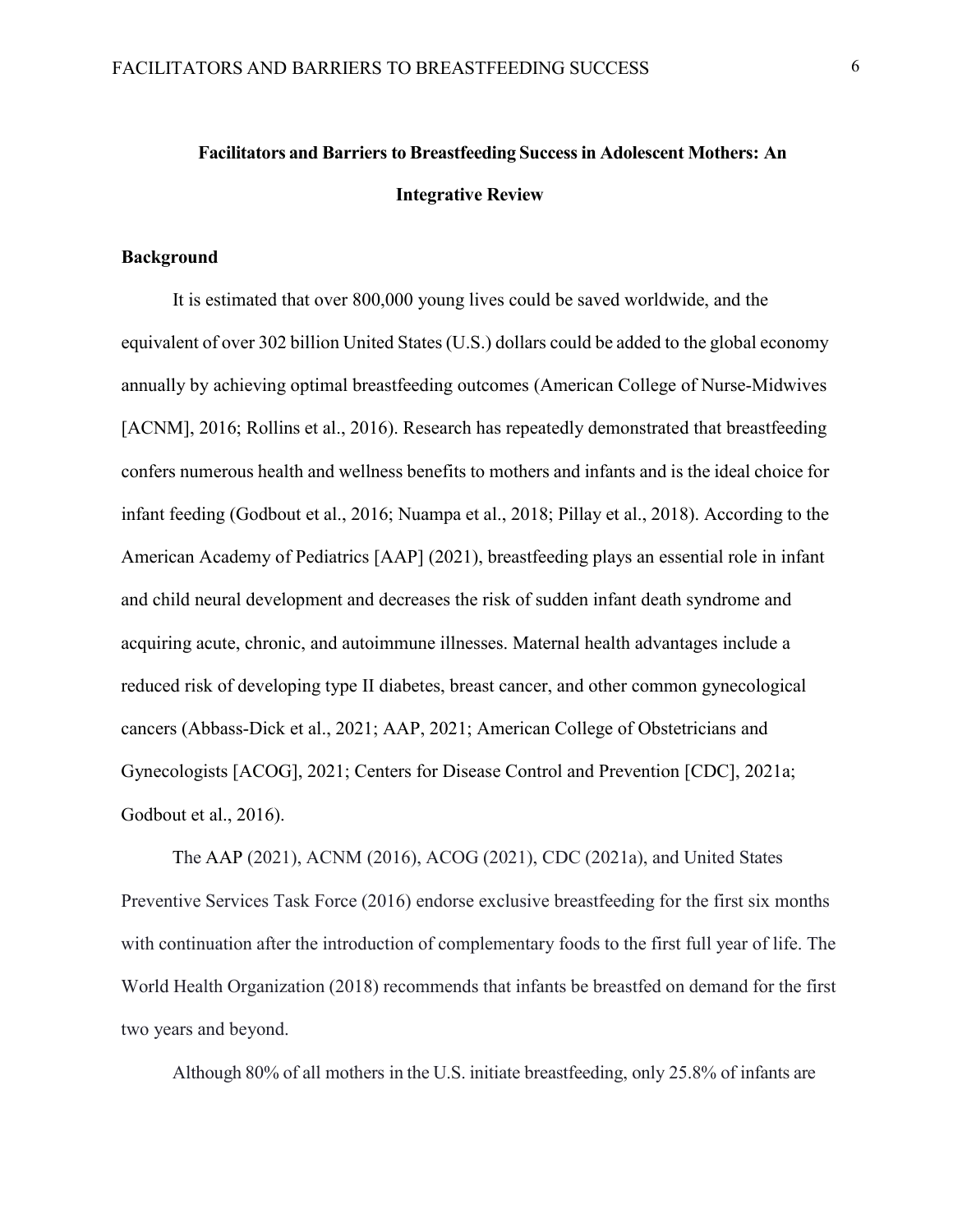exclusively breastfed for six months, and only 35.0% receive breastmilk at one year despite the compelling benefits and clear professional recommendations (CDC, 2021b; Kellens, 2021; Office of Disease Prevention and Health Promotion, n.d.).

Unfortunately, the number of adolescent mothers who provide breast milk to their infants is substantially lower than adult mothers (Godbout et al., 2016; Leclair et al., 2015). Current evidence demonstrates that 70.5% of adolescent mothers in the U.S. initiate breastfeeding, and 27.9% continue for one year, versus more than 80% and 48% of mothers aged 20 or older, respectively (Olaiya et al., 2016; Wambach et al., 2021).

Economically, socially, and developmentally, teenage mothers have unique needs compared with older mothers (Priscilla et al., 2021). Ten million teens between the ages of 12 and 17 reside in low-income environments (Addy et al., 2013). The vast majority depends wholly upon their caregivers for financial security (Hall-Smith et al., 2012; Priscilla et al., 2021).

Socially, young mothers are susceptible to perceived negative stigma from their community, healthcare providers, and perhaps peers (Abbass-Dick, 2021; Powers & Takagishi, 2021). In addition, they fear being scrutinized and judged for going against the societal norm and entering motherhood before it is considered socially acceptable (Nuampa et al., 2018).

Frequently, young mothers are deterred by breastfeeding obstacles and rely heavily on peers and family for support (Edwards et al., 2017; Hall-Smith et al., 2012 Hunter et al., 2015; Powers & Takagishi, 2021). Furthermore, adolescent mothers are faced with the challenges of simultaneously maturing into adulthood and becoming a parent (Powers & Takagishi, 2021; Priscilla et al., 2021). Therefore, to achieve target goals and improve breastfeeding success, promotion and education efforts should be tailored to accommodate young mothers' unique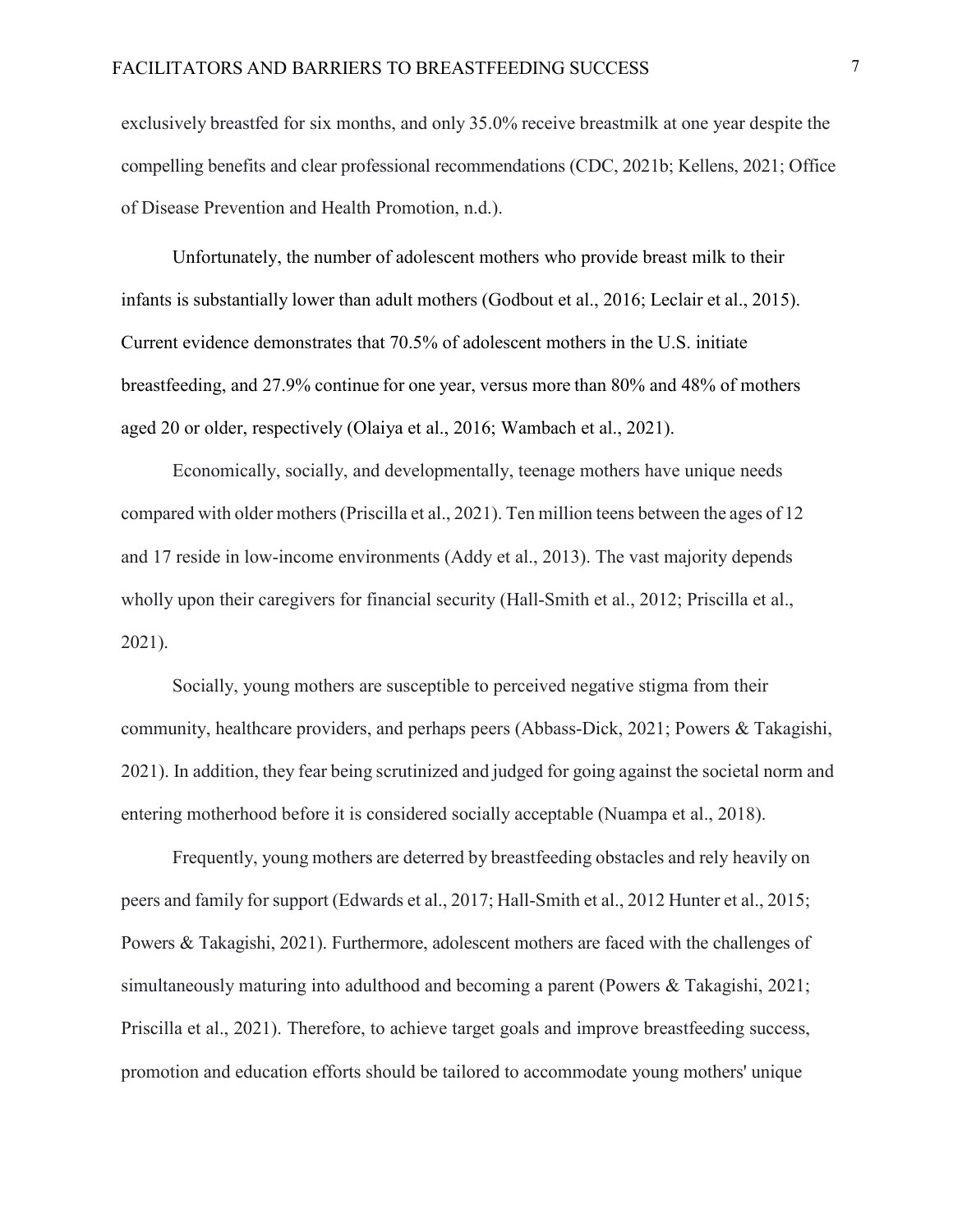concerns (Abbass-Dick et al., 2021; Chopel et al., 2019).

Bronfenbrenner's (1999) socio-ecological model is an ideal framework for exploring health promotion and behavior change (Kilanowski, 2017; Snyder et al., 2021). The socioecological model fosters an appreciation and deeper understanding of the complex and multifaceted breastfeeding journey. This model provides a framework for how an individual's health can be affected by the bidirectional influences of personal perceptions and belief systems, close interpersonal relationships, the broader community, organizational structure, and public policy efforts (Dunn et al., 2014; Snyder et al., 2021). To provide clarity and enhance understanding, the definitions and characteristics of the model and how they may relate to breastfeeding in adolescent mothers may be found in Table 1.

The aim of this integrative review was to utilize the socio-ecological model as a theoretical foundation to answer the question: What are the facilitators and barriers to improving breastfeeding success in adolescent mothers? Findings will provide perinatal care providers with insight into the breastfeeding needs of young mothers and assist in creating innovative, evidence-based strategies that target interventions directed toward improving breastfeeding outcomes in this vulnerable population.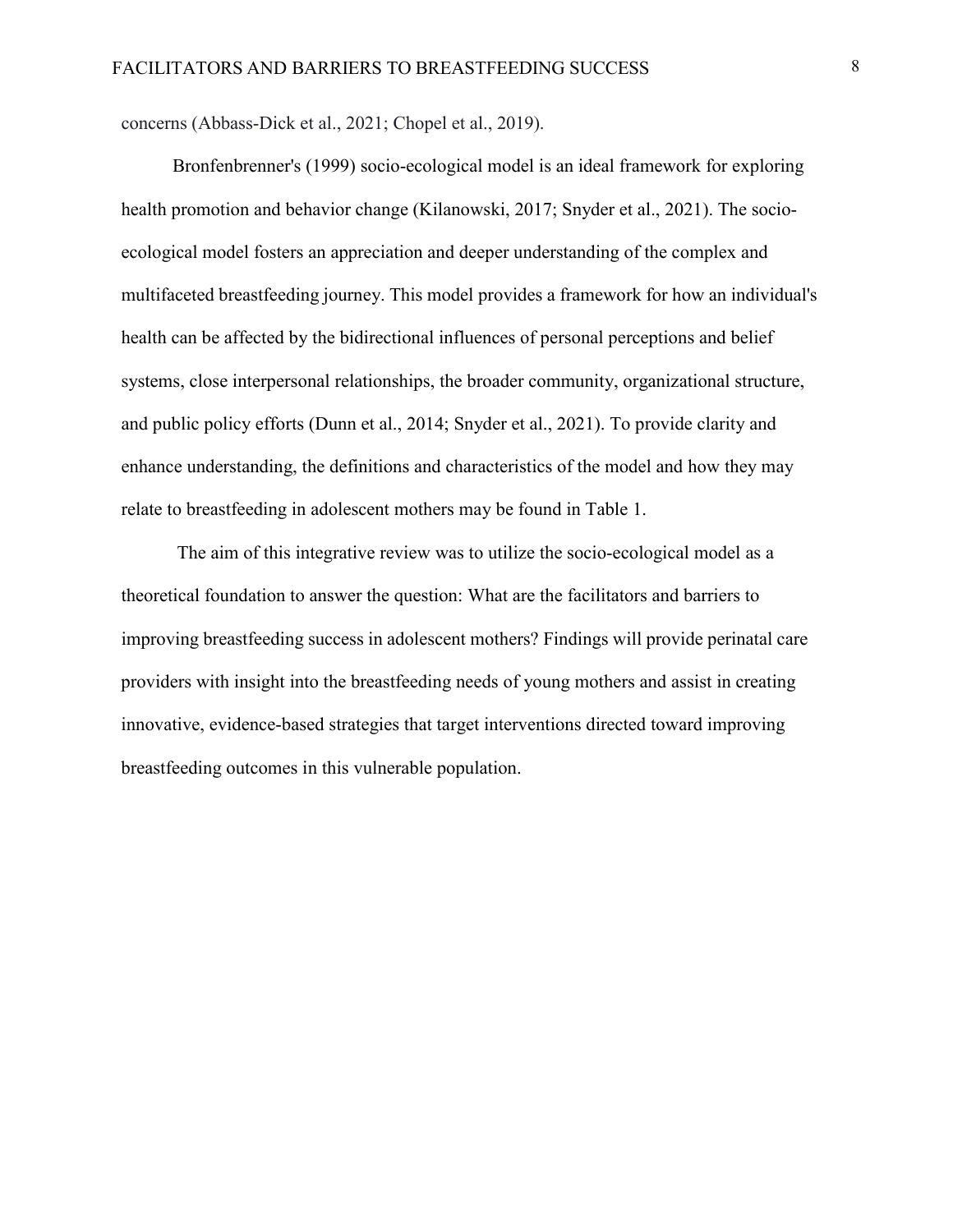# **Table 1**

# *Definitions and Characteristics of the Socio-Ecological Model (SEM) and how it Relates to Breastfeeding*

| Levels of SEM                            | Definition and Characteristics                                                                                                           | Influences on Breastfeeding (BF)                                                                                                         |  |  |  |
|------------------------------------------|------------------------------------------------------------------------------------------------------------------------------------------|------------------------------------------------------------------------------------------------------------------------------------------|--|--|--|
| Individual<br>$\left( \mathrm{I}\right)$ | Personal attributes, including history, education,<br>income, attitudes, level of self-efficacy                                          | Perception and experiences: Health benefits,<br>pain, social isolation, desire and commitment to<br>BF, need to return to work or school |  |  |  |
| Interpersonal<br>(II)                    | Formal and informal relationships and support<br>systems include family, friends, partners, peers,<br>neighbors, teachers, and coworkers | Supportive vs. unsupportive partners, friends,<br>and family, and peer to peer support                                                   |  |  |  |
| Organizational<br>(III)                  | Policies and practice and access to services and<br>professionals within organizations, hospitals,<br>clinics, WIC, and parenting groups | BF support during and after the hospital stay,<br>those without adequate interpersonal support                                           |  |  |  |
| Community<br>(IV)                        | Places in which social relationships occur<br>include schools, workplaces, and<br>neighborhoods                                          | Societal norms and expectations, normalization,<br>public breastfeeding, community lactation<br>support                                  |  |  |  |
| Policy<br>(V)                            | Influence of local, state, national, and global laws<br>and practices and how these policies impact<br>resources and funding             | BF friendly policies, safe places to BF,<br>protected work breaks, easy availability of<br>formula, maternity leave, and WIC             |  |  |  |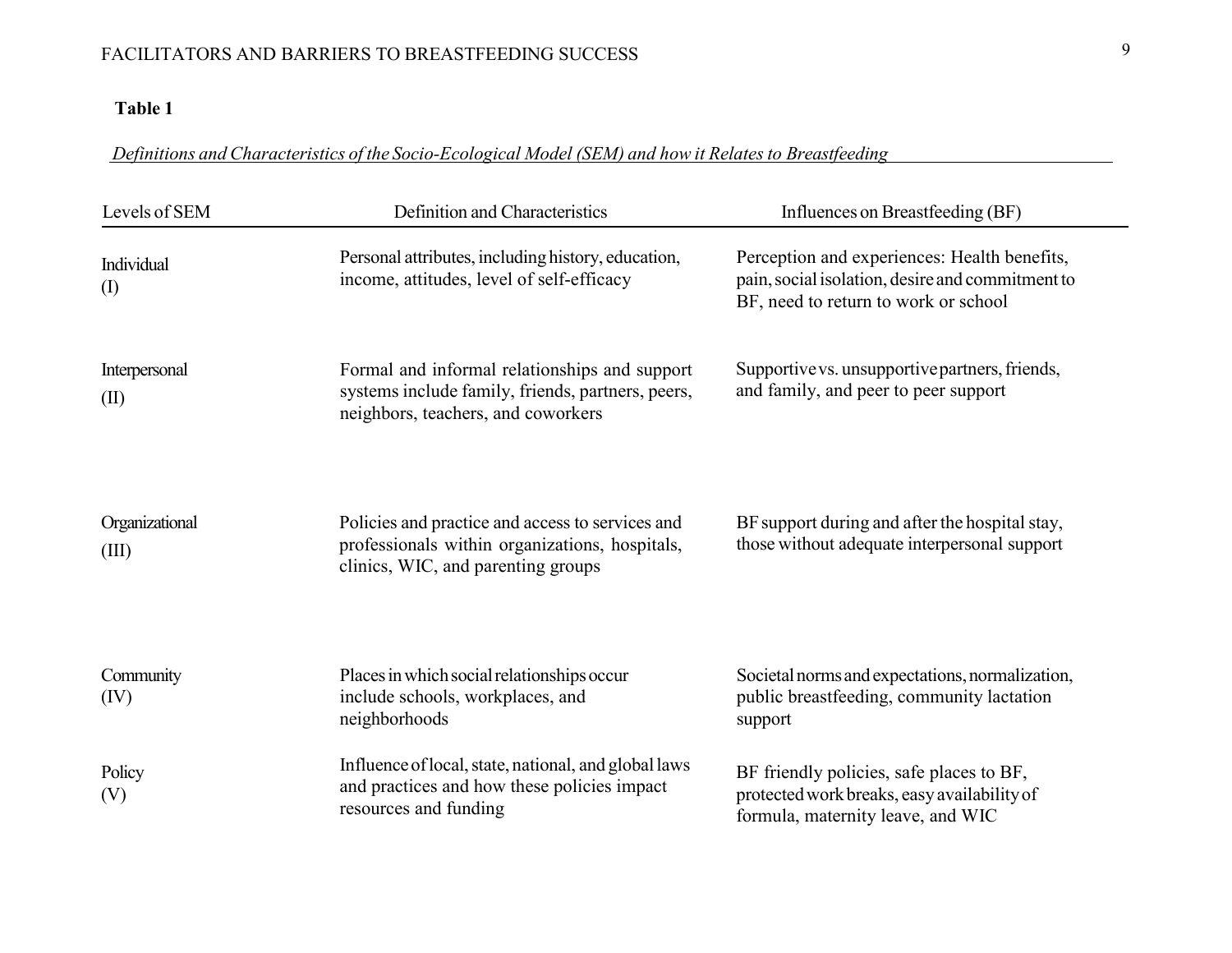#### **Methods**

#### **Design**

This document followed the standards for performing an integrative review presented by Whittemore and Knafl (2005). The integrative review is a research style that can include experimental and non-experimental research designs. Whitmore and Knafl expand upon this type of framework, describing it as the most encompassing review method, allowing the researcher to acquire the broadest insight and comprehension of an identified gap in understanding. Utilizing the steps outlined by Whitmore and Knafl as a basis, this review was conducted by determining an area of interest, performing a detailed literature search, extracting pertinent data, comprehensively analyzing the collated information, and synthesizing the findings. This strategy aimed to reduce bias, increase rigor, and improve the capacity for effectively incorporating diverse methodologies and designs into the body of literature.

### **Search Strategy**

In June 2021, the writers consulted a Bethel University reference librarian to assist in constructing an effective search strategy and creating appropriate data-generating terminology. A single systematic search was conducted across three comprehensive online databases (PubMed, CINAHL, and SCOPUS), using the following keywords with Boolean operators: "Pregnancy in adolescence," "Maternal age 14 and under," "Teen mothers," "Adolescent mothers," "Teenage mothers," "breastfeeding," "breast feeding," and "lactation."

Studies qualified for inclusion in the review if the following standards were met: original investigations of healthy, singleton, full-term, pregnant or parenting adolescent mothers aged 19 years or younger of any parity. Studies needed to be available in English and published between 2010-2021. There was no consensus in the literature defining breastfeeding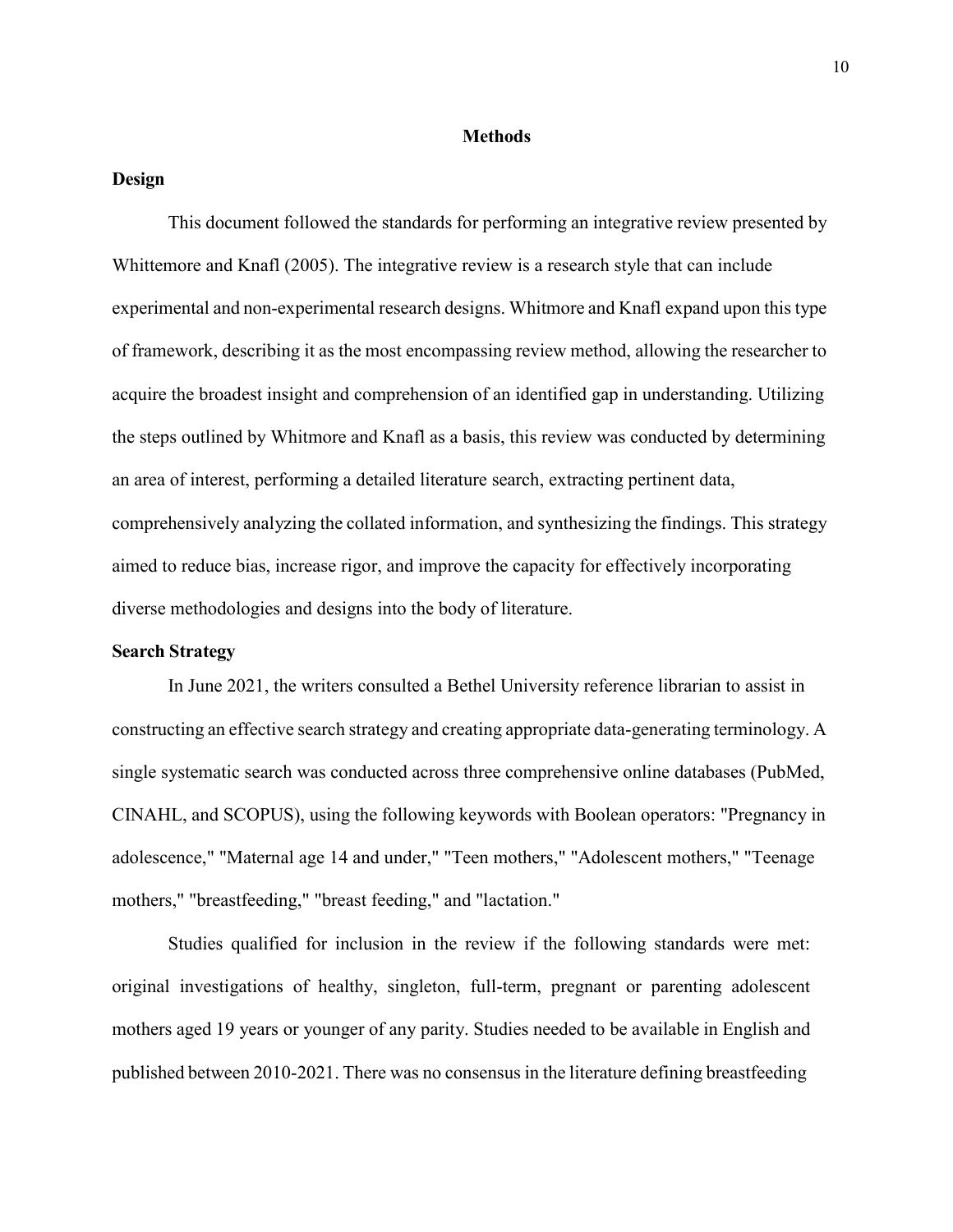success. Therefore, any amount of breastmilk offered to the infant was included, and no limitations were placed on breastfeeding initiation, duration, or exclusivity. In addition, to maximize the generalizability of the findings to adolescents in the U.S., studies were limited to those conducted in middle and high-income countries.

To facilitate author collaboration, increase rigor, and standardize decision making, search results were transferred into the Covidence Systematic Review Software (2014) for screening. Using the software-generated numeric results, a Preferred Reporting Items for Systematic Reviews and Meta-Analyses [PRISMA] (see Appendix A) was constructed. The PRISMA diagramed the authors' screening methods and detailed the stepwise process used to identify relevant studies and eliminate redundant or non-applicable research (Page et al., 2021).

The initial search identified 2,398 articles (CINAHL= 278; PubMed = 1,659; and Scopus = 461), of which 418 duplicates were removed. The two authors independently screened the titles and abstracts of the remaining 1,980 studies. Ultimately, 217 publications met the screening criteria to be examined in their full text, yielding 21 studies selected for incorporation in this examination of current literature. All conflicts between those screening publications were resolved via in-person discussion and mutual agreement.

The bibliographic references of works meeting the criteria were then appraised to capture any relevant research not discovered in the initial database search. The Cochrane Database of Systematic Reviews was also accessed to ensure that no similar integrative reviews had been recently conducted. Furthermore, the Journal of Human Lactation, the International Breastfeeding Journal, and the Journal of Maternal and Child Nutrition were hand-searched for any applicable research since 2016. Neither citation searching nor journal hand searching yielded additional studies.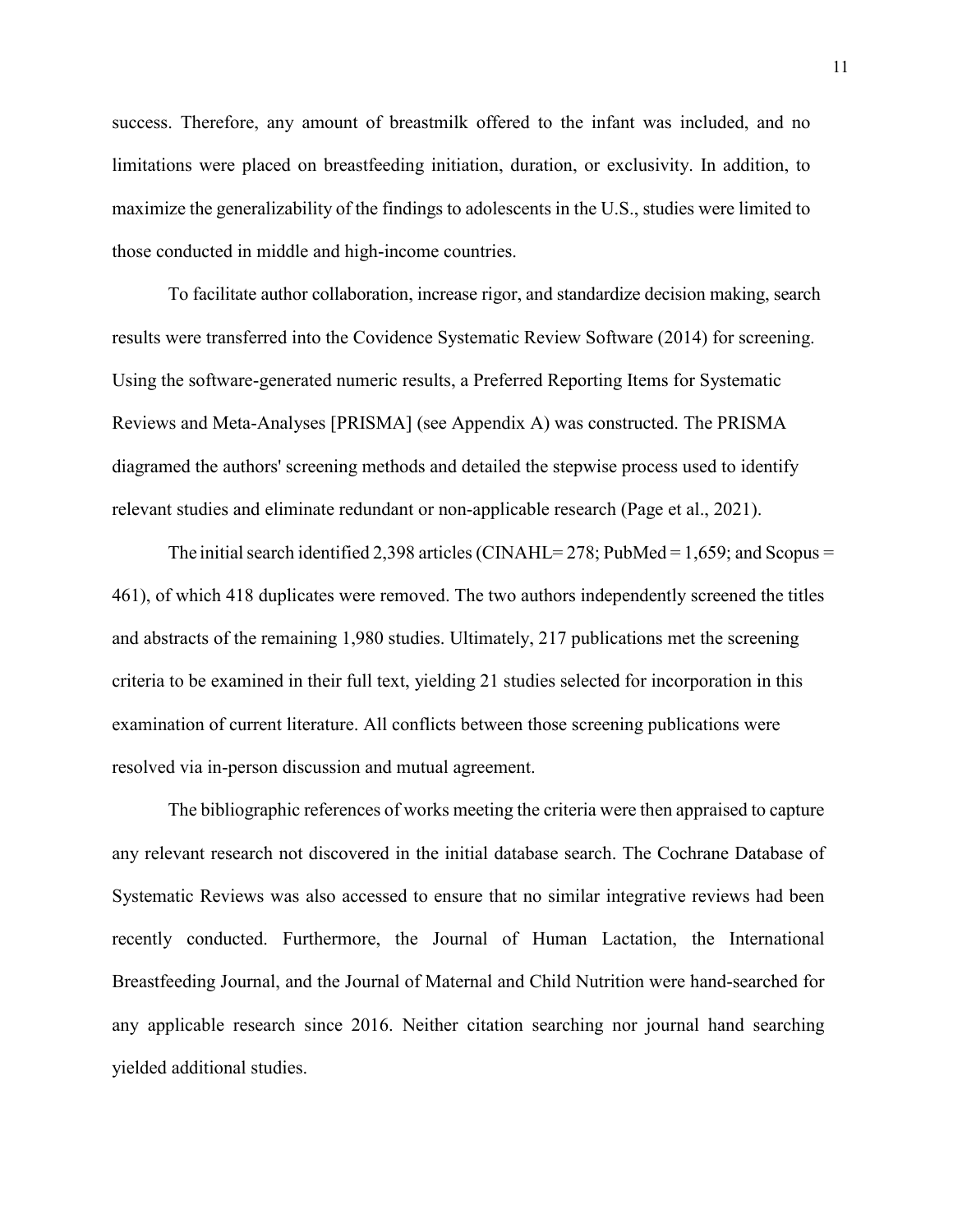The 21 publications meeting inclusion criteria were analyzed to identify each study's breastfeeding facilitators and barriers and then stratified according to the appropriate socioecological model level. The literature matrix (see Appendix B) summarizes each study using the following descriptors: primary author, publication year, setting, aim, quality appraisal, design, sample, socio-ecological model designation, and key findings.

Finally, using the Johns Hopkins Nursing Evidence-Based Practice appraisal tool, the researchers independently assessed each study and assigned the level of evidence as determined by the research design [I-V]. Studies were classified based on the quality of the study components, relevance of the design, integration of data, and recognition of the study limitations. Subsequently, the research was categorized and awarded a grade of A, B, or C based on rigor, study attributes, and transparency. An "A" grade met the standard of highquality evidence (Dang & Dearholt, 2018).

### **Results**

The reviewed articles were published between 2011 and 2021, reflecting the most recent research and scholarship. Together they represent diverse methodologies and designs, including qualitative ( $n = 7$ ), quantitative ( $n = 8$ ), and mixed methods research ( $n = 6$ ). Of the quantitative studies, three studies were high-quality randomized control trials (RCTs). Studies were conducted in numerous middle to high-income nations around the globe, including the U.S. (6), Brazil (6), Thailand (3), England (2), Canada (2), Ecuador (1), and South Africa (1).

Collectively, 313, 226 pregnant and parenting adolescent mothers contributed to the samples in these publications. Of the studies that disclosed participant characteristics, 10 focused specifically on primiparous adolescents residing in low-income cities within the nations discussed above, with sample racial and ethnic demographics being primarily White  $(n = 3)$ , Black or African American  $(n = 3)$ , Asian  $(n = 3)$ , and Hispanic  $(n = 1)$ . The mean age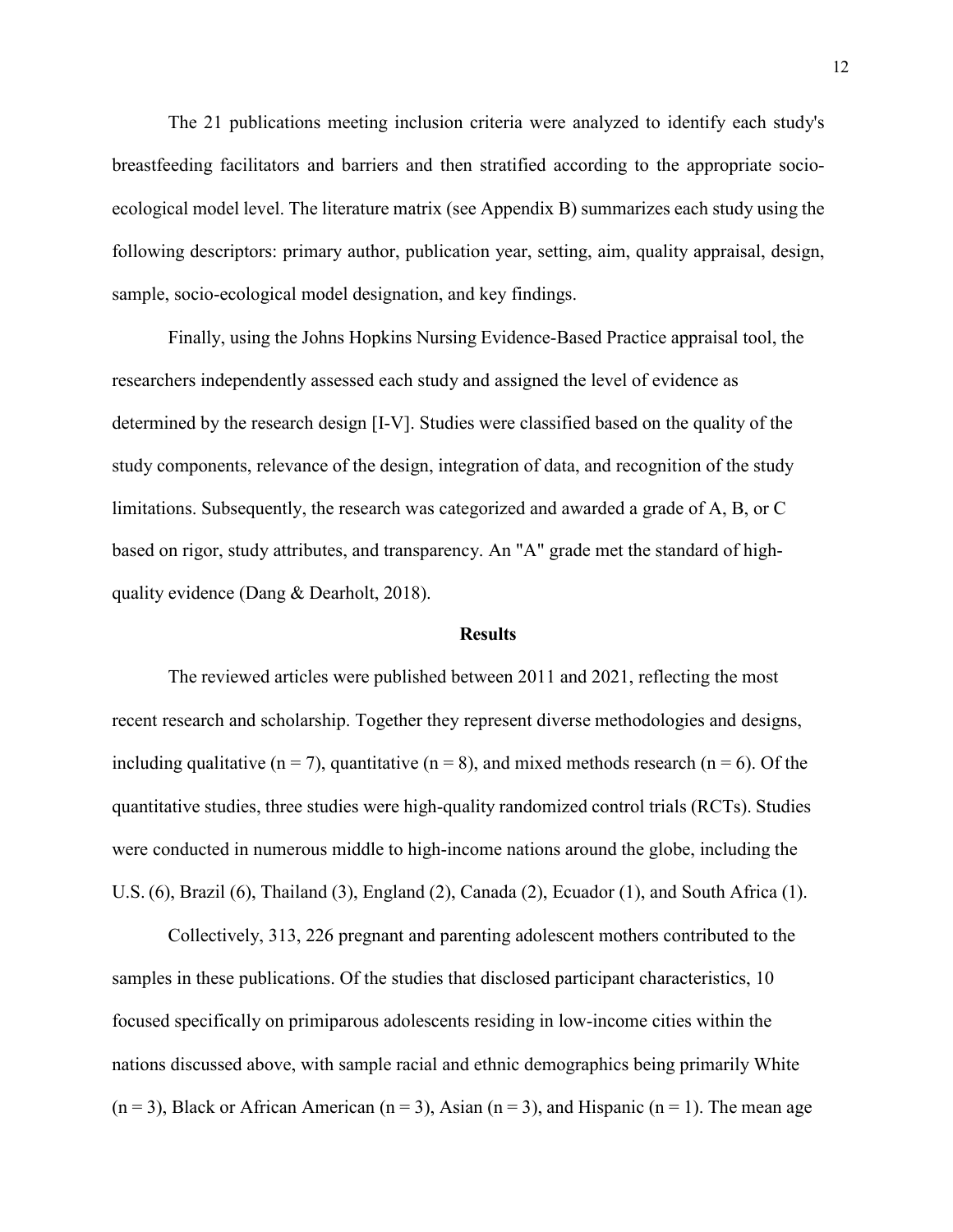of the participants in over half the studies ( $n=12$ ) was 17, with a portion ( $n=7$ ) that included adolescents 14 years of age or younger. Most study participants were single; however, four studies involved a sample population of either cohabiting or married adolescents. Lastly, one study included maternal grandmothers (Bica & Guigliani, 2014), and another evaluated the efficacy of a home visiting program utilizing locally trained Black doulas (Edwards et al., 2017).

The research reflected the lived experiences of pregnant and parenting adolescent mothers offering breastmilk to their infants to identify facilitators and barriers to breastfeeding success. The socio-ecological model designations of *individual, interpersonal, organizational, community,* and *public policy* were applied to provide structure, clarity, and summarize the research results (see Appendix C).

#### **Individual Level: Facilitators**

This review identified three significant facilitators at the individual level: perception of maternal and infant health benefits, cost savings and convenience, and a stated intention to breastfeed. Jara-Palacios et al. (2015) revealed that maternal awareness of health benefits raised the likelihood of breastfeeding by 4.6 times ( $p = 0.049$ ). Further supporting this claim, eight additional studies demonstrated that the primary facilitator driving breastfeeding among adolescent mothers was the belief that breastfeeding conferred many short and long-term health benefits to the woman and her infant (Condon et al., 2012; Hall-Smith et al., 2012; Khonsung et al., 2021; Monteiro et al., 2014; Nesbitt et al., 2012; Nuampa et al., 2018; Nuampa et al., 2019; Wambach, 2011). During face-to-face interviews, teens expressed a desire to breastfeed based on their belief that "breast is best" and "breastfeeding is good for immunity" (Hall-Smith, 2012, p.3; Nuampa et al., 2018, p. 292).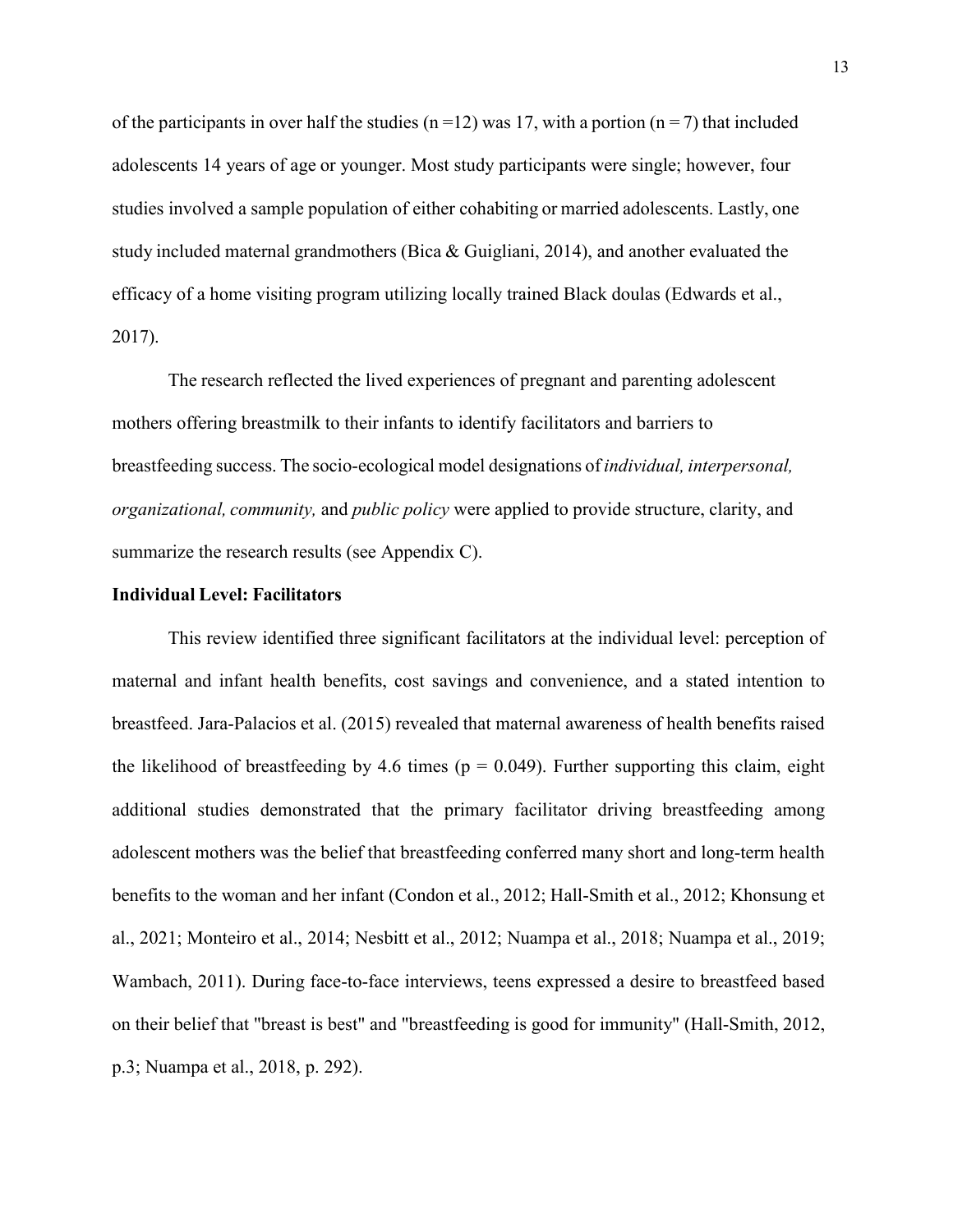Additionally, many teens were persuaded to breastfeed based on the perception that it was convenient and cost-effective (Condon et al., 2012; Hall-Smith et al., 2012; Nuampa et al., 2018).

One 17-year-old, who breastfed for six months, recounted that she was motivated to breastfeed by economic uncertainty, "My main reason for breastfeeding was less money I had to spend…I don't have the funds to get formula milk" (Hall-Smith et al., 2012, p. 3). According to Hall-Smith et al., four of five young mothers in the U.S. shared that they relied upon their parents for financial security. Khonsung et al. (2021) also identified that 80% of Thai adolescents live with their parents, while 81.5% had monthly earnings of less than 30 U.S. dollars, illuminating the reality that adolescents are disproportionately affected by low socioeconomic status. Khonsung et al. further discovered that breastfeeding afforded young mothers increased autonomy, and families experienced more economic freedom by not purchasing breastmilk substitutes.

Lastly, a mother's stated intention to breastfeed was identified as a facilitator. There was no clear consensus in the literature on the ideal timing for declaring one's intention to breastfeed. However, those who stated a prenatal intention were more likely to initiate breastfeeding (Apostolakis-Kyrus et al., 2013; Hall-Smith et al., 2012; Leclair et al., 2015; Wambach et al., 2011). Specifically, Wambach et al.'s RCT identified a prenatal intention to breastfeed as the most significant factor predicting breastfeeding initiation among teen mothers ( $p = < .0001$ ).

#### **Individual Level: Barriers**

Prominent barriers faced at the individual level were the mechanical challenges encountered while breastfeeding, the difficulty in balancing multiple roles and expectations,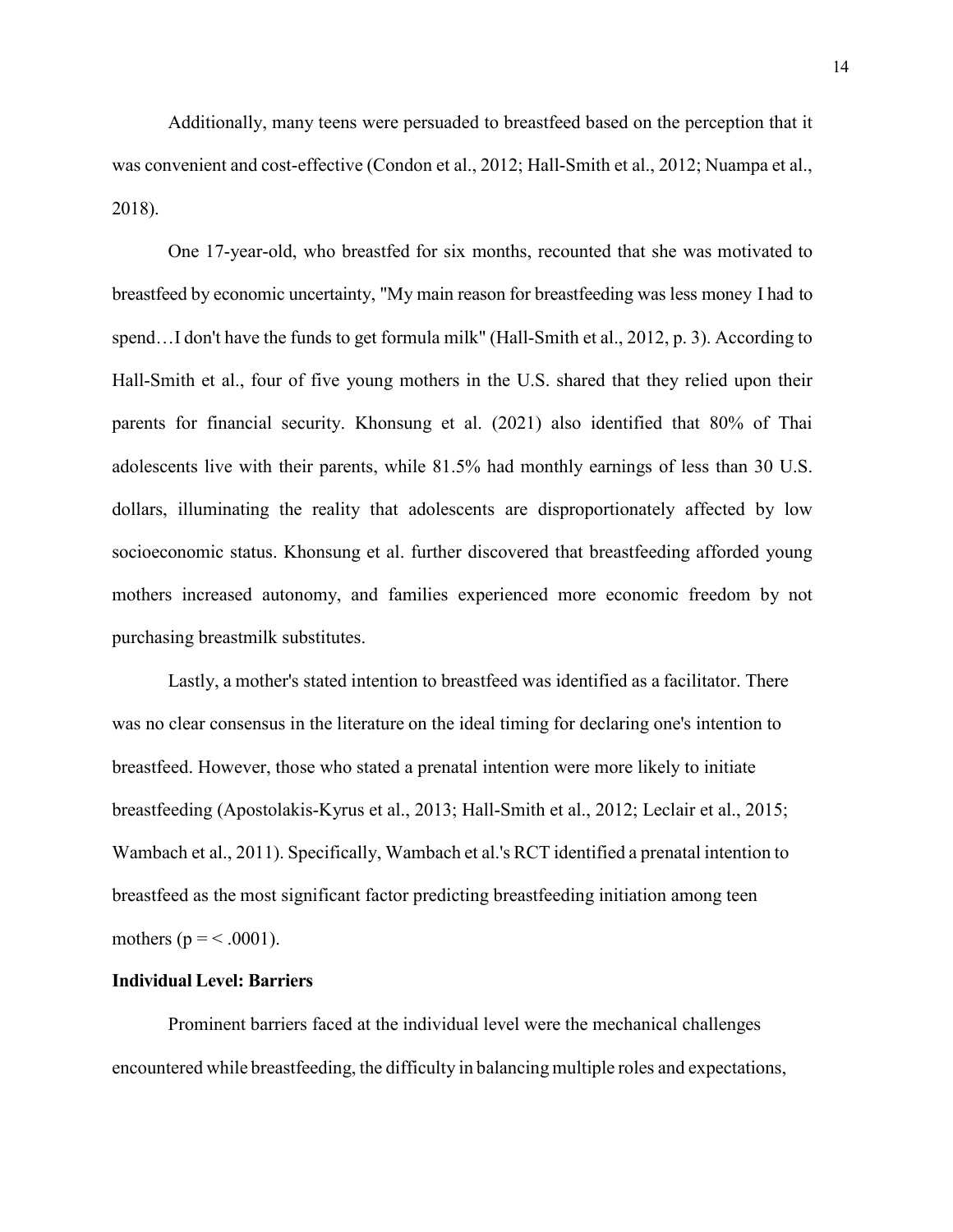and adolescents' level of self-efficacy. The most frequently cited reasons for breastfeeding cessation were physical discomfort and concerns of insufficient milk supply. Ten studies associated barriers such as the perception of low milk supply, breast or nipple pain or trauma, maternal exhaustion, and unrealistic expectations to early breastfeeding cessation (Andrade Souza et al., 2016; Camarotti et al., 2011; Germano-Conde et al., 2017; Hall-Smith et al., 2012; Hunter et al., 2015; Jara-Palacios et al., 2015; Monteiro et al., 2014; Nuampa et al., 2018; Nuampa et al., 2019; Pillay et al., 2018). Moreover, Germano-Conde et al. found that when adolescent mothers encountered obstacles, the duration of breastfeeding was negatively impacted ( $p = 0.0069$ ).

Often, teenage mothers lacked the knowledge to manage and troubleshoot breastfeeding difficulties when they arose, which further complicated the mechanical challenges (Hall-Smith et al., 2012). Interestingly, Nesbitt et al. (2012) noted that most mothers were aware of the local resources to assist with breastfeeding complications, yet few mothers sought them out or accessed them.

Another individual breastfeeding barrier was the unrealistic expectations held by young mothers (Hall-Smith et al., 2012; Nesbitt et al., 2012). Nesbitt et al. observed that more than half of the teens expressed breastfeeding was more complicated than expected and stated that it was time-consuming and exhausting, believing bottle feeding was more convenient and straightforward than breastfeeding.

Adolescents struggled to balance new motherhood and the desire for social freedom or the need to return to work or school; all of these proved to be a significant limitation to adolescent breastfeeding success (Andrade Souza et al., 2016; Camarotti et al., 2011; Cota-Robles et al., 2017; Hall-Smith et al., 2012; Jara-Palacios et al., 2015; Nesbitt et al., 2012;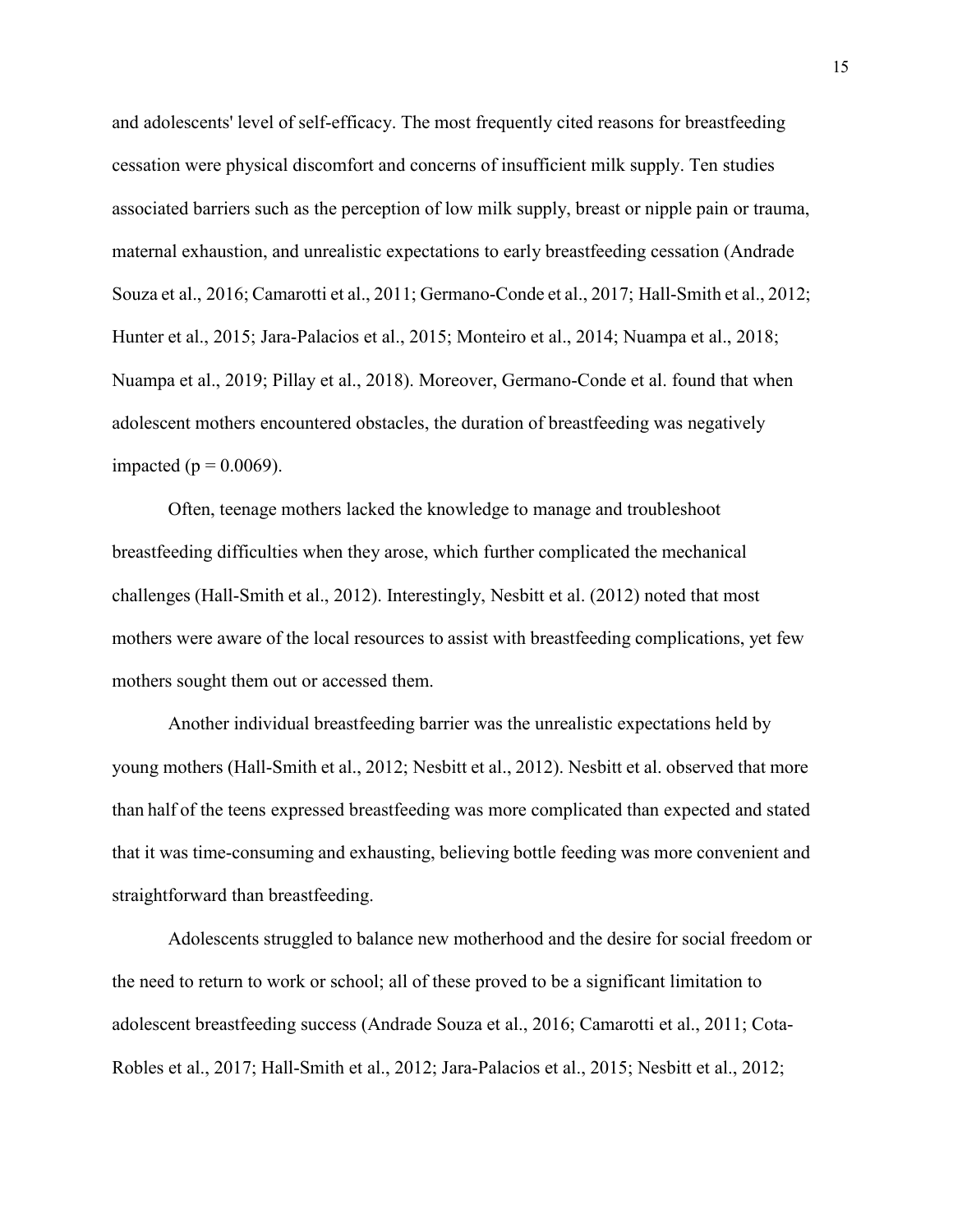Nuampa et al., 2018; Nuampa et al., 2019; Pillay et al., 2018). Camarotti et al. revealed that nearly half of their study group ( $n = 37$ ) conveyed returning to work resulted in early cessation of breastfeeding. Nesbitt et al. confirmed these findings with mothers reflecting how they felt "trapped," "stuck," and unable to "do the things you need to do '' (p. 7). Another teen shared that in her new role, she attempted to "juggle" many different expectations and obligations (Hall- Smith et al., 2012, p. 8).

Self-efficacy can be discussed from the perspective of both barriers and facilitators. Breastfeeding self-efficacy is one's perception and belief that one holds adequate "knowledge and skills to successfully breastfeed their children" (Germano-Conde et al., 2017, p. 384). Camarotti et al. (2011) and Germano-Conde et al. noted that those who reported lower selfefficacy and confidence scores were less likely to experience breastfeeding success. Alternatively, Germano-Conde et al. discovered that teens who had no complications in their pregnancy ( $p = 0.0069$ ) or during labor and birth ( $p = 0.0316$ ) had higher breastfeeding confidence. Interestingly while not statistically significant, for the teens who showed high self-efficacy, the mean number of exclusive breastfeeding days was 82.85 days versus 64.15 days for those who displayed lower self-efficacy (Germano-Conde et al., 2017).

#### **Interpersonal Level: Facilitators**

Interpersonal relationships encompass family, peers, intimate partners, and those with frequent contact with the adolescent mothers. Eleven studies observed that these multidimensional encounters have a tremendous influence on an adolescent mother's breastfeeding journey (Bica & Giugliani, 2014; Hall-Smith et al., 2012; Hunter et al., 2015; Jara-Palacios et al., 2015; Khonsung et al., 2021; Monteiro et al., 2014; Muelbert & Giugliani, 2018; Nesbitt et al., 2012; Nuampa et al., 2018; Pillay et al., 2018; Wambach et al., 2011).

Receiving compassionate and encouraging support from immediate family members,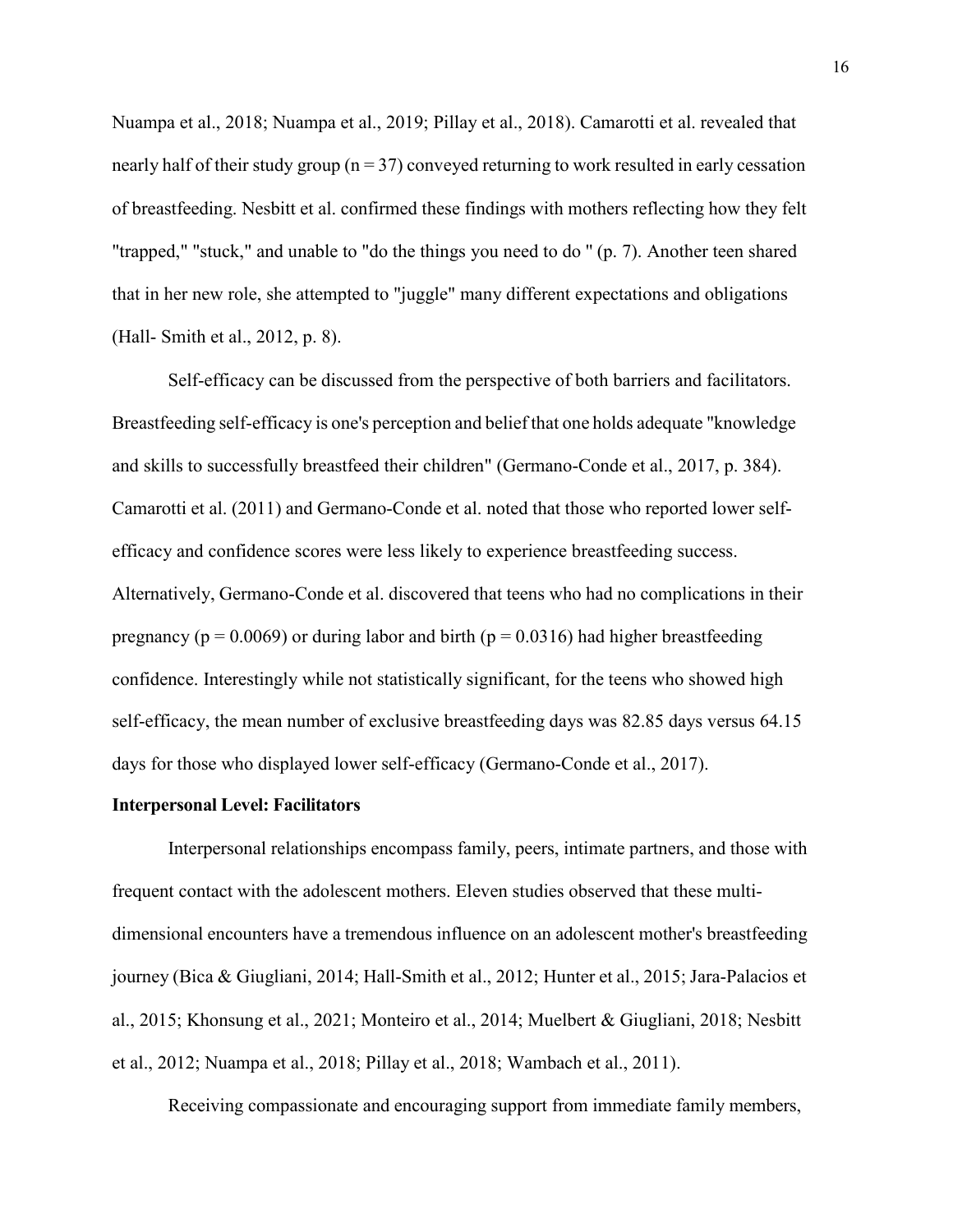especially a teen's mother, was essential. Muelbert and Giugliani's (2018) secondary analysis of a RCT revealed a marked association between maternal grandmother support and breastfeeding continuation for at least six and 12 months ( $p = 0.05$  and  $p = 0.001$ , respectively). Nesbitt et al. (2012) and Hall-Smith et al. (2012) also concluded that adolescents with a female family member who had a positive breastfeeding experience were more likely to breastfeed their infants.

In addition to family members, support and reassurance from peers, friends, and partners appeared to play a valuable role in breastfeeding decisions and outcomes (Hunter et al., 2015; Nesbitt et al., 2012; Wambach et al., 2011). Nesbitt et al. recounted how one teen who was participating in a school-based program for young mothers articulated, "Not all of the girls breastfeed, only like a couple of them, but when I saw them they were breastfeeding, whatever, I didn't feel so singled out… so it was a lot more comfortable, and I was good after that" (p. 8).

Hunter et al.'s (2015) focus group of adolescent mothers reflected that online and in-person networking with peers in similar circumstances were equally effective in providing breastfeeding support. However, teens were wary of accepting breastfeeding assistance from strangers in either format.

Review research suggested that intimate relationships may have a favorable effect on breastfeeding practices (Godbout et al., 2016; Jara-Palacios et al., 2015; Muelbert & Giugliani, 2018; Nesbitt et al., 2012). Though not statistically significant, in their retrospective chart review, Godbout et al. learned that when fathers participated in infant care, 64.8% of mothers breastfed, versus 35.2 % when the father was uninvolved ( $p = 0.679$ ). According to Nesbitt et al., when partners assisted with breastfeeding, outcomes were improved. One teen shares how this was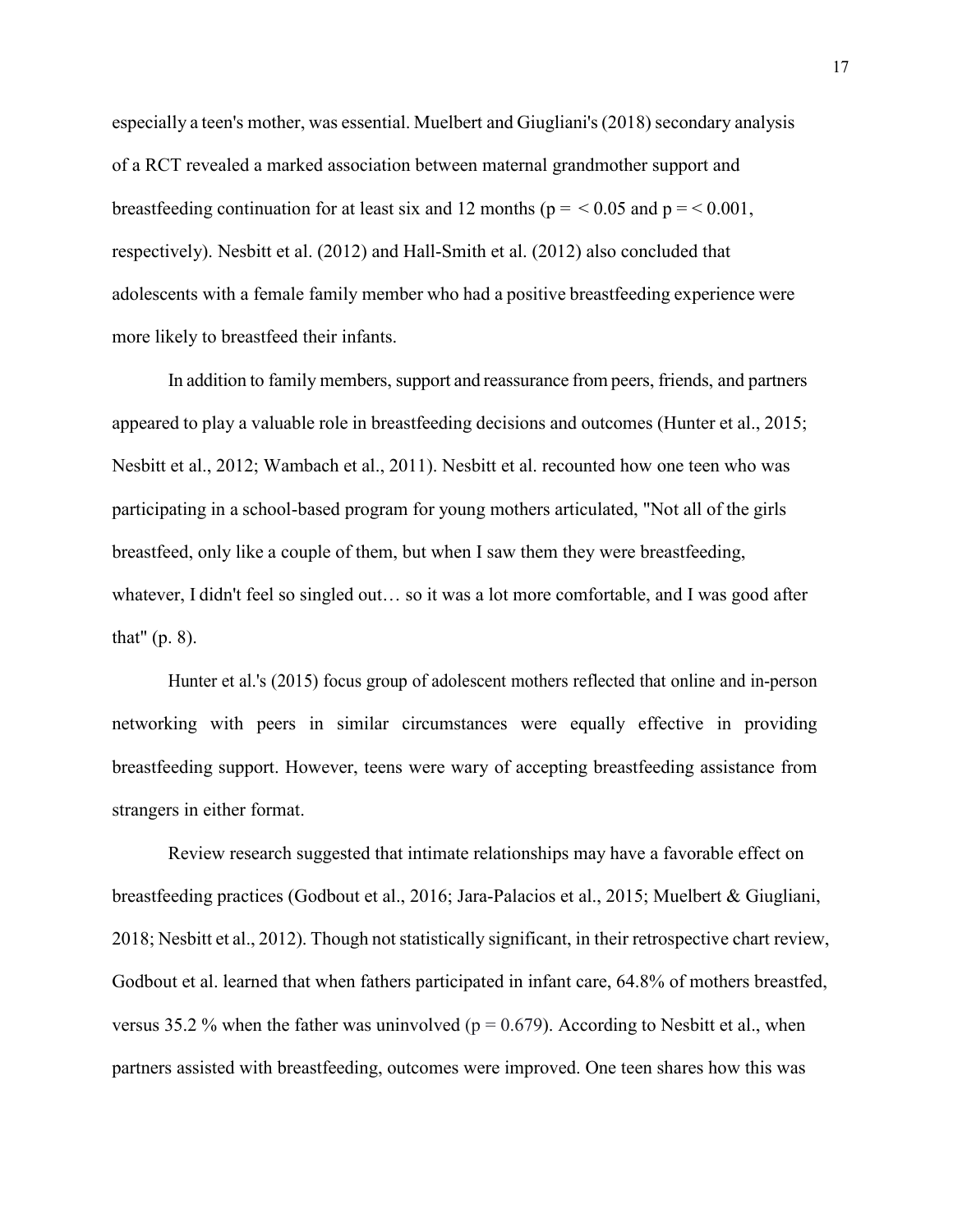accomplished, "My boyfriend was just helping… He'd bring me the baby, and when I was sitting down, he would bring me a drink or a snack (p.7).

In addition, Muelbert and Giugliani (2018) discovered that paternal age greater than 22 years ( $p = 0.05$ ) and any amount of paternal involvement might encourage young families to adhere to breastfeeding recommendations.

#### **Interpersonal Level: Barriers**

While most mothers considered their family, friends, and partners their primary source of breastfeeding support, occasionally, these same influences negatively impacted breastfeeding outcomes (Bica & Giugliani, 2014; Godbout et al., 2016; Hall-Smith et al., 2012; Muelbert & Giugliani, 2018). Godbout et al. determined that mothers were more likely to bottle feed when grandparents participated in the infant's care ( $p = .0059$ ). Specifically, one mother from Brazil who weaned her infant prematurely divulged, "My mother said that I was too thin for giving breast, and it was better for me to stop soon…" (Andrade Souza et al., 2016, p.3).

Furthermore, peers' and partners' negative sentiments and opinions on breastfeeding seemingly compelled teens not to initiate or to prematurely cease breastfeeding (Hall-Smith et al., 2012; Hunter et al., 2015). One mother referred to her partner's remark that "breasts are not for the baby but for… [Interviewer: He's thinking sexual?]...Yes. But, he says it's cheaper too" (Hall- Smith et al., 2012, p. 6). Hall-Smith et al. continued with comments made by a study participant's friend, in which the classmate asserted, "Why you breastfeeding? your, you know, it [breast] will get uglier" (p. 6). Most often, friends or family members whom the teen perceived as being unsupportive were those who lacked personal experience with breastfeeding and often encouraged teens to use formula over breastfeeding (Nesbitt et al., 2012).

## **Organizational Level: Facilitators**

The quality, clarity, and candor of breastfeeding education and support provided at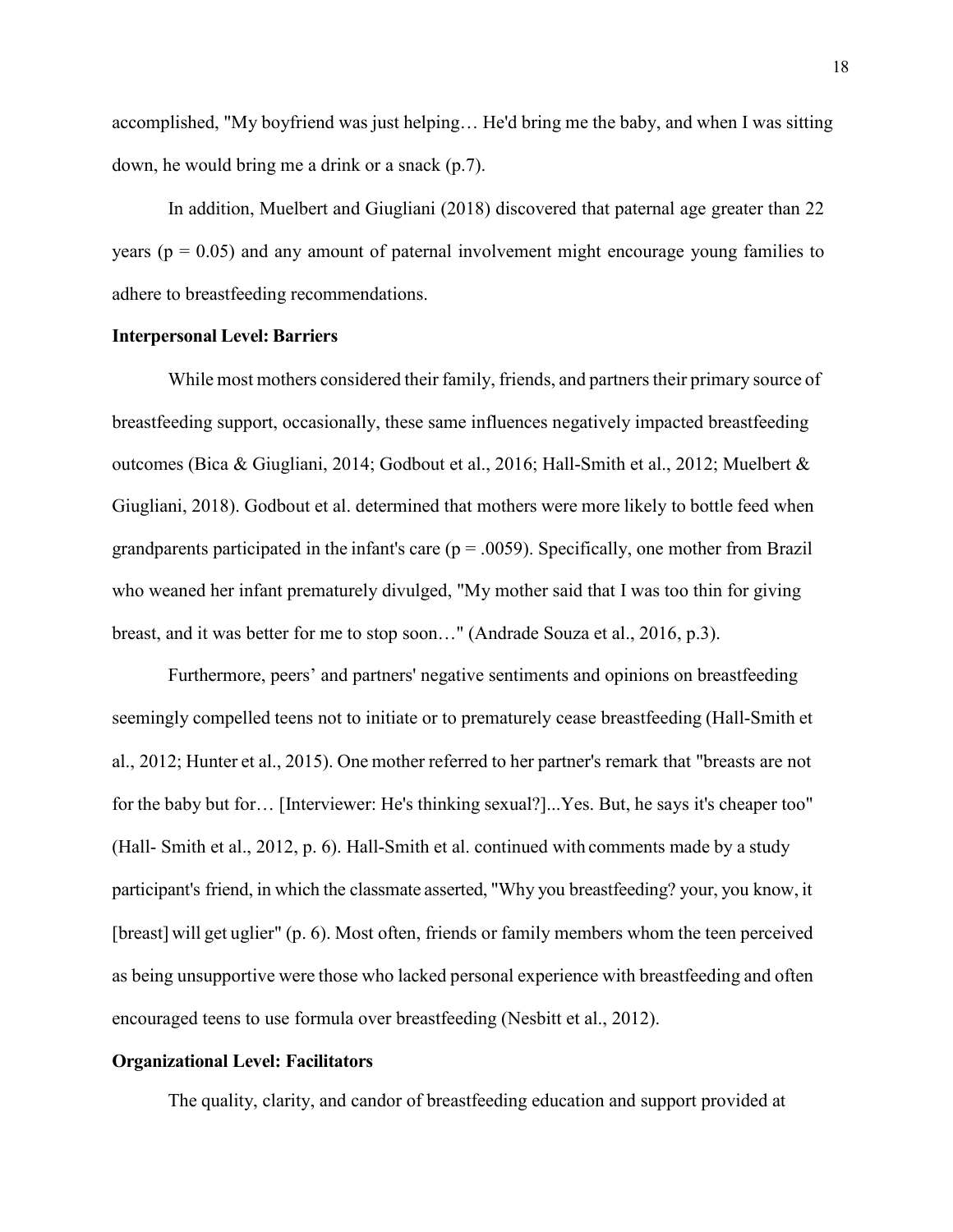the organizational level appeared to have a significant impact on the breastfeeding journey of adolescent mothers (Condon et al., 2012; Edwards et al., 2013; Hunter et al., 2015; Leclair et al., 2015; Monteiro et al., 2014; Nesbitt et al., 2012; Nuampa et al., 2018; Nuampa et al., 2019; Wambach et al., 2011). The mothers frequently expressed appreciation for honest, transparent, and easily understandable anticipatory guidance of common breastfeeding challenges (Condon et al., 2012; Hunter et al., 2015). Moreover, two studies indicated that adolescents preferred midwife-led education (Hunter et al., 2015) and felt midwife support and guidance were superior to other healthcare team members (Condon et al., 2012). Hunter et al. reported that teens appreciated midwives who took the time to offer reassurance, work in partnership with them "hands-on," and not pressure them (Nesbitt et al., 2012, p. 8). Most teens, irrespective of whether they were having breastfeeding difficulties, found midwifery presence as "incredibly reassuring" (Hunter et al., 2015, p. 54).

Edwards et al. (2013) inquired if a home visiting service in a large U.S. population center staffed by locally trained Black doulas provided effective breastfeeding support to lowincome Black mothers. These authors found doula care significantly improved the rate of breastfeeding initiation ( $p = 0.02$ ) and duration of breastfeeding beyond six weeks among the study participants ( $p = 0.04$ ). The researchers surmised that ongoing support, building trusting relationships, and receiving care from a provider with a similar cultural background enhanced breastfeeding outcomes (Edwards et al., 2013).

#### **Organizational Level: Barriers**

A common theme identified was that when professional breastfeeding support ended, young mothers were more likely to discontinue breastfeeding (Camarotti et al., 2011). Camarotti et al. discovered that breastfeeding challenges more than doubled from 15% to 35%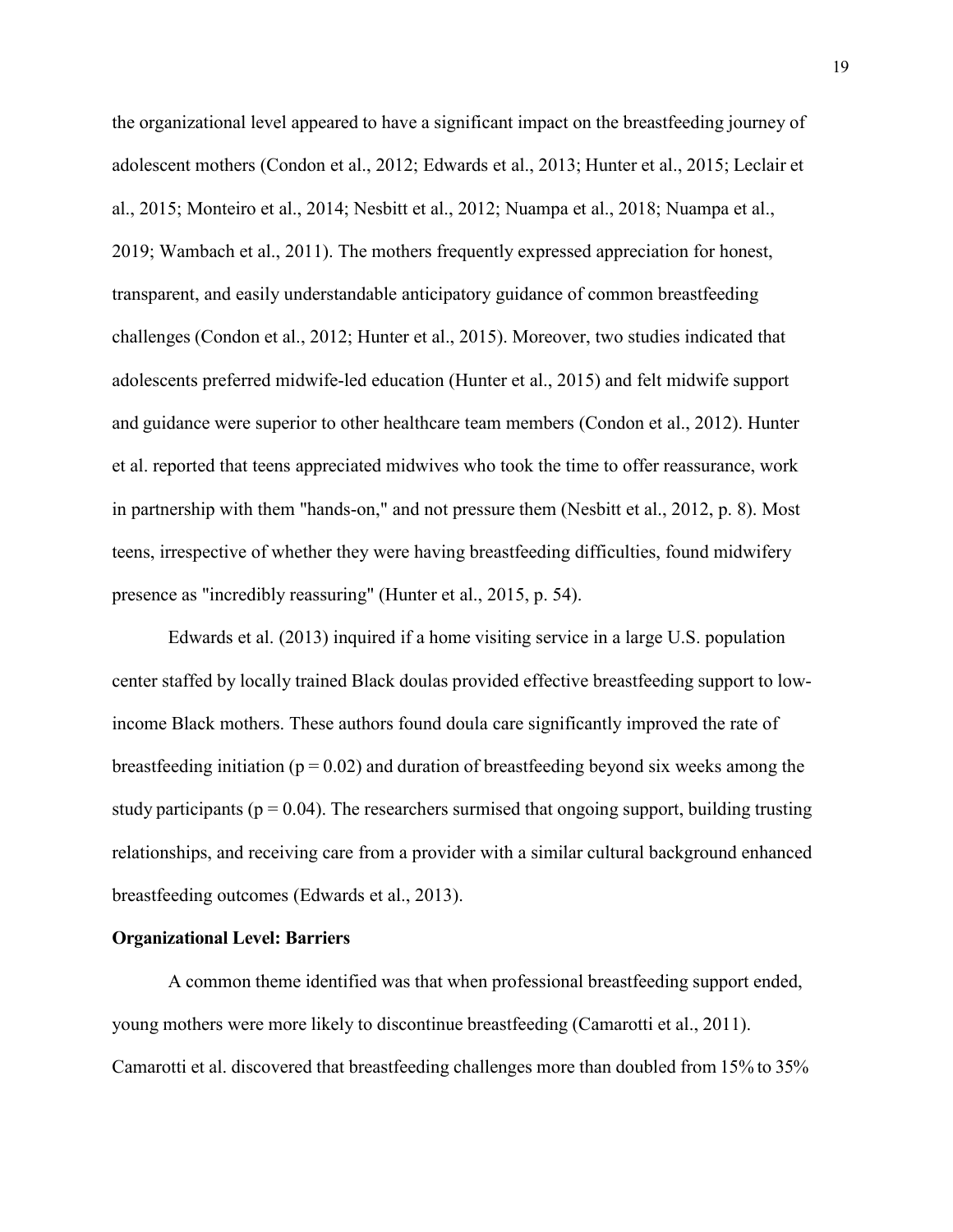once a teen was discharged from the hospital. According to Condon et al.'s (2012) qualitative study, adolescent mothers reported instant dissatisfaction with the support they received if a provider terminated care due to the provider-held perception that breastfeeding was going well. Furthermore, Hunter et al. (2015) described how the perception of a "task-oriented" environment or a sense of "being observed" and "judged" led to feelings of disillusionment and abandonment (pp. 51-52).

Hall-Smith et al. (2012) illustrated how healthcare staff attitudes, interactions, and demeanor might prove fundamental to breastfeeding success. When one 16-year-old mother returned to the hospital due to high blood pressure on day four postpartum, her nurse quickly interpreted her infant's crying as a sign of hunger and instructed her to "...put the baby on the bottle…the baby is not getting enough" despite the teen's desire to breastfeed without significant breastfeeding challenges beyond engorgement (p. 8). Other statistically significant organizational factors hampering breastfeeding outcomes were not having an antenatal provider ( $p = < 0.004$ ) and not participating in childbirth education classes ( $p = 0.0001$ ) (Leclair et al., 2015).

### **Community Level: Facilitators and Barriers**

At the community level, minimal evidence focused on the facilitators and barriers to breastfeeding within the broader community context and generally accepted societal norms. The extracted facilitators included having a sense that public breastfeeding was an acceptable community norm, broad social support, and availability of informal local breastfeeding information, ideally through social media networks (Hall-Smith et al., 2012; Nuampa et al., 2018).

When considering community barriers to breastfeeding, a consistent thread throughout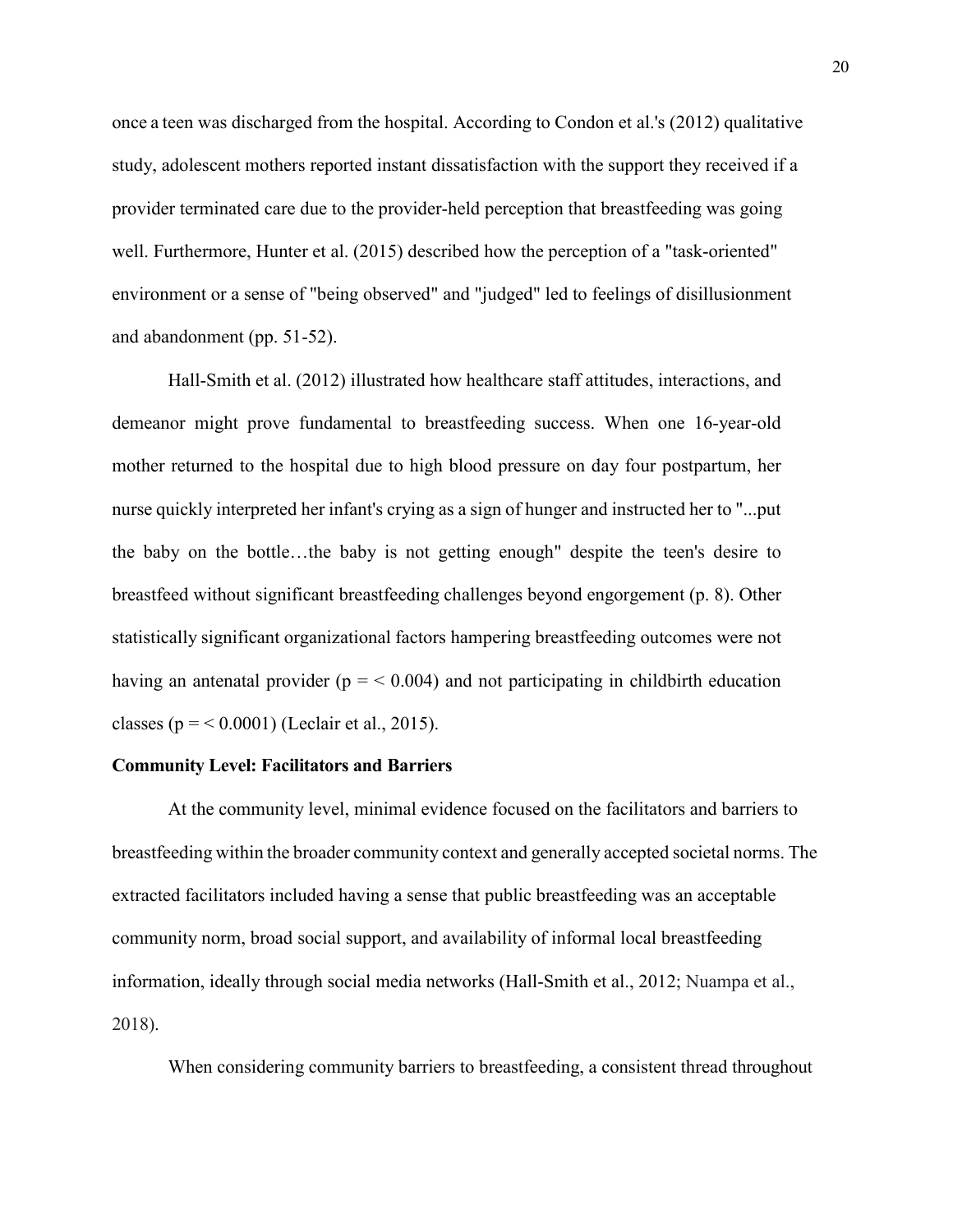the literature was the stigma attached to breastfeeding in public and the notion that breastfeeding goes against accepted social norms (Camarotti et al., 2011; Condon et al., 2012; Nesbitt et al., 2012; Nuampa et al., 2018; Nuampa et al., 2019). Teens may possess an increased susceptibility to these social pressures and may potentially feel breastfeeding their infants in public is "embarrassing" and interpret it as another opportunity to be "scrutinized" by others for being young mothers (Nesbitt et al., 2012, p. 7; Nuampa et al., 2018, p. 296).

### **Public Policy Level: Facilitators and Barriers**

Less explored are how public policies and laws promote and facilitate positive breastfeeding outcomes in adolescent mothers. Unfortunately, the inconsistency of public policyguiding breastfeeding practices in the workplace and educational setting is apparent throughout the literature (Apostolakis-Kyrus et al., 2013; Nuampa et al., 2018; Pillay et al., 2018).

Teens were frequently concerned about the logistical difficulties of breastfeeding when returning to work or school. Often cited challenges difficult to overcome were having no designated private place to pump, no accessible storage for expressed milk, not being excused for breaks to pump, and busy work schedules (Hall-Smith et al., 2012; Nuampa et al., 2018; Pillay et al., 2018). A student detailed her frustration in the school setting, "I had to express my milk in the restroom and throw it away. I could not stock it anywhere because I was a student" (Nuampa et al., 2018, p. 296).

#### **Discussion**

This integrative review utilized the socio-ecological model as its foundation to elucidate what is currently known concerning the facilitators and barriers to improving breastfeeding outcomes in adolescent populations. The model's basic premise is that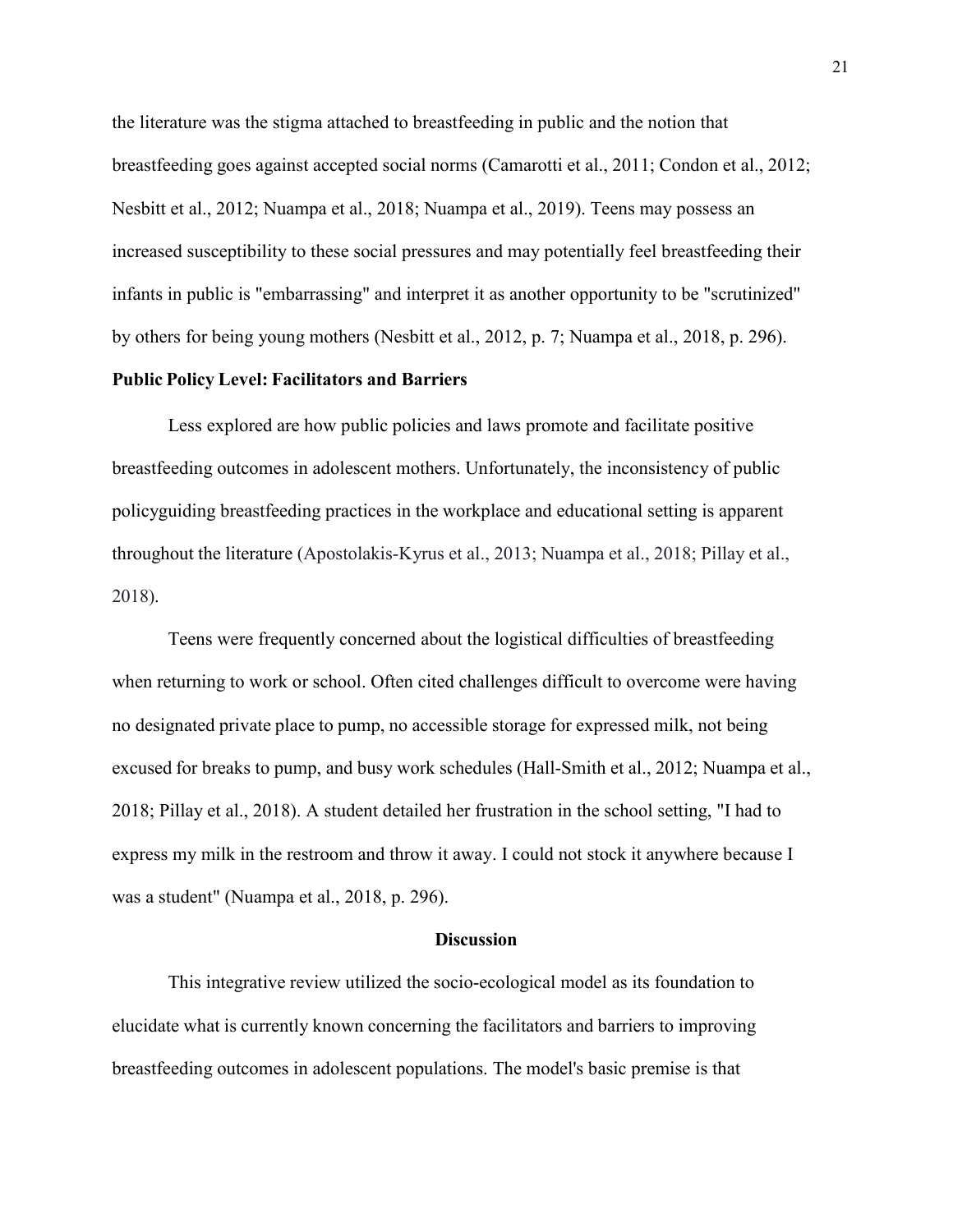numerous bidirectional considerations mold an individual's perceptions and experiences (Bronfenbrenner, 1999). Utilizing this framework helps inform the perinatal community and other breastfeeding support resources on best practices for promoting breastfeeding education and guidance among adolescent mothers.

#### **Individual Level**

Half of the studies in this review identified prenatal intention to breastfeed and the knowledge of maternal and infant health benefits as essential precursors to adolescent breastfeeding success and improved outcomes. These findings are supported by Sipsma et al.'s (2015) systematic review and SmithBattle et al.'s (2020) meta-synthesis into the breastfeeding behaviors and practices among adolescent mothers. When adolescent mothers understand the maternal and infant health advantages of breastfeeding and perceive it as beneficial to themselves or their infants, they are motivated to develop and embrace an intention to breastfeed (Hall-Smith et al., 2012; SmithBattle et al., 2020).

However, as Chopel et al. (2019) discovered in their examination of the social and structural barriers to breastfeeding in young mothers ages 14 to 24 years, there remains a disconnect between stated prenatal intention to breastfeed and actualbreastfeeding behaviors. As in the current review, Chopel et al. concluded that the awareness of benefits was enough to inspire adolescents to initiate breastfeeding, yet knowledge alone was insufficient to overcome obstacles and affect the duration.

Although Devane-Johnson et al.'s integrative review in 2017 and Woods et al.'s (2013) focus group study did not research adolescent populations exclusively, the authors identified breastfeeding discomforts and barriers experienced by the mothers significantly impaired their ability to persevere and maintain breastfeeding. Early cessation in this instance may be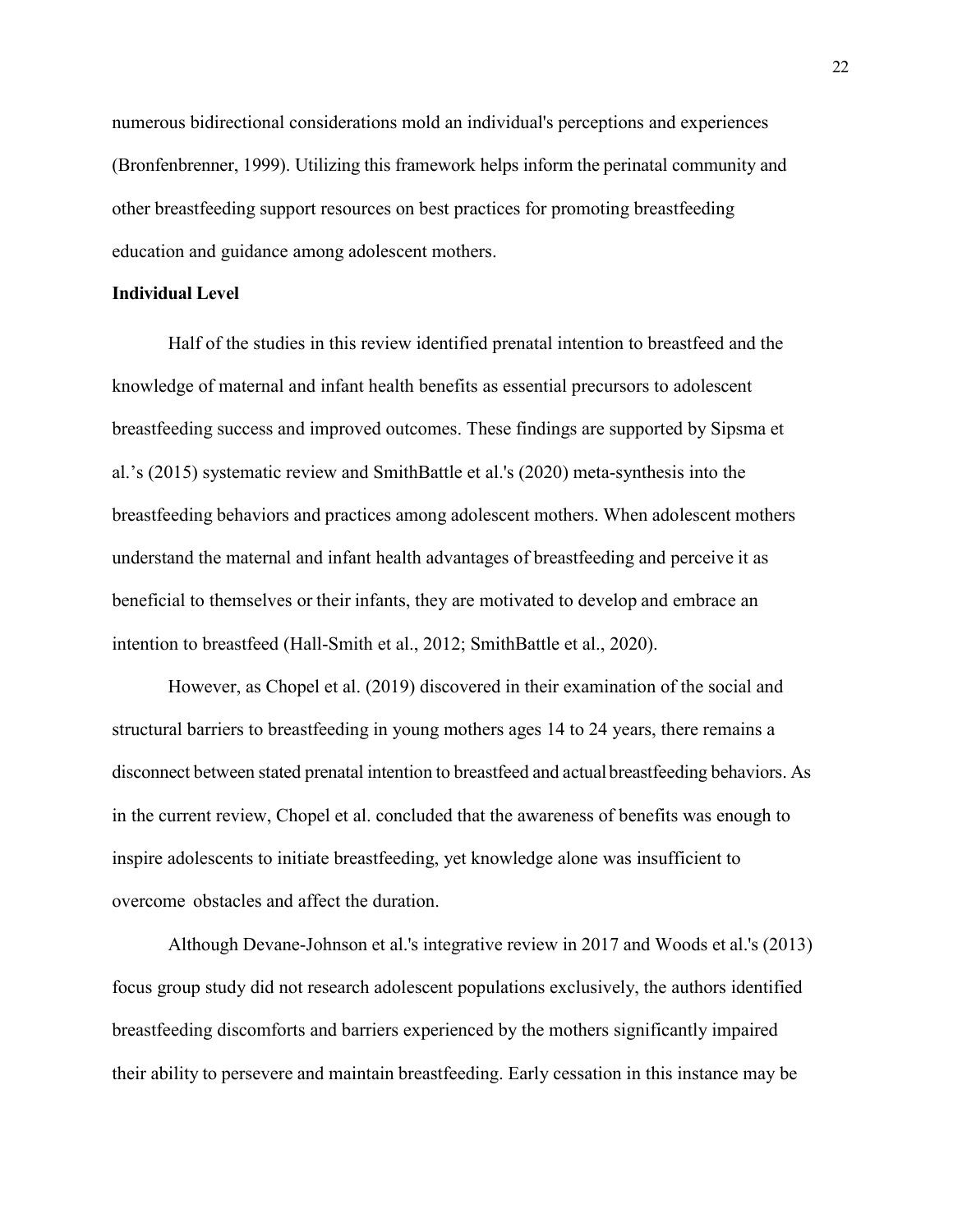partly due to unrealistic expectations and the lack of a comprehensive understanding of how to navigate common breastfeeding discomforts.

This review determined that adolescents take on a passive role and are not yet equipped with the skills to ask for assistance when encountering difficulties (Hunter et al., 2015). Hence, further research should explore the ideal time and format to introduce professional recommendations and guidance for managing obstacles during breastfeeding education, emphasizing the unique needs of adolescent mothers.

#### **Interpersonal Level**

Consistent with the current review, the broader literature on adolescent breastfeeding indicates that partners, parents, and peers can act as facilitators by providing consistent encouragement, reassurance, and practical breastfeeding advice (Edwards et al., 2017; Segura- Perez et al., 2020; Snyder et al., 2021).

Furthermore, despite a study sample age greater than 19, a cross-sectional qualitative investigation conducted by Chopel et al. (2019) affirmed peer-led breastfeeding environments instill a sense of belonging and empowerment in breastfeeding women of all ages. Interestingly, these same researchersidentified several studies indicating negative comments, sexualization of breasts, and a perceived lack of support from friends and family might sabotage young mothers' breastfeeding efforts (Chopel et al., 2019).

Three studies in the current review revealed that the engagement of maternal grandmothers positively extended breastfeeding duration in young mothers (Bica & Guigliani, 2014; Godbout et al., 2016; Muelbert & Guigliani, 2018). Alternatively, Dunn et al.'s (2015) focus group involving primarily older mothers reported that maternal grandmothers who did not have breastfeeding knowledge or a positive personal breastfeeding experience could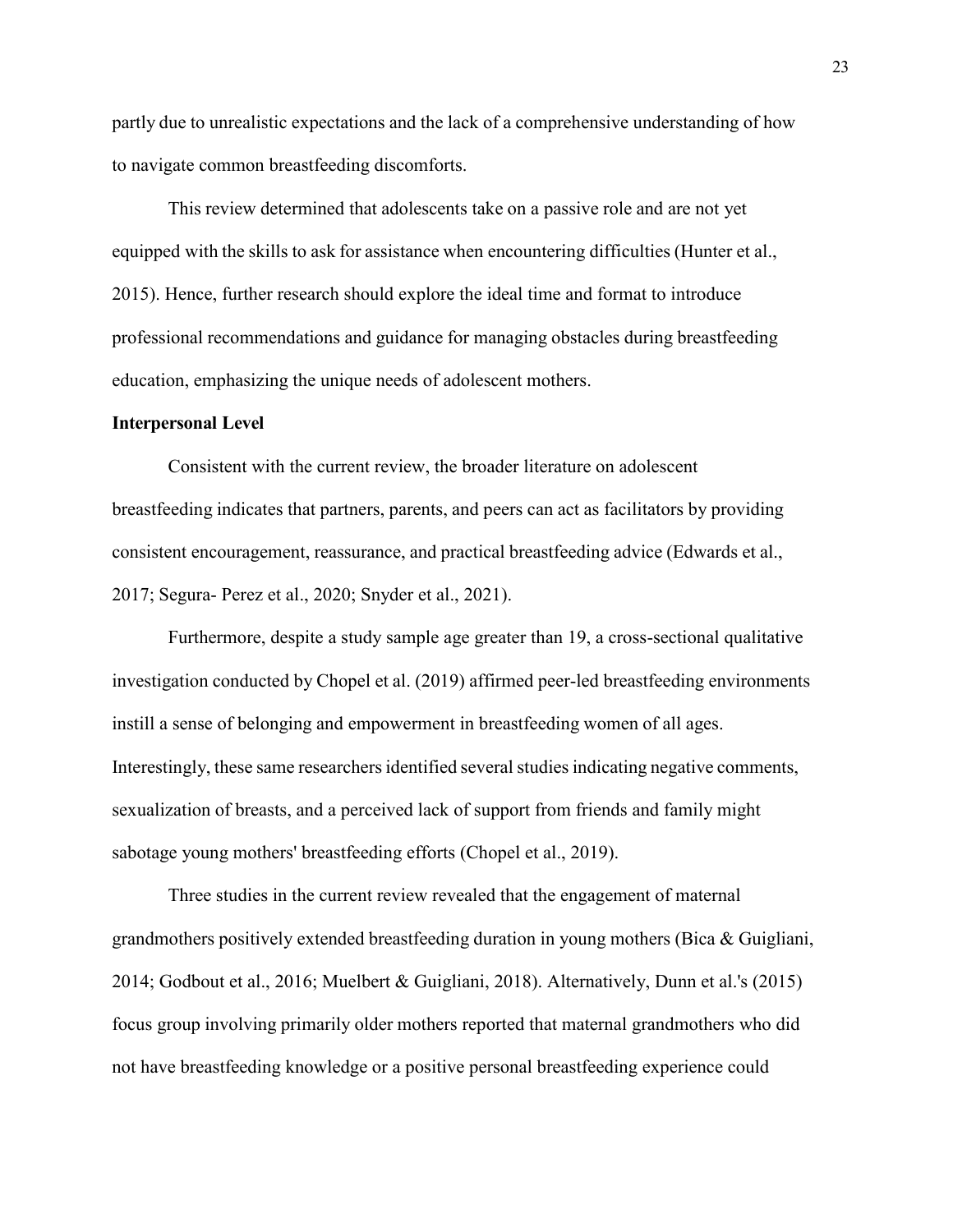undermine success.

Moreover, Dunn et al. (2015) further corroborated the findings of this review discovering breastfeeding success is hampered when family members desire to assist young mothers by feeding the infant rather than undertaking daily household tasks and praising the teens' breastfeeding efforts. The inconsistent findings may lie in the varying family dynamics and diverse cultural practices. Thus, further research is warranted to discover innovative ways for families, partners, and friends to engage in infant care, offer adequate breastfeeding support and provide practical everyday help.

#### **Organizational Level**

In this research, a prevalent theme was the importance of relationship-building between professionals and the breastfeeding teen at the organizational level. Asin this work, Segura-Perez (2021) found that connecting teens to locally staffed community resources, such as teen mentoring groups or doula services that focus on breastfeeding education and fostering deeper connections between providers and teens, improved breastfeeding outcomes.

Moreover, in the present review, teens expressed a need for transparency and for healthcare team members to offer clear and direct communication with practical interventions for common breastfeeding challenges (Condon et al., 2012; Hunter et al., 2015).

A qualitative study from the United Kingdom involving breastfeeding mothers of all ages determined that if professionals offering breastfeeding support were to omit critical information incidentally, teens quickly ceased breastfeeding when uncertainties surfaced (Jaime et al., 2020). Furthermore, Jaime et al. identified that teens stated their breastfeeding efforts were sabotaged when health care practitioners suggested offering formula too readily.

Two studies in this review revealed mixed results when exploring the influences of the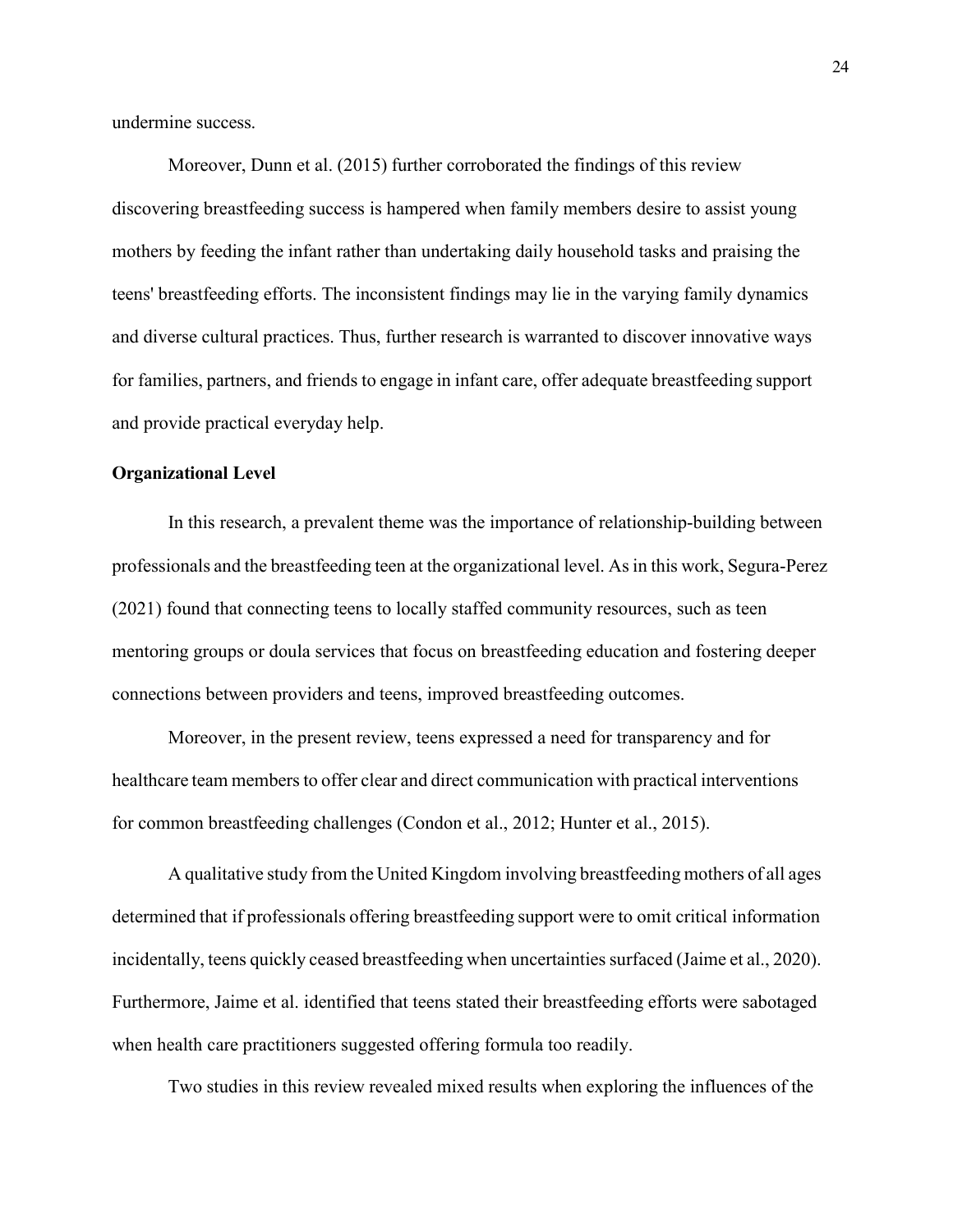Women, Infants, and Children (WIC), a federally funded nutrition education and a breastfeeding support program on breastfeeding in adolescents (Godbout et al., 2016). Though not statistically significant, Godbout et al.'s retrospective chart review of feeding choices in adolescent populations discovered that those participating in the WIC program were more likely to formula feed. While the authors did not focus on a specific age group, Chopel et al. (2019) found that peer counselors from WIC or other social services programs positively influenced breastfeeding success and satisfaction. Given the inconsistent results and limited research in adolescent populations, the need for further investigation on the impact of these programs on breastfeeding outcomes is highlighted. Furthermore, steps should be taken to ensure these resources are optimized to meet the unique needs of young mothers.

#### **Community Level**

Although the present review determined a lack of evidence concentrating on the facilitators and barriers to adolescent breastfeeding within the broader community, one study demonstrated that teens were motivated to breastfeed in public when society viewed it as socially acceptable (Hall-Smith et al., 2012). Notably, five studies in this review showed that teens are easily persuaded to discontinue or alter their breastfeeding practices when the community views public breastfeeding as unfavorable (Camarotti et al., 2011; Condon et al., 2012; Nesbitt et al., 2012; Nuampa et al., 2018; Nuampa et al., 2019). In addition, a fundamental concern throughout this review and the literature's greater purview was that teens' perception of the ease and comfort when breastfeeding in public was a potent mediator of their willingness to feed their infants while in public (Chopel et al., 2019).

Chopel et al. (2019) additionally reported on the existence of vast inconsistencies within community settings on the acceptability of public breastfeeding. Fortunately, a recent qualitative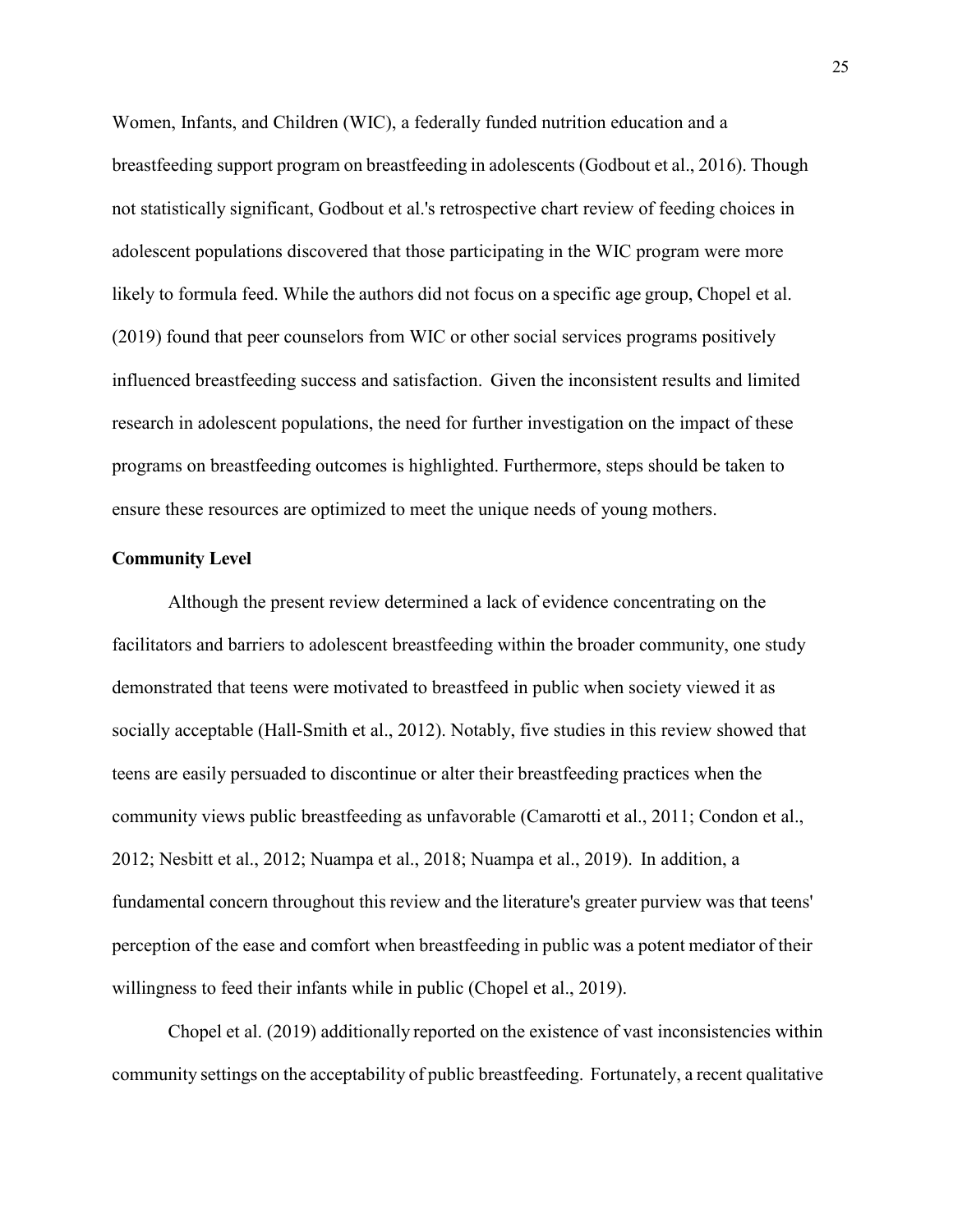study of adult breastfeeding mothers by Snyder et al. (2021) revealed that most believe public breastfeeding is growing more socially and culturally permitted.

The present review determined that for teen mothers to experience a high-quality breastfeeding experience, they need access to immediate and dependable support from community resources that promote breastfeeding (Hall-Smith et al., 2012; Nuampa et al., 2019). Supporting these findings, Dunn et al. (2015) and Snyder et al. (2021) also discovered that a teen's awareness of and quick access to community lactation information and support groups, ideally on social networking platforms (Jamie et al., 2020), were essential to breastfeeding success. Thus, establishing the need for and importance of ongoing breastfeeding promotion and advocacy efforts within the extended community is advised.

### **Public Policy Level**

Providing dedicated time and private spaces for breastfeeding or pumping within the school setting was crucial for teens in this review (Cota-Robles et al., 2017; Hall-Smith et al., 2012; Nuampa et al., 2019; Pillay et al., 2018). While their research did not focus specifically on teen populations, Dinour and Suzaro (2017), Segura-Perez et al. (2021), and Vilar-Compte et al. (2021) confirmed this finding. These authors emphasized that having policies that provide dedicated breaks and private spaces to feed or express improved breastfeeding rates and facilitated breastfeeding commitment. Moreover, in their systematic review, Feldman-Winter and Shaikh (2007) asserted that advocates need to press school districts to provide accommodations to optimize breastfeeding promotion in teen mothers.

These conclusions also relate to the adolescent breastfeeding population within the present review. In Pillay et al.'s (2018) survey, 31% of South African adolescents drop out of school because of the birth of their baby. When asked how schools can decrease the challenge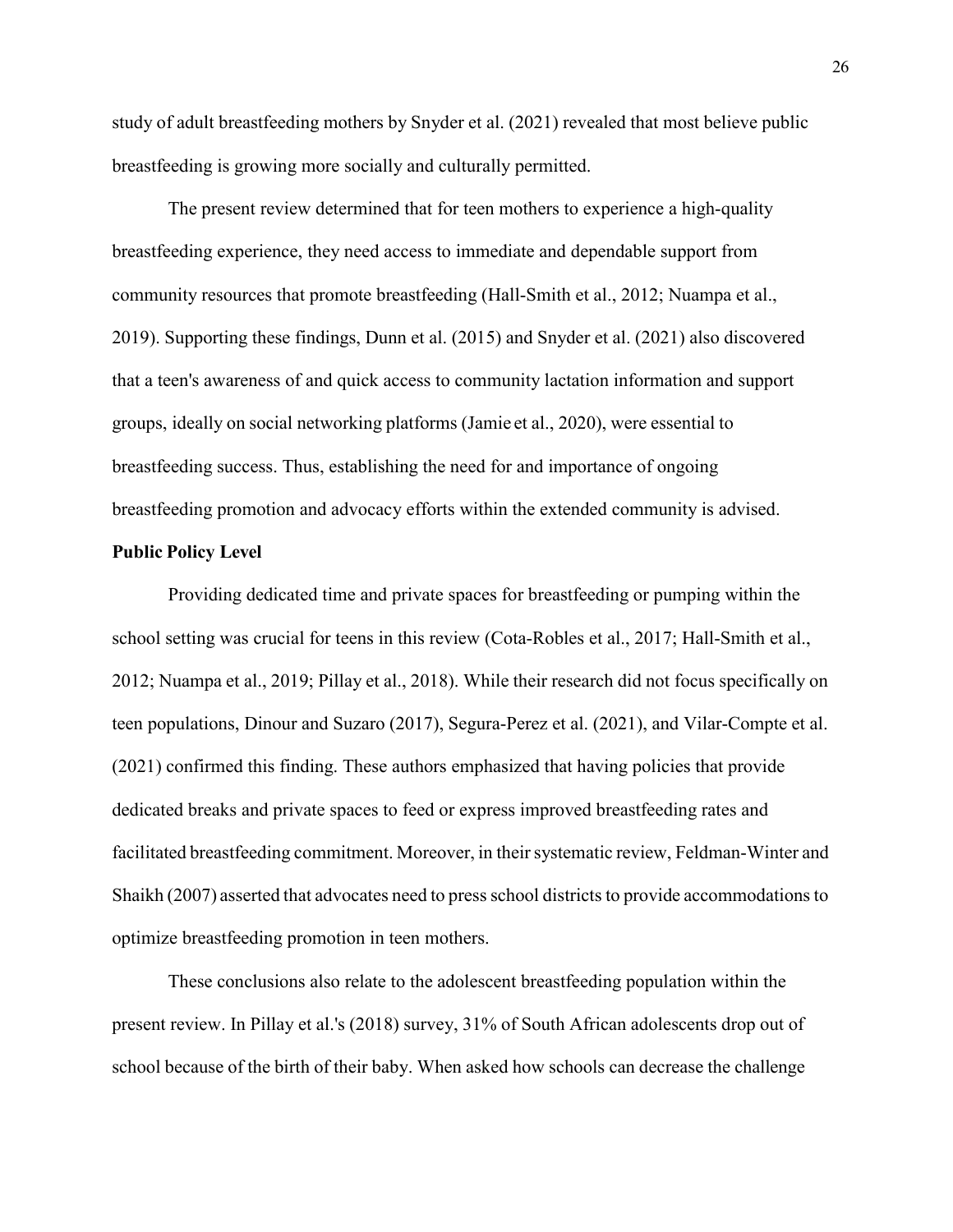to breastfeed while in school, over 50% of the adolescents surveyed recommended that schools should offer practical support and inspire mothers to breastfeed. Therefore, at the state and national levels, breastfeeding legislation needs to be in the spotlight to protect time and space for teens to breastfeed while at work or in site-based educational programs.

None of the studies in this review explicitly researched the impact of the Baby- Friendly Hospital Initiative, Healthy People goals, or policies that limit the marketing of breastmilk substitutes on the breastfeeding behaviors of adolescents. However, several authors in the review presented these programs as an explanation for why breastfeeding rates in their research may have been higher (Apostolakis-Kyrus et al., 2013; Bica & Giugliani, 2014; Camarotti et al., 2011; Condon et al., 2012; Khonsung et al., 2019; Muelbert & Giugliani, 2018). Thus, more exploration is needed to elucidate the value of these policies in adolescent populations.

#### **Review Strengths and Limitations**

The strength of this integrative review lies within the rigor of the screening processes and the diverse study populations that were included. This review maintained a global perspective to enhance strength and limit bias by including research from a range of heterogeneous populations with representation from various high-income nations. While the study samples in this review included diversity in socioeconomic status, race, ethnicity, cultural beliefs, and breastfeeding practices, group differences were not explicitly analyzed.

Moreover, the authors limited the review to a study sample of age 19 or less, and therefore studies with sample populations that involved older mothers were excluded. As there is a paucity of evidence regarding breastfeeding outcomes and success in adolescent populations, to help mitigate this omission, the discussion section integrated research and review findings from relevant breastfeeding literature that included all age groups.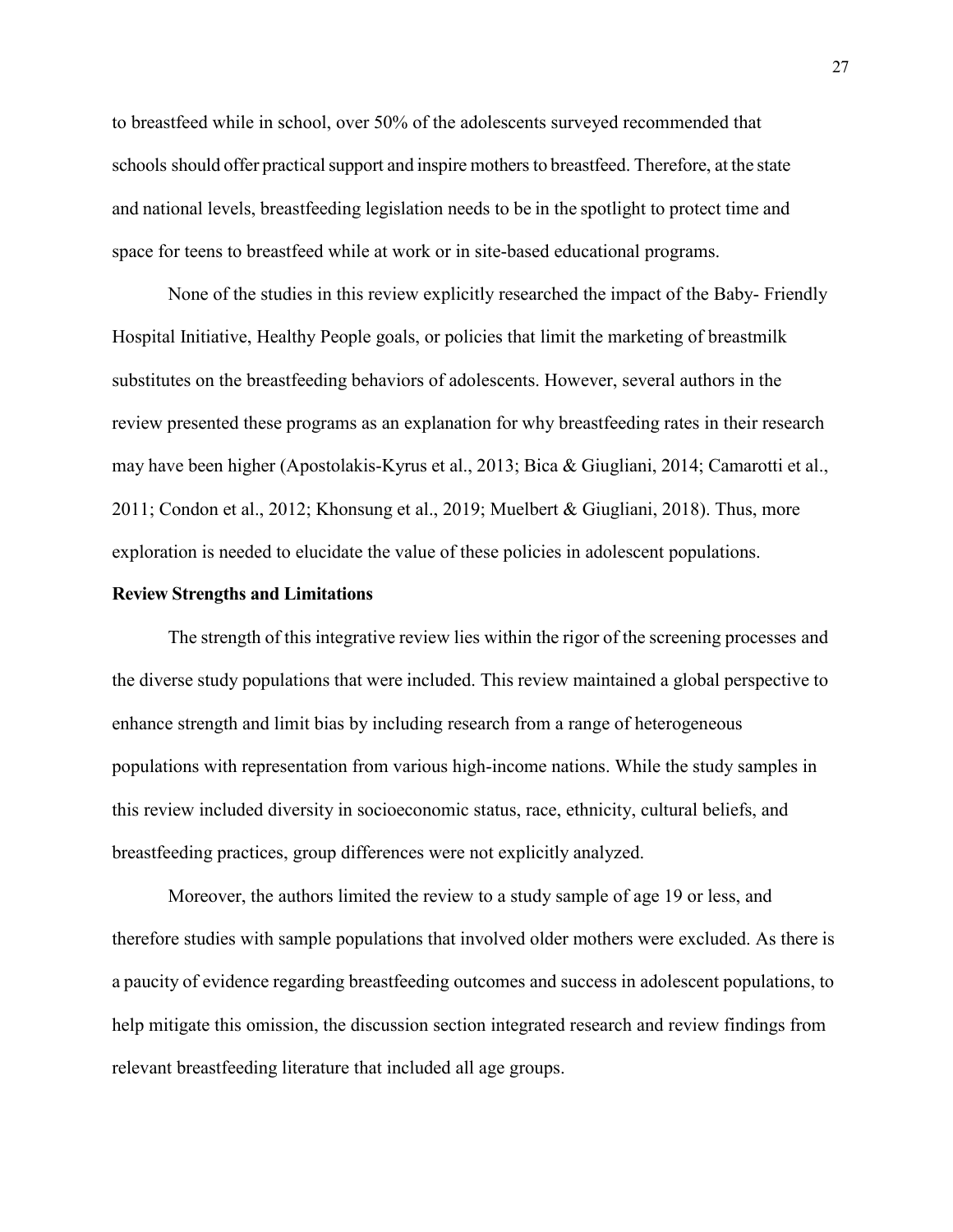## **Conclusion**

Despite leading professional recommendations and awareness of the abundance of health benefits, adolescent mothers have the lowest rates of breastfeeding initiation and duration (AAP, 2021; ACNM, 2016; ACOG, 2021; CDC, 2021a). When the socio-ecological model was applied to illuminate the facilitators and barriers to breastfeeding success in young mothers, this review discovered that the vast majority of current research focused on the individual, interpersonal, and organizational levels. Thus, the deficiency of high-quality data leaves room for additional investigation into the impact at the community and policy levels. In addition, opportunities exist for developing and evaluating school programs, community lactation resource planning, and public policy advocacy efforts to improve breastfeeding success in this vulnerable population. To allow young mothers to achieve optimal breastfeeding outcomes, providing a nurturing and encouraging environment that offers practical, honest, and developmentally appropriate support remains invaluable.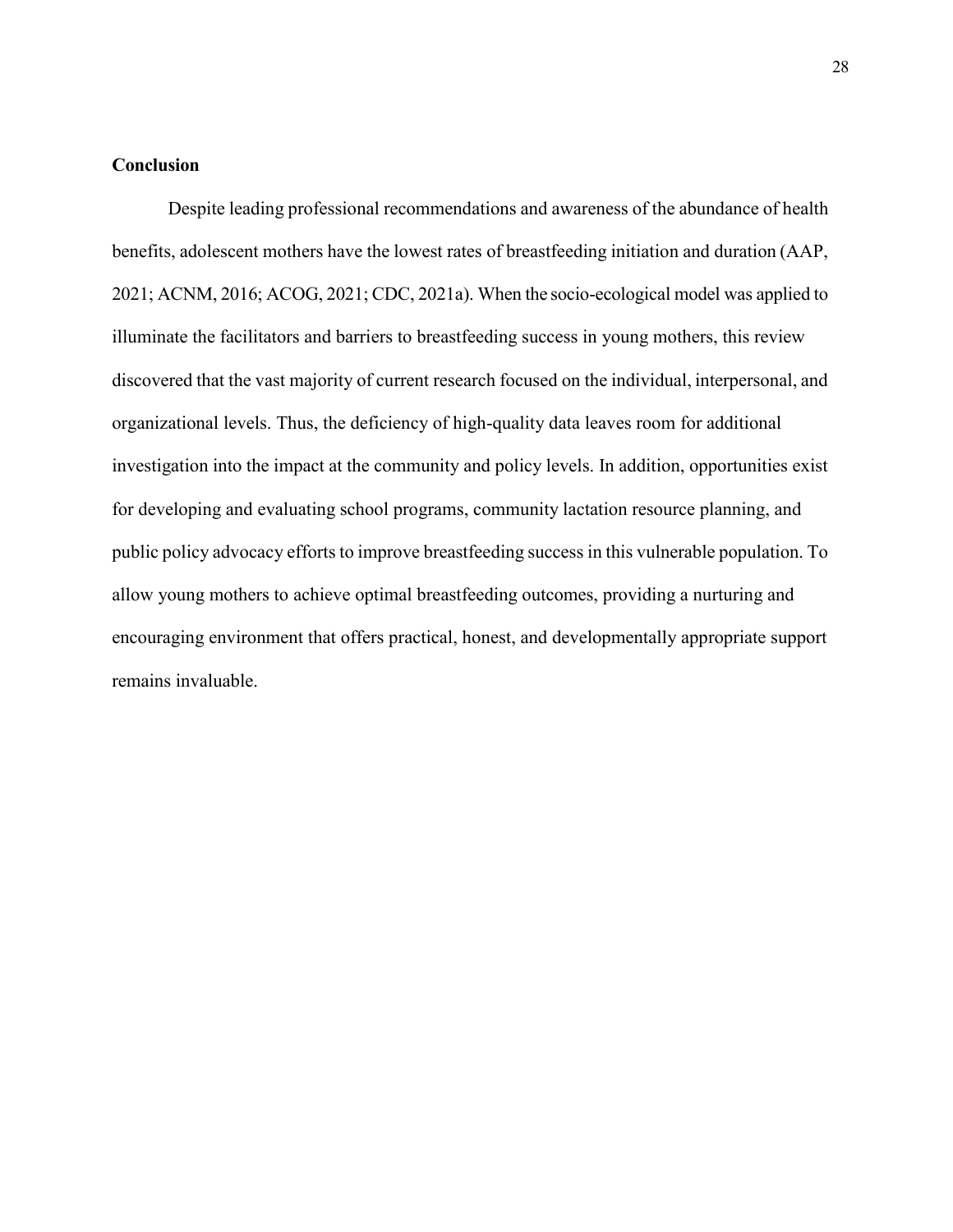#### **References**

- Abass-Dick, J., Chyzzy, B., Newport, A., Huizinga, J., & Xie, F. (2021). Designing an eHealth breastfeeding resource with young mothers using a participatory design. *Journal of Transcultural Nursing, 32*(3), 295-303*.* https://doi.org/10.1177/1043659620957065
- Addy, S., Englehardt, W., & Skinner, C. (2013, January). *Basic facts about low-income children: Children aged 12 through 17 years, 2011.* National Center for Children in Poverty. Retrieved March 5, 2022, from [https://www.nccp.org/publication/basic](http://www.nccp.org/publication/basic-)facts-about-low-income-children-children-aged-12-through-17-years-2011/
- American Academy of Pediatrics. (2021, March 9). *Breastfeeding overview.* Retrieved March 5, 2022, from [https://www.aap.org/en/patient-ca](http://www.aap.org/en/patient-care/breastfeeding/breastfeeding-overview/)re/bre[astfeeding/breastfeeding-overview/](http://www.aap.org/en/patient-care/breastfeeding/breastfeeding-overview/)

American College of Nurse-Midwives. (2016). *Breastfeeding [Position statement].*

Retrieved Mar 5, 2022 from

[https://www.mi](http://www.midwife.org/ACNM/files/ACNMLibraryData/UPLOADFILENAME/00000)d[wife.org/ACNM/files/ACNMLibraryData/UPLOADFILENAME/00000](http://www.midwife.org/ACNM/files/ACNMLibraryData/UPLOADFILENAME/00000)

0000248/Breastfeeding-statement-Feb-2016.pdf

American College of Obstetricians and Gynecologists. (2021, February). *Barriers to breastfeeding: supporting initiation and continuation of breastfeeding [Committee opinion 821].* Retrieved March 5, 2022, from [https://www.acog.org/clinical/clinical](http://www.acog.org/clinical/clinical-)guidance/committee- opinion/articles/2021/02/barriers-to-breastfeeding-supporting- initiationand- continuation-of-breastfeeding

Andrade Souza, A., Teixeira de Araujo, R., Teixeira, J. R. B., & Mota, T. N. (2016). Breastfeeding: Factors affecting the early weaning between adolescent mothers. *Journal of Nursing, 10*(10), 3806-3813. https://doi.org/10.5205/reuol.9667-87805-1- ED1010201611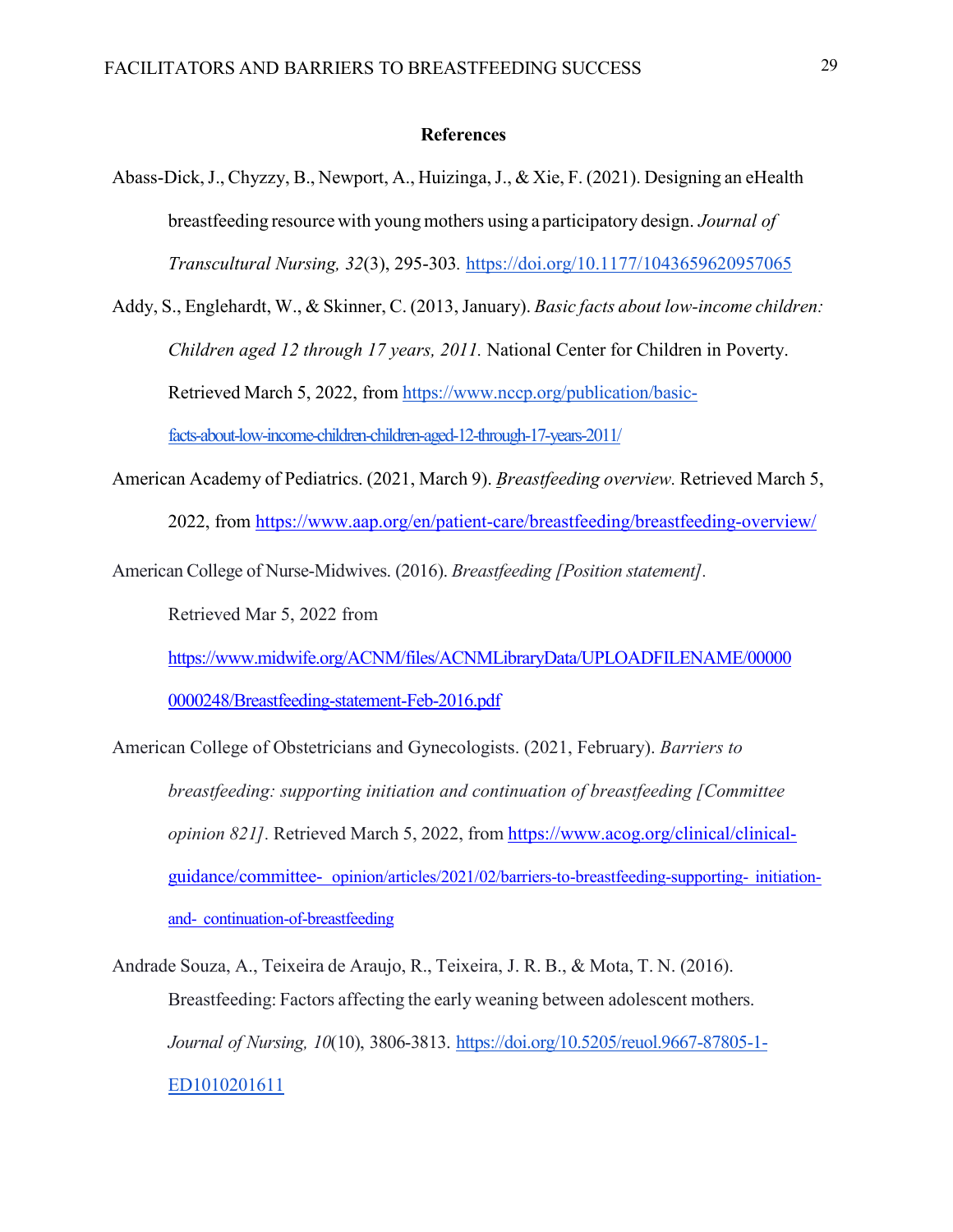Apostolakis-Kyrus, K., Valentine, C., & DeFranco, E. (2013). Factors associated with breastfeeding initiation in adolescent pregnancies: A cohort study. *The Journal of Pediatrics*, *163*(5), 1489-1494. https://doi.org/10.1016/j.jpeds.2013.06.027

Bica, O. C., & Giugliani, E. R. J. (2014). Influence of counseling sessions on the prevalence of breastfeeding in the first year of life: A randomized clinical trial with adolescent mothers and grandmothers. *Birth, 41*(1), 39-45. https://doi.org/10.1111/birt.12097

Bronfenbrenner, U. (1999). Environments in developmental perspective: Theoretical and operational models. In S. L. Friedman & T. D. Wachs(Eds.). *Measuring environment across the life span: Emerging methods and concepts.* American Psychological Association.

Camarotti,C. M., Spano Nakano, A. M., Riberio Pereira, C. R., & Pani Medeiros, C. (2011). The experience of breastfeeding in a group of teenage mothers. *Acta Paulista De Enfermagem, 24*(1), 55-60. Retrieved March 5, 2022, from https://acta-ape.org/wpcontent/uploads/articles\_xml/1982-0194-ape-S0103-21002011000100008/1982-0194-

ape-S0103-21002011000100008-en.x16677.pdf

Centers for Disease Control and Prevention. (2021a, August 24). *Facts: Key breastfeeding indicators*. Retrieved March 5, 2022, from [https://www.cdc.gov/breastfe](http://www.cdc.gov/breastfeeding/data/facts.html)eding/[data/facts.html](http://www.cdc.gov/breastfeeding/data/facts.html)

Centers for Disease Control and Prevention. (2021b, November 24). *Breastfeeding report card: United States 2020.* Retrieved Jan 3, 2022, from [https://www.cdc.gov/breas](http://www.cdc.gov/breastfeeding/data/reportcard.htm)tfee[ding/data/reportcard.htm](http://www.cdc.gov/breastfeeding/data/reportcard.htm)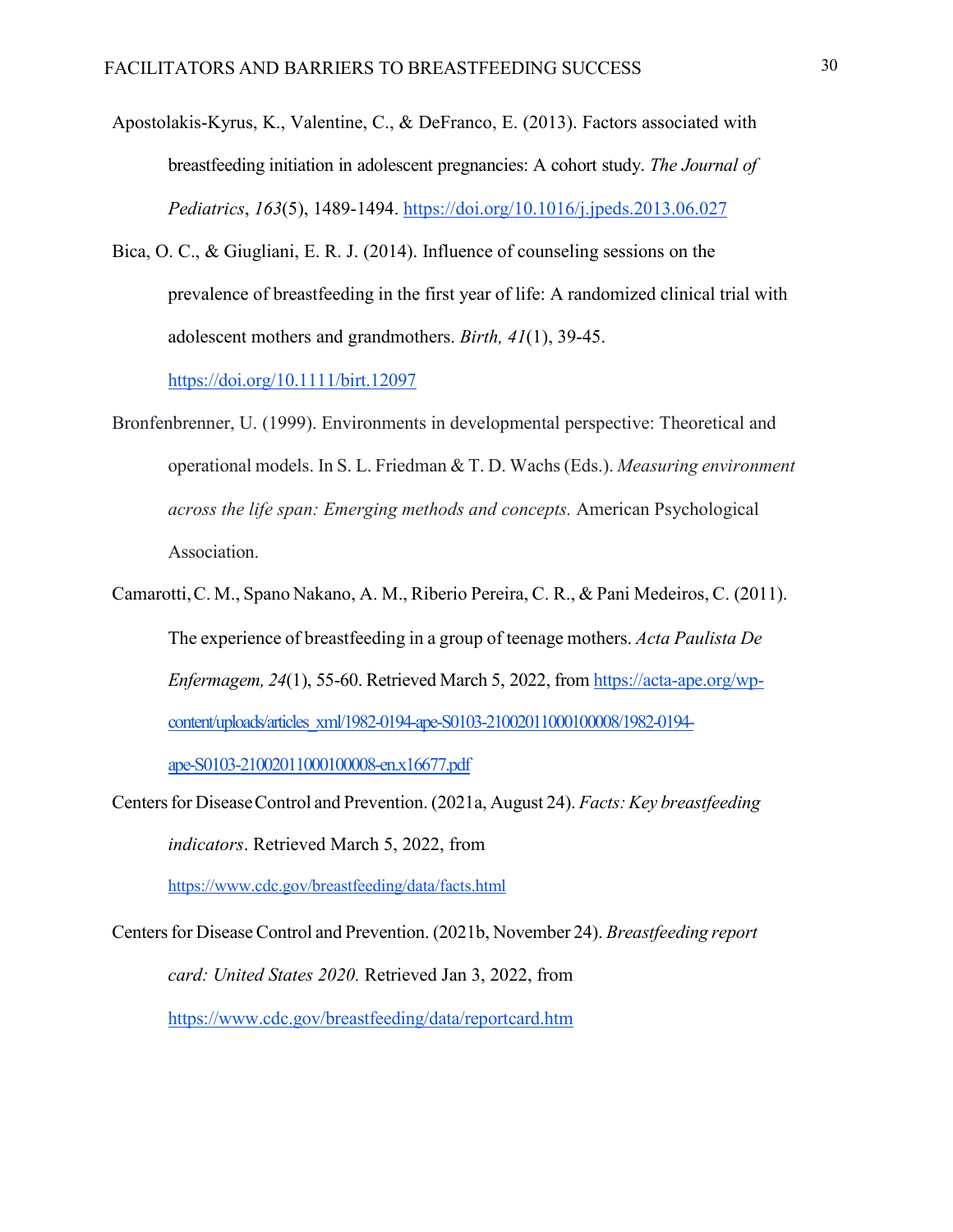Centers for Disease Control and Prevention. (2022, January 18). *The social-ecological model: A framework for prevention.* Retrieved January 24, 2022, from [https://www.cdc.gov/violencepreven](http://www.cdc.gov/violenceprevention/about/social-ecologicalmodel.html)t[ion/about/social-ecologicalmodel.htm](http://www.cdc.gov/violenceprevention/about/social-ecologicalmodel.html)l

- Chopel, A., Soto, D., Joiner, B. J., Benitez, T., Konoff, R., Rios, L., & Castellanos, E. (2019). Multilevel factors influencing young mothers' breastfeeding: A qualitative CBPR study. *Journal of Human Lactation, 35*(2), 301–317. https://doi.org/10.1177/0890334418812076
- Condon, L., Rhodes, C., Warren, S., Withall, J., & Tapp, A. (2012). 'But is it a normal thing?' Teenage mothers' experiences of breastfeeding promotion and support. *Health Education Journal, 72*(2), 156-162. https://doi.org/10.1177/0017896912437295
- Cota-Robles, S., Pederson, L., & LeCroy, W. C. (2017). Challenges to breastfeeding initiation and duration for teen mothers. *The American Journal of Maternal & Child Nursing, 42*(3), 173-178. https://doi.org/10.1097/NMC.0000000000000327
- Covidence. (2014). *Covidence Systematic Review Software* [Computer software]. Veritas Health Innovation. [www.covidence.org](http://www.covidence.org/)
- Dang, D., & Dearholt, S. (2018). *Johns Hopkins Nursing Evidence-based practice: Model and Guidelines*. Sigma Theta Tau International.
- DeVane-Johnson, S., Woods-Giscombé, C., Thoyre, S., Fogel, C., & Williams, R. (2017). Integrative literature review of factors related to breastfeeding in African American women: Evidence for a potential paradigm shift. *Journal of Human Lactation, 33*(2), 435- 447. https://doi.org/10.1177/0890334417693209
- Dinour, L. M., & Szaro, J. M. (2017). Employer-based programs to support breastfeeding Among working mothers: A systematic review. *Breastfeeding Medicine*, *12,* 131–14. [https://www.doi.org/10.1089/bfm.2016.0182](http://www.doi.org/10.1089/bfm.2016.0182)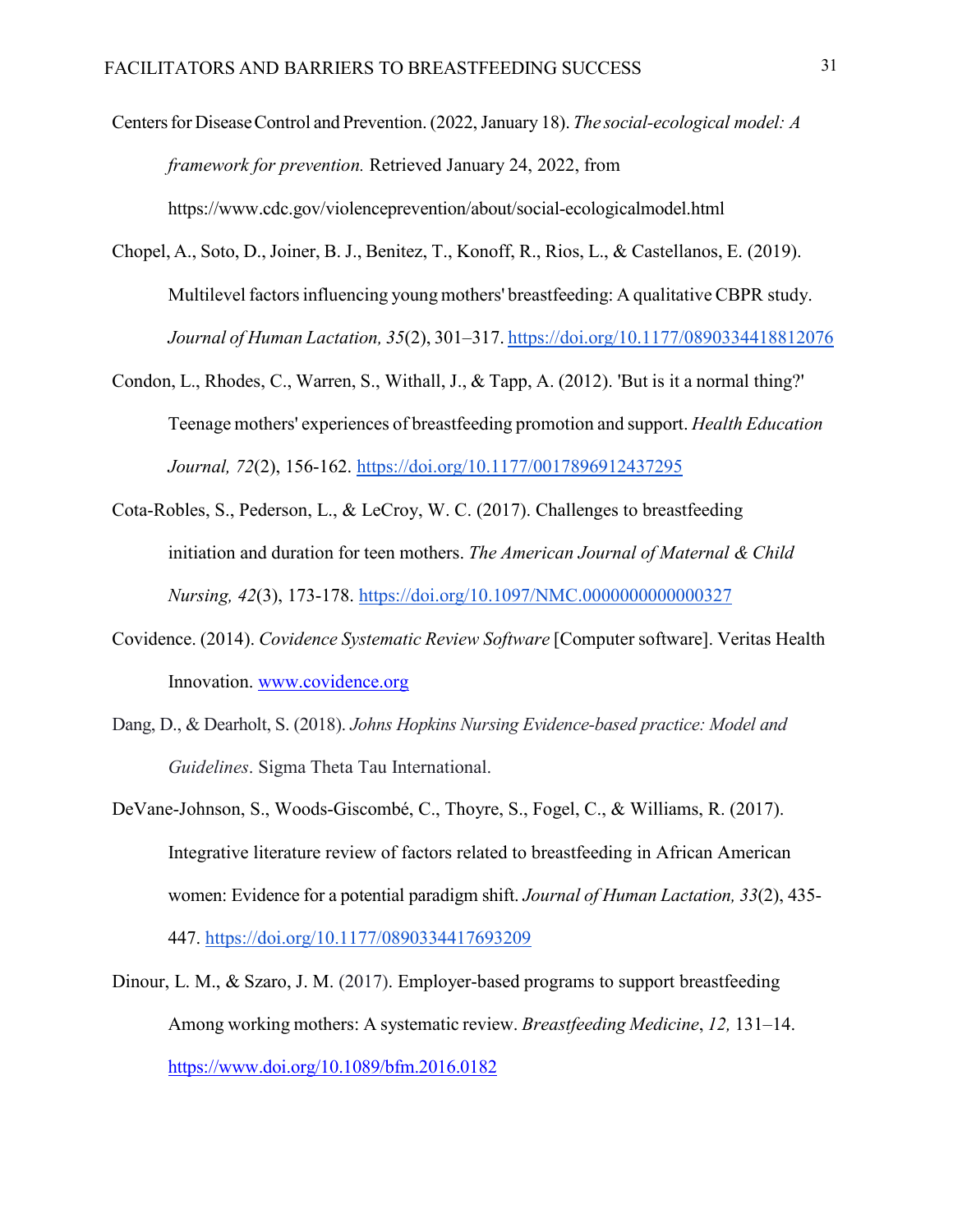- Dunn, R. L., Kalich, K. A., Henning, M. J., & Fedrizzi, R. (2015). Engaging field-based professionals in a qualitative assessment of barriers and positive contributors to breastfeeding using the social-ecological model. *Journal of Maternal & Child Health*, *19*(1), 6-16. [https://www.doi.org/10.1007/s10995-014-1488-x](http://www.doi.org/10.1007/s10995-014-1488-x)
- Edwards, R., Peterson, W. E., Noel-Weiss, J., & Shearer Fortier, C. (2017). Factors influencing the breastfeeding practices of young mothers living in a maternity shelter: A qualitative study. *Journal of Human Lactation*, *33*(2), 359–367.

https://doi.org/10.1177/0890334416681496

Edwards, R. C., Thullen, M. J., Korfmacher, J., Lantos, J. D., Henson, L. G., & Hans, S.

L. (2013). Breastfeeding and complementary food: Randomized trial of community doula home visiting. *Pediatrics*, *132*(2), 160-166. https://doi.org/10.1542/peds.2013-1021P

- Feldman-Winter, L., & Shaikh, U. (2007). Optimizing breastfeeding promotion and support in adolescent mothers. *Journal of Human Lactation, 23*(4), 362-367. https://doi.org/10.1177/0890334407308303
- Germano-Conde, R. G., Guimarães, C. M. D. S., Gomes-Sponholz, F. A., Oriá, M. O. B., & Monteiro, J. C. D. S.. (2017). Breastfeeding self-efficacy and length of exclusive breastfeeding among adolescent mothers. *Acta Paulista De Enfermagem*, *30*(4), 383–389. Retrieved in English March 5, 2022, from<http://dx.doi.org/10.1590/1982-0194201700057>
- Godbout, J. M., Goldsberry, W. N., & Franklin, T. E. (2016). Factors associated with infant feeding choices in the adolescent population. *Journal of Human Lactation*, *32*(4), 642– 647. https://doi.org/10.1177/0890334416662629
- Hall-Smith, P.H., Coley, S. L., Labbok, M. H., Cupito, S., & Nwokah, E. (2012). Early breastfeeding experiences of adolescent mothers: A qualitative prospective study.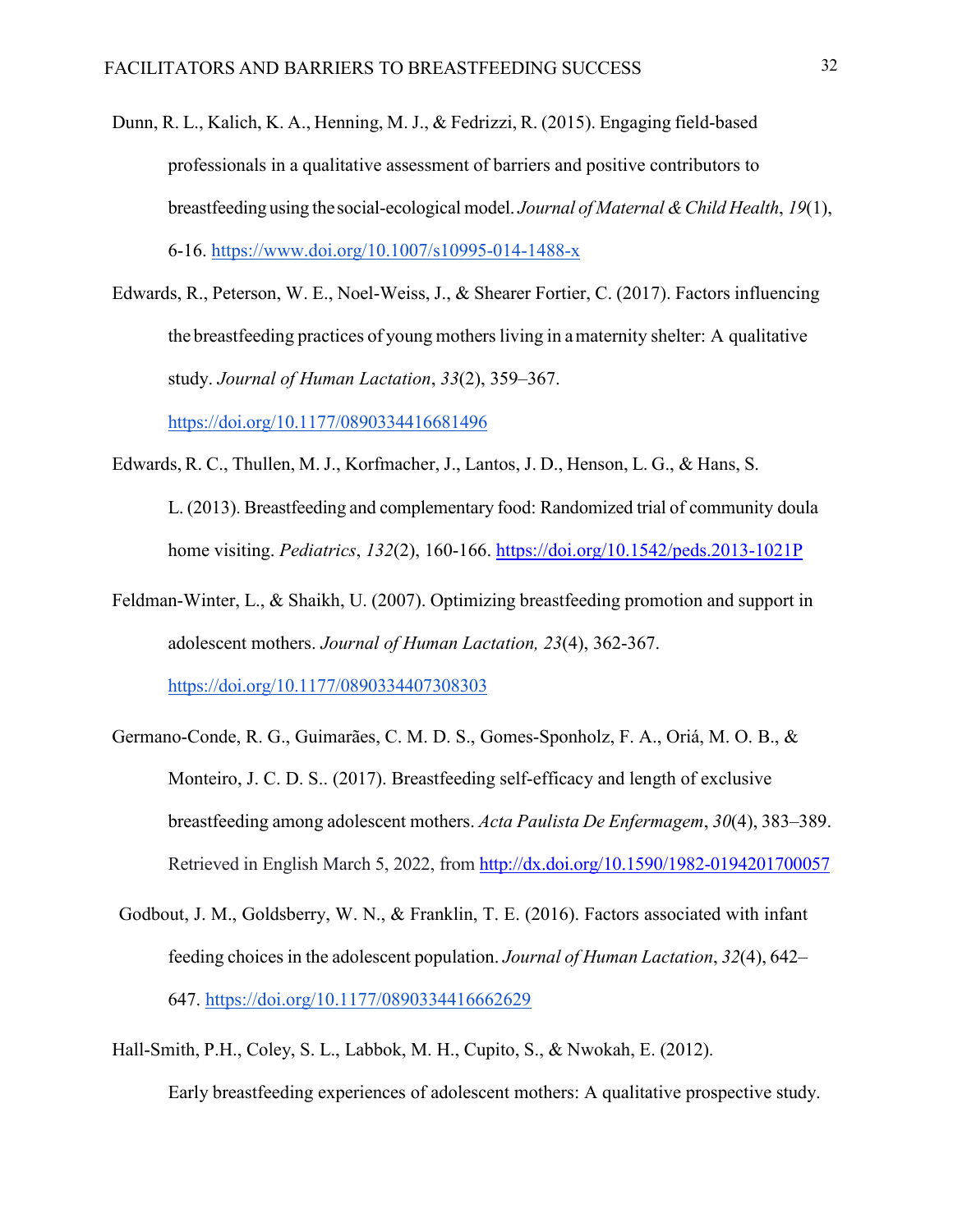*International Breastfeeding Journal, 7*(13), 1-14.

<http://www.internationalbreastfeedingjournal.com/content/7/1/13>

- Hunter, L., Cuerden-Magill, J., & McCourt, C. (2015). Disempowered, passive, and isolated: How teenage mothers' postnatal inpatient experiences in the UK impact on the initiation and continuation of breastfeeding. *Maternal & Child Nutrition, 11,* 47-58. https://doi.org/10.1111/mcn.12150
- Jamie, K., O'Neill, R., Bows, H., & Hackshaw-McGeagh, L. (2020). Healthcare practitioner relationships, cultural health capital and breastfeeding support for adolescent mothers. *Health Education Journal*, *79*(8), 901–913. https://doi.org/10.1177/0017896920915945
- Jara-Palacios, M. Á., Cornejo, A. C., Peláez, G. A., Verdesoto, J., & Galvis, A. A. (2015). Prevalence and determinants of exclusive breastfeeding among adolescent mothers from Quito, Ecuador: A cross-sectional study. *International Breastfeeding Journal*, *10*(33), 1- 8. https://doi.org/10.1186/s13006-015-0058-1
- Kellens, A. (2021). Breastfeeding: Parental education and support. *UpToDate*. Retrieved March 5, 2022, from https://www.uptodate.com/contents/breastfeeding-parental-education-andfault&display\_rank=2
- Khonsung, P., Yimyam, S., Xuto, P., & Chaloumsuk, N. (2021). Factors predicting exclusive breastfeeding among Thai adolescent mothers at 6-months postpartum. *Pacific Rim International Journal of Nursing Research, 25*(1), 34-46. Retrieved March 5, 2022, from https://he02.tci-thaijo.org/index.php/PRIJNR/article/view/239919/168344
- Kilanowski,J. F. (2017). Breadth of the socio-ecological model. *Journal of Agromedicine*, *27*(4), 295–297. https://doi.org/10.1080/1059924x.2017.1358971

Leclair, E., Robert, N., Sprague, A. E., & Fleming, N. (2015). Factors associated with breastfeeding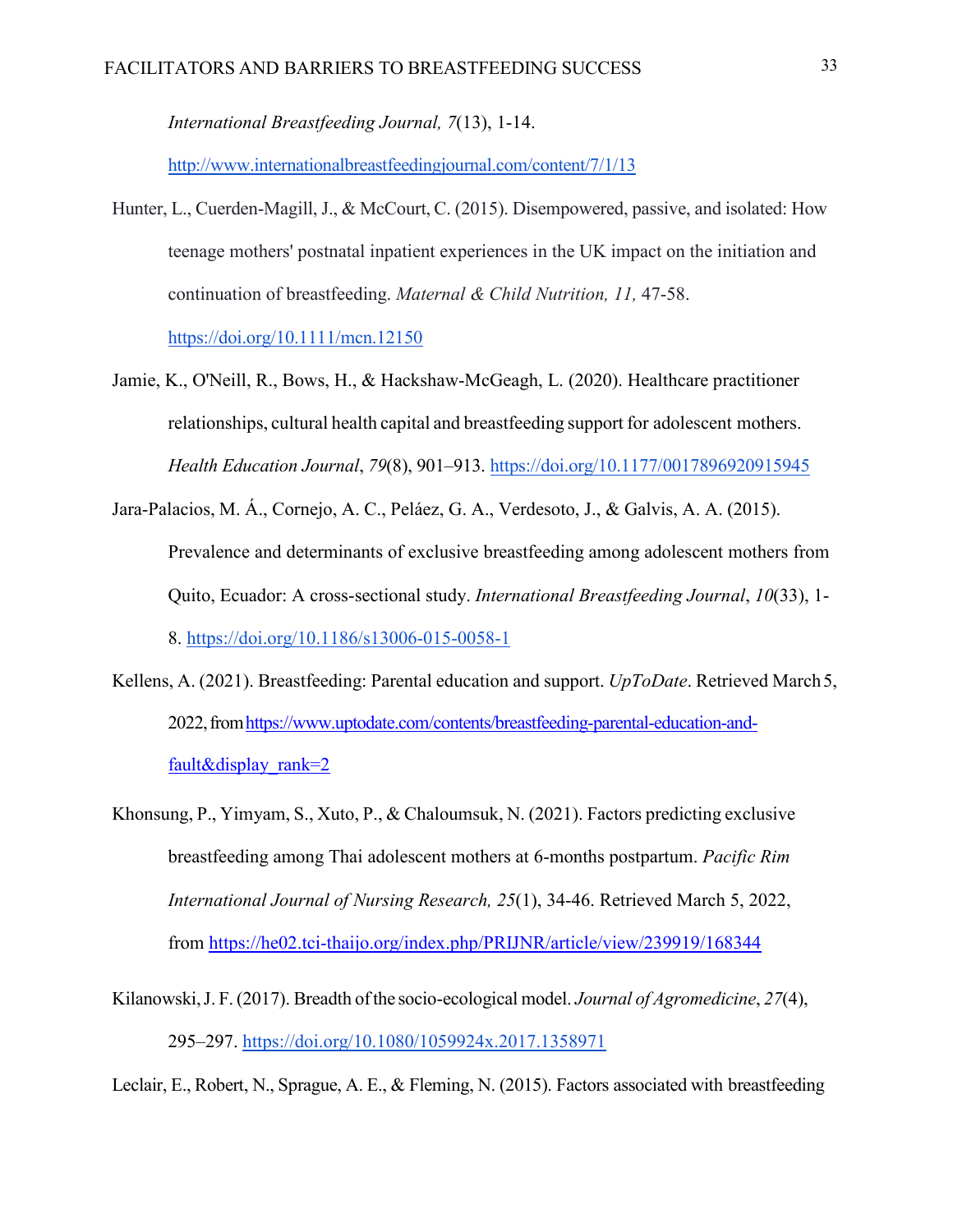initiation in adolescent pregnancies: A cohort study. *Journal of Pediatric and Adolescent Gynecology, 28*(6), 516–521. https://doi.org/10.1016/j.jpag.2015.03.007

- Monteiro, J. C. S., Dias, F. A., Stefanello, J., Reis, M. C. G., Nakano, A. M. S., & Gomes-Sponholz, F. A. (2014). Breastfeeding among Brazilian adolescents: Practice and needs*. Midwifery, 30*(3), 359–363. https://doi.org/10.1016/j.midw.2013.03.008
- Muelbert, M., & Giugliani, E. R. (2018). Factors associated with the maintenance of breastfeeding for 6, 12, and 24 monthsin adolescent mothers. *BMC Public Health, 18*(1), 1- 11. https://doi.org/10.1186/s12889-018-5585-4
- Nesbitt, S. A., Campbell, K. A., Jack, S. M., Robinson, H., Piehl, K., & Bogdan, J. C. (2012). Canadian adolescent mothers' perceptions of influences on breastfeeding decisions: A qualitative descriptive study*. BMC Pregnancy and Childbirth, 12*(1), 1- 14. https://doi.org/10.1186/1471-2393-12-149
- Nuampa, S., Tilokskulchai, F., Patil, C. L., & Phahuwatanakorn, W. (2018). Breastfeeding experiences among Thai adolescent mothers: A descriptive qualitative study. *Pacific Rim Journal of International Nursing Research*, *22*(4), 288–303. Retrieved March 5, 2022, from https://he02.tci-thaijo.org/index.php/PRIJNR/article/view/102314
- Nuampa,S., Tilokskulchai, F., Patil, C. L., Sinsuksai, N., & Phahuwatanakorn, W. (2019). Factors related to exclusive breastfeeding in Thai adolescent mothers: Concept mapping approach. *Maternal & Child nutrition,* (*15*), e12714. https://doi.org/10.1111/mcn12714
- Office of Disease Prevention and Health Promotion. (n.d.). Increase the proportion of infants who are breastfed at 1 year — MICH‑16. *Healthy People 2030*. Retrieved March 5,2022, from https://health.gov/healthypeople/objectives-and-data/browse-objectives/infants/increaseproportion-infants-who-are-breastfed-1-year-mich-16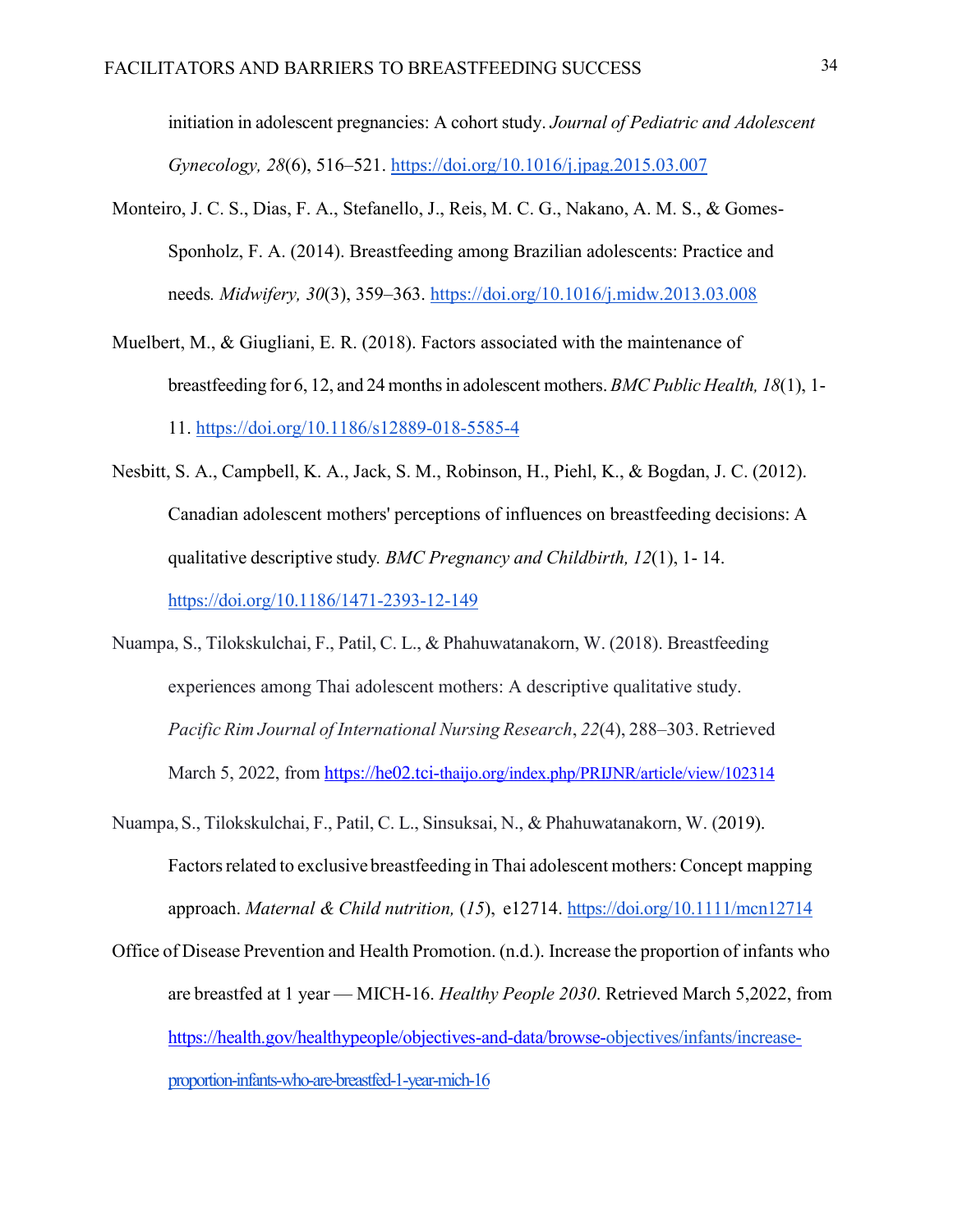Olaiya, O., Dee, D. L., Sharma, A. J., & Hall-Smith, R. A. (2016, January 22). *Maternity care practices and breastfeeding among adolescent mothers aged 12- 19 years— 2009- 2011.*Centers for Disease Control and Prevention. Retrieved March 5, 2022, from [https://www.cdc.gov/mmwr/volumes/65/wr/mm6502a1.htm](http://www.cdc.gov/mmwr/volumes/65/wr/mm6502a1.htm)

- Page, M. J., McKenzie, J. E., Bossuyt, P. M., Boutron I., Hoffmann, T. C., Mulrow, C. D., Shamseer, L., Tetzlaff, J. M., Akl, E. A., Brennan, S. E., Chou, R., Glanville, J., … Moher, D. (2021). The PRISMA 2020 statement: An updated guideline for reporting systematic reviews. *BMJ, 372*(71), 1-9. https://doi.org/10.1136/bmj.n71
- Pillay, S., Sibanda, W., Ghuman, M. R., & Coutsoudis, A. (2017). Infant feeding practices of teenage mothers attending a well-baby clinic in a public hospital in Umlazi, KwaZulu-Natal, South Africa. *South African Journal of Clinical Nutrition*, *31*(1), 14– 19. https://doi.org/10.1080/16070658.2017.1338841
- Powers, M. E., & Takagishi, J. (2021). Care of adolescent parents and their children. *American Academy of Pediatrics, 147*(5), 1- 15. [https://www.doi.org/10.1542/peds.2021-](http://www.doi.org/10.1542/peds.2021-) 050919
- Priscilla, V., Afiyanti, Y., & Juliastuti, D. (2021). A qualitative systematic review of family support for a successful breastfeeding experience among adolescent mother. *OpenAccess Macedonian Journal of Medical Sciences*, *9*(F), 775–783.

https://doi.org/10.3889/oamjms.2021.7431

Rollins, N. C., Bhandari, N., Hajeebhoy, N., Horton, S., Lutter, C. K., Martines,J. C., Piwoz, E. G., Richter, L. M., & Victora, C. G. (2016). Why invest, and what it will take to improve breastfeeding practices? *The Lancet*, *387*(10017), 491–504. https://doi.org/10.1016/s0140-6736(15)01044-2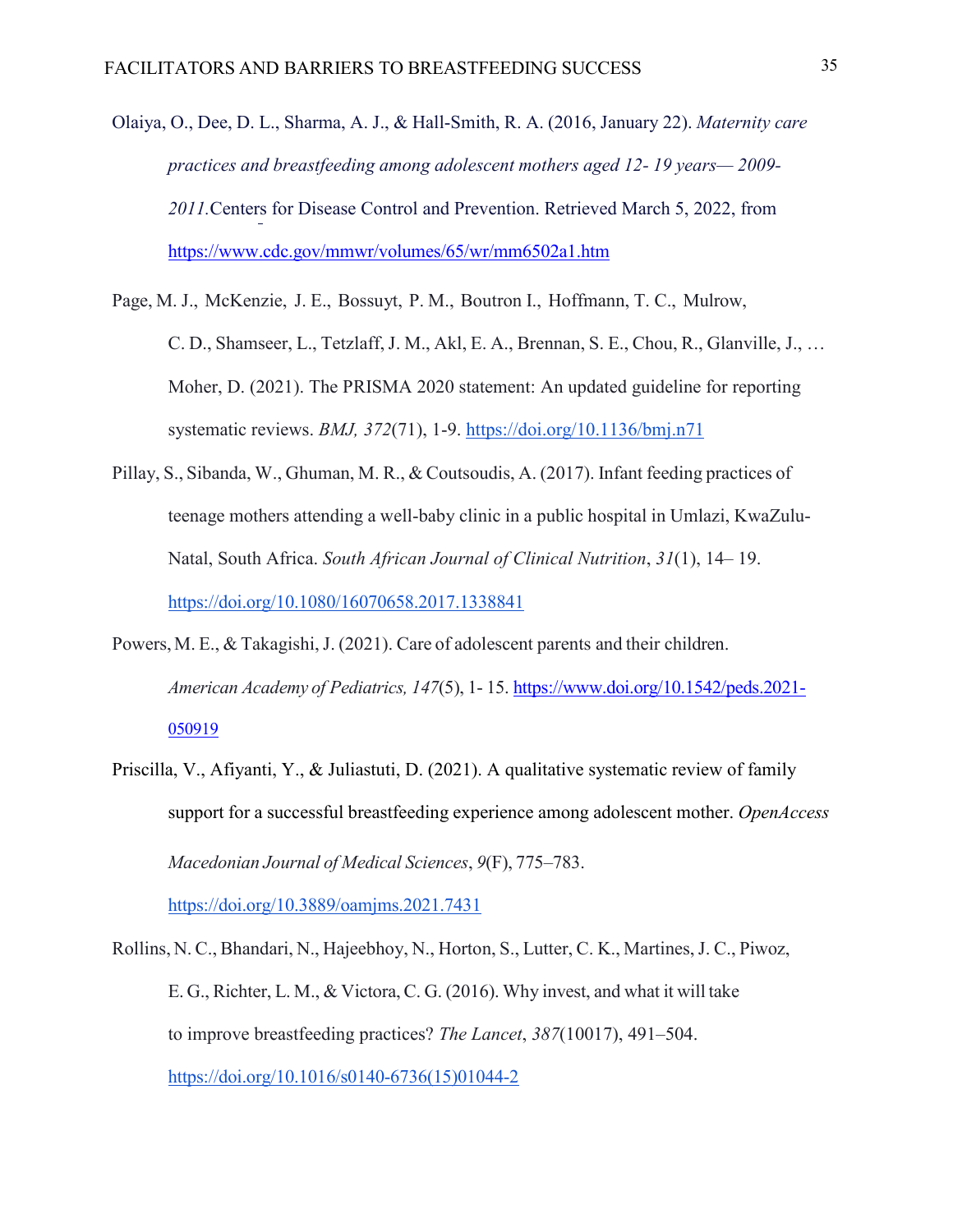- Segura-Pérez,S., Hromi-Fiedler, A., Adnew, M., Nyhan, K., & Pérez-Escamilla, R. (2021). Impact of breastfeeding interventions among United States minority women on breastfeeding outcomes: A systematic review. *International Journal for Equity in Health*, *20*(72), 1-25. https://doi.org/10.1186/s12939-021-01388-4
- Sipsma,H. L.,Jones, K. L., & Cole-Lewis, H.(2015). Breastfeeding among adolescent mothers. *Journal of Human Lactation*, *31*(2), 221–229. https://doi.org/10.1177/0890334414561264
- SmithBattle, L., Phengnum, W., & Punsuwun, S. (2020). Navigating a minefield: Meta- Synthesis of teen mothers' breastfeeding experience. *The American Journal of Maternal & Child Nursing*, *45*(3), 145–154. https://doi.org/10.1097/nmc.0000000000000609
- Snyder, K., Hulse, E., Dingman, H., Cantrell, A., Hanson, C., & Dinkel, D. (2021). Examining supports and barriers to breastfeeding through a socio-ecological lens: A qualitative study. *International Breastfeeding Journal*, *16*(52), 1-8. https://doi.org/10.1186/s13006-021-00401-4
- U.S. Department of Health and Human Services. (n.d.). *Increase the proportion of infants who are breastfed exclusively through age 6 months*. Healthy People 2030. Retrieved March 5, 2022, from https://health.gov/healthypeople/objectives-and-data/browseobjectives/infants/increase-proportion-infants-who-are-breastfed-exclusively-through-age-6-months-mich-15
- U.S. Preventive Services Task Force (2016, October 25). *Breastfeeding: Primary care interventions.* Retrieved March 5, 2022, from

**[https://www.uspreventiveservicestask](http://www.uspreventiveservicestaskforce.org/uspstf/recommendation/breastfeeding)f[orce.org/uspstf/recommendation/breastfeed](http://www.uspreventiveservicestaskforce.org/uspstf/recommendation/breastfeeding)ing**

Vilar-Compte, M., Hernández-Cordero, S., Ancira-Moreno, M., Burrola-Méndez, S., Ferre-Eguiluz, I., Omaña, I., & Pérez Navarro, C. (2021). Breastfeeding at the workplace: A systematic review of interventions to improve workplace environments to facilitate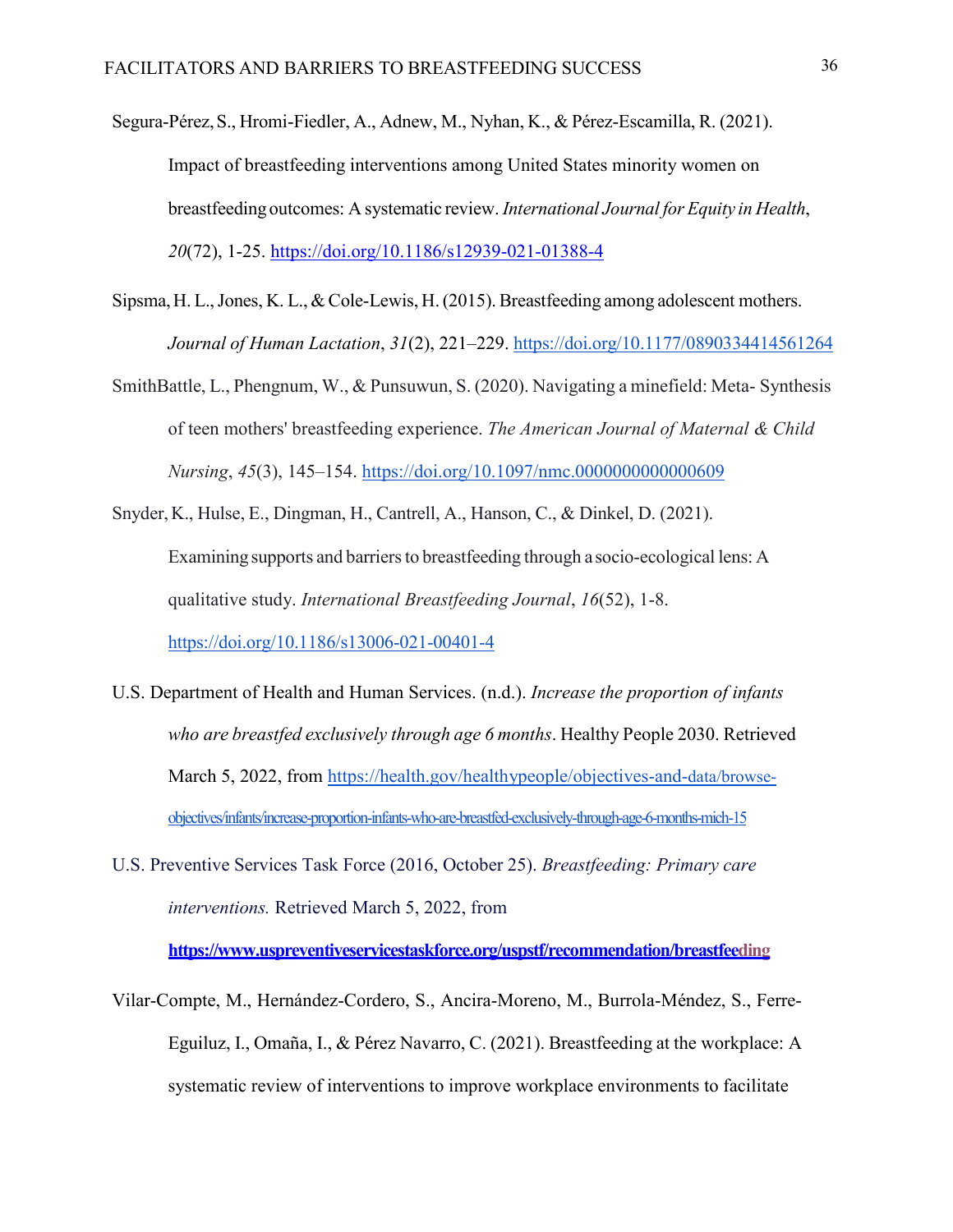breastfeeding among working women. *International Journal for Equity in Health*, *20*(1), 1-21. https://doi.org/10.1186/s12939-021-01432-3

- Wambach, K. A., Aaronson, L., Breedlove, G., Domian, E. W., Rojjanasrirat, W., & Yeh, H. W.(2011). A randomized controlled trial of breastfeeding support and education for adolescent mothers. *Western Journal of Nursing Research*, *33*(4), 486–505. https://doi.org/10.1177/0193945910380408
- Wambach, K., Davis, A., Nelson, E. L., Snow, K., Yungmeyer, A., Muzzy, R., Romero, K., & Murray, M. (2021). MomHealth: A feasibility study of a multi-behavioral health intervention for pregnant and parenting adolescent mothers. *Kansas Journal of Medicine*, *14*, 176–181. https://doi.org/10.17161/kjm.vol1414738
- Whittemore, R., & Knafl, K. (2005). The integrative review: Updated methodology. *Journal of Advanced Nursing, 52*(5), 546-553. https://onlinelibrary-wileycom.mclibrary.idm.oclc.org/doi/pdfdirect/10.1111/j.1365-2648.2005.03621.x
- Woods, N. K., Chesser, A. K., & Wipperman, J. (2013). Describing adolescent breastfeeding environments through focus groups in an urban community. *Journal of Primary Care and Community Health, 4*(4), 307-310. https://doi.org/10.1177/2150131913487380
- World Health Organization.(2019). *World breastfeedingweek 2019*. Retrieved March 5, 2022, from https:/[/www.who.int/news-room/events/detail/2019/08/01/default](http://www.who.int/news-room/events/detail/2019/08/01/default-)calendar/world-breastfeeding-week-2019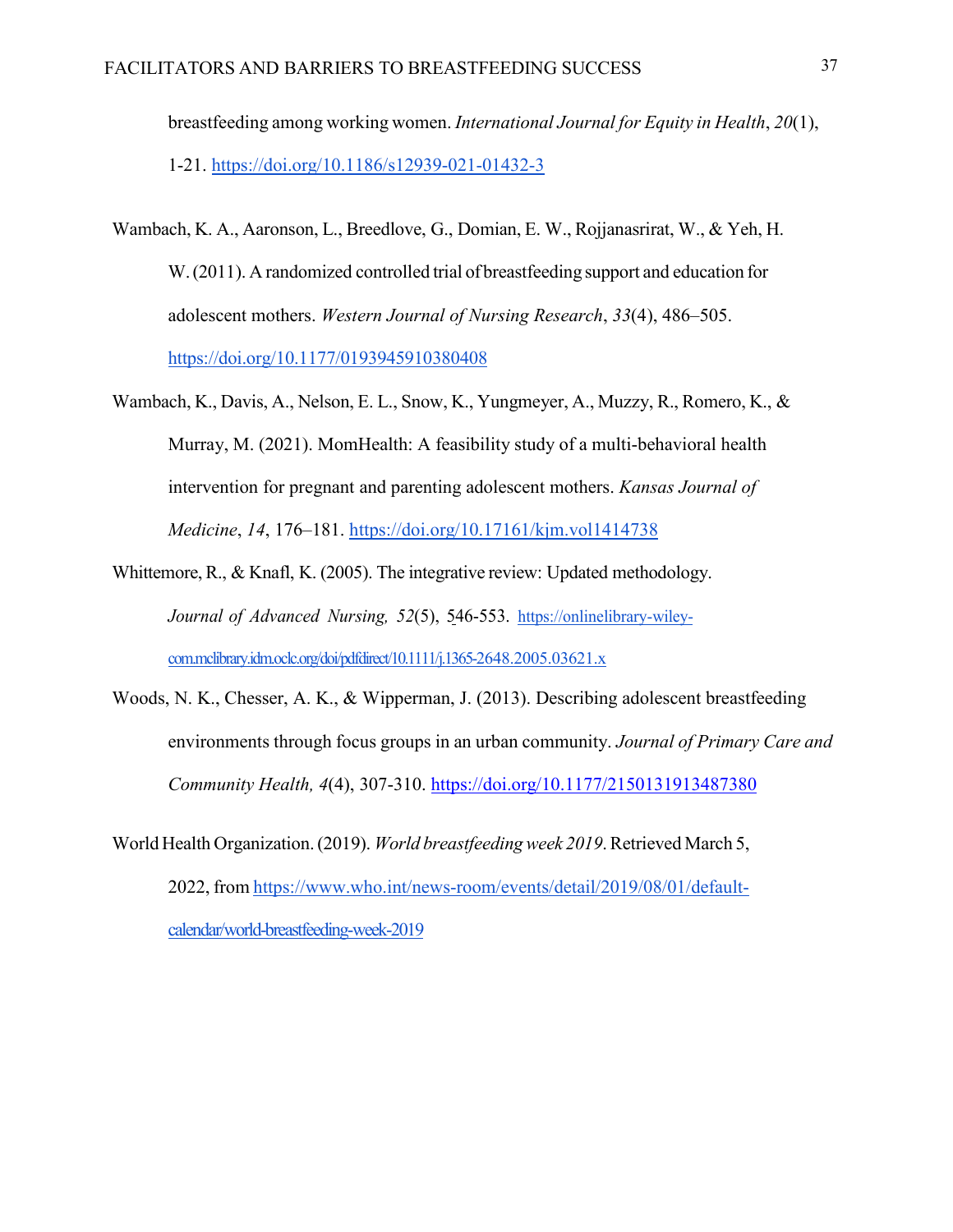## **Appendix A**



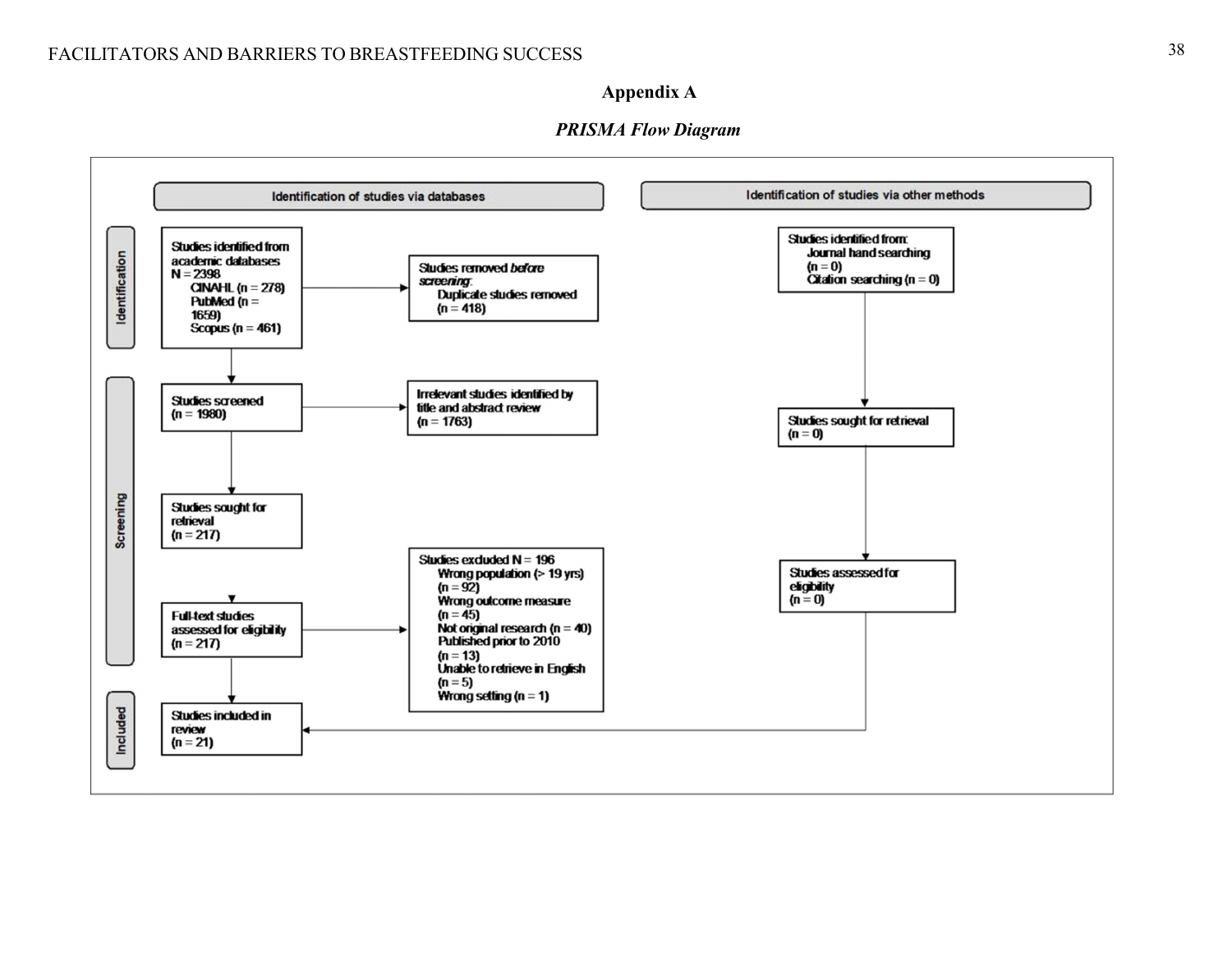#### **Appendix B**

Author/Date/ Location Study Aim JHNEBP Methods Sample SEM Key Findings Andrade Souzaet al. (2016) Jequie'Bahia, Brazil To explore dynamics impacting early BF cessation in adolescent mothers Level: III Quality: Good Qualitative descriptive Semi-structured interviews Individual interviews with an open-ended questionnaire Thematic analysis Adolescent mothers  $N = 73$ I,II, IV Identified barriers: Lack of peer and family support, early introduction of complementary foods, maternal perceptions of inadequate milk quality and supply, balancing student responsibilities with motherhood, and mechanical challenges of BF Ohio, USA early weaning to develop targeted BF education curriculum and support interventions to improve BF initiation outcomes Good Comparative analysis mothers  $N = 30,402$ Reference group: Adolescent mothers  $N = 257,840$ Identified barriers: Mothers aged 15 years or less, unmarried, public insurance T-tests, Chi-square, and Fisher's Exact Test Multivariate logistic regression analysis Apostolakis- To identify Level: III Retrospective Main exposure I, II, Identified facilitators: Kyrus et al. adolescent mothers population-based Group: III, White versus Black race (2013) most at risk of Quality: cohort Adolescent IV, V ( $P = < .01$ )

#### *Matrix of Studies Included in the Integrated Review*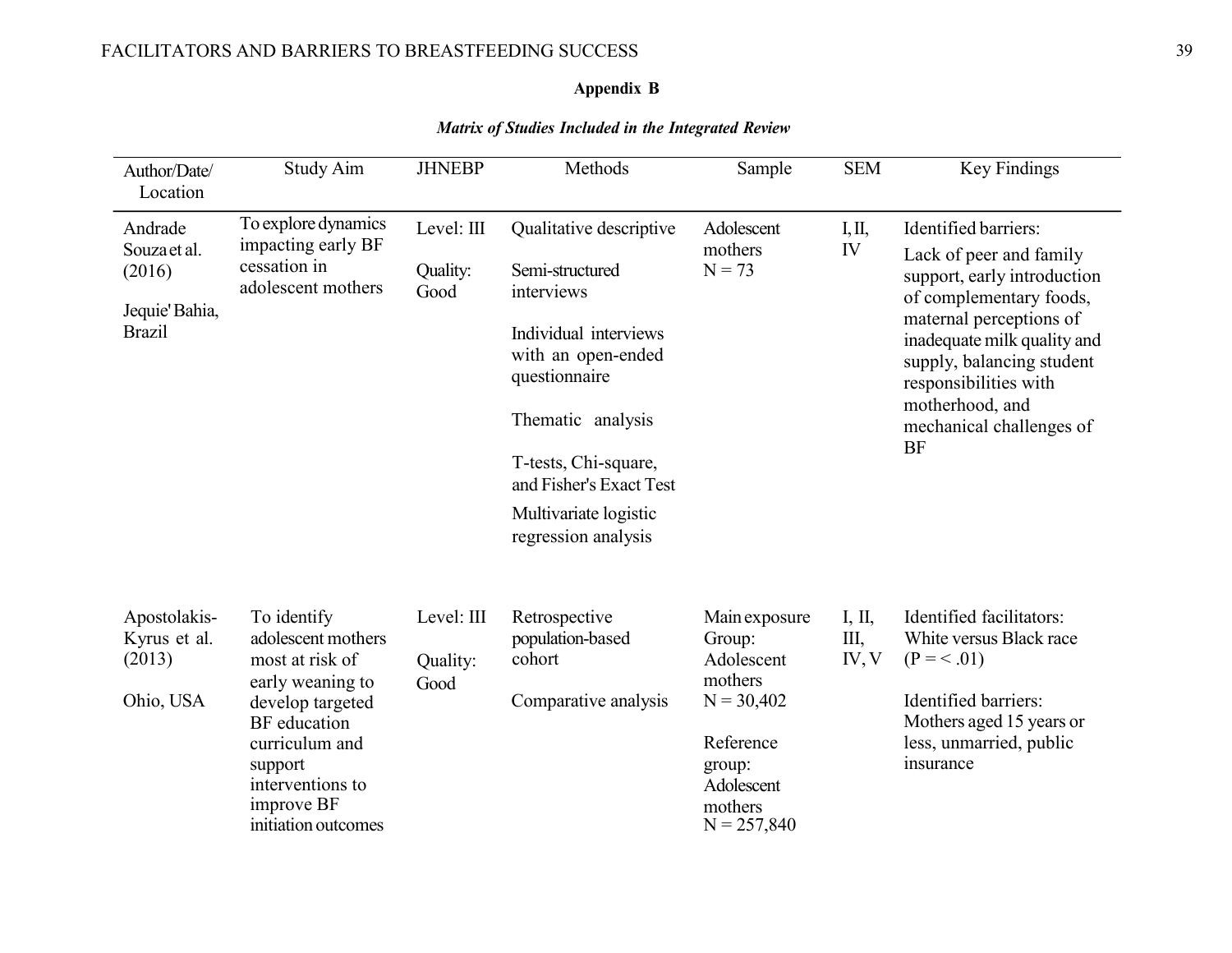| Author/Date/<br>Location                                        | Study Aim                                                                                                                                                                                                 | <b>JHNEBP</b>                | Methods                                                                                                                                                                                                                                                      | Sample                                                                                                                                                                                                                                  | <b>SEM</b>           | <b>Key Findings</b>                                                                                                                                                                                                                                                                                                                                                   |
|-----------------------------------------------------------------|-----------------------------------------------------------------------------------------------------------------------------------------------------------------------------------------------------------|------------------------------|--------------------------------------------------------------------------------------------------------------------------------------------------------------------------------------------------------------------------------------------------------------|-----------------------------------------------------------------------------------------------------------------------------------------------------------------------------------------------------------------------------------------|----------------------|-----------------------------------------------------------------------------------------------------------------------------------------------------------------------------------------------------------------------------------------------------------------------------------------------------------------------------------------------------------------------|
| Bica &<br>Giugliani<br>(2014)<br><b>Brazil</b>                  | To evaluate the<br>impact of a WHO<br>based counseling<br>intervention<br>directed toward<br>improving BF<br>prevalence and<br>outcomes over the<br>first postpartum<br>year in adolescent<br>populations | Level: 1<br>Quality:<br>Good | Four group RCT<br>Control: Routine care<br>Intervention: Routine<br>care plus six 1-hour<br>counseling sessions on<br>infant feeding;<br>grandmothers received<br>additional role-specific<br>coaching<br>Chi-square test<br>Kaplan-Meier<br>survival curves | Adolescents<br>living with their<br>mother:<br>Control<br>$n = 64$<br>Intervention<br>$n = 75$<br>Adolescents not<br>living with<br>mother:<br>Control<br>$n = 60$<br>Intervention<br>$n = 61$<br>Maternal<br>grandmothers<br>$N = 169$ | I, II,<br>IV         | No variation was found in<br>rates between the<br>intervention and control<br>groups in the presence of<br>the maternal grandmother<br>$(p = 0.182)$<br>The intervention minimized<br>the risk of early<br>introduction of<br>complementary foods by<br>48% in the first 6 months<br>The intervention prolonged<br>exclusive BF but did not<br>influence the duration |
| Camarotti et<br>al. $(2011)$<br>Ribeira Preto,<br><b>Brazil</b> | To examine past<br>and present BF<br>experiences and<br>perceived barriers<br>to BF amongst<br>adolescent mothers                                                                                         | Level: 3<br>Quality:<br>Good | Exploratory,<br>quantitative,<br>observational<br>Questionnaire<br>administered in 3<br>phases: hospital,<br>dismissal, postpartum<br>Descriptive statistics<br>and thematic analysis                                                                        | Low-income<br>adolescent<br>mothers<br>$N = 80$                                                                                                                                                                                         | I, II,<br>III,<br>IV | Identified barriers:<br>Low self-efficacy, conflict<br>between role as mother<br>versus completing<br>adolescence, conflict<br>between maternal<br>perceptions versus societal<br>expectations, negative self-<br>image, lack of familial<br>support, returning to work<br>After hospital discharge,<br>BF challenges doubled<br>from 15% to 32.5%                    |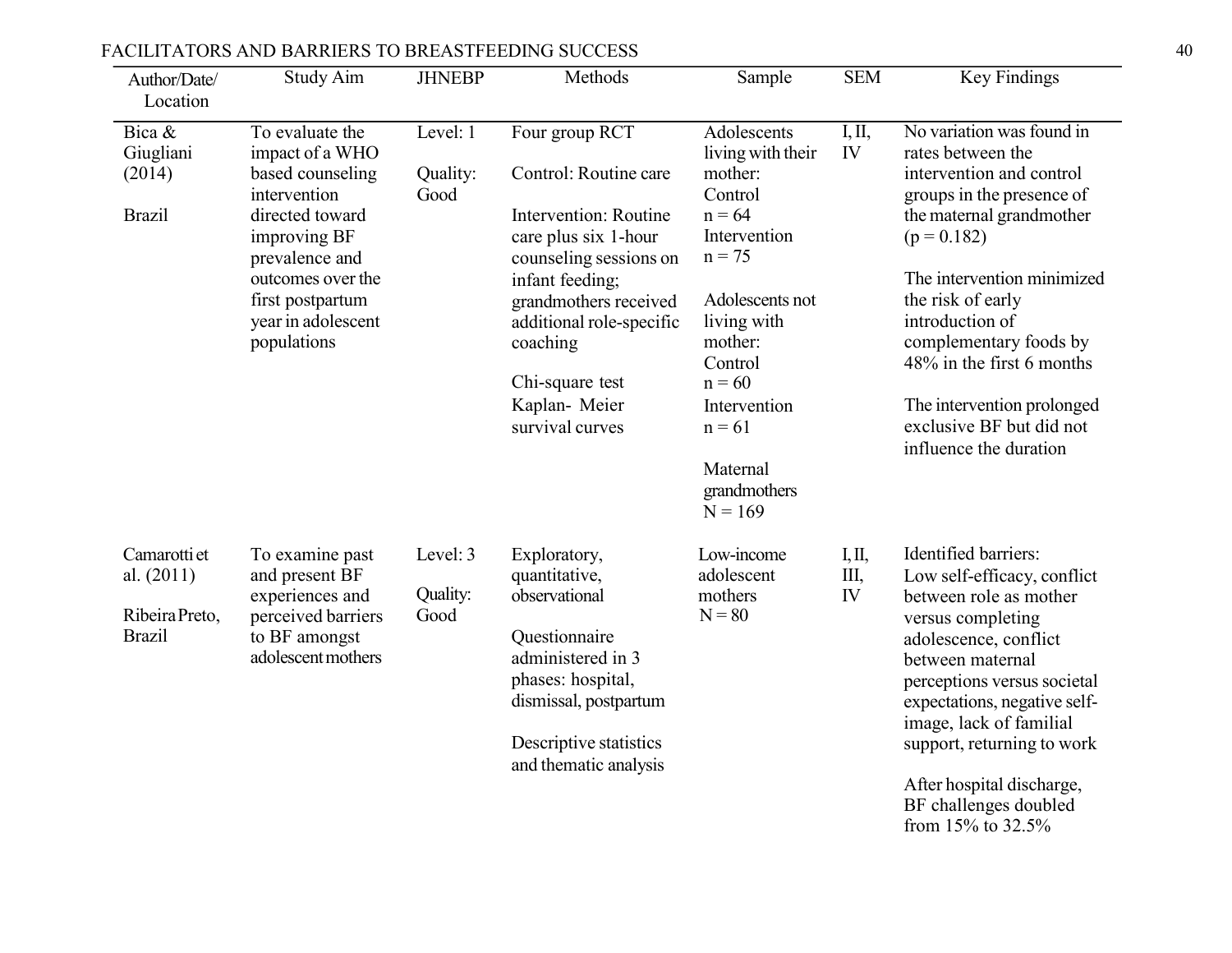| Author/Date/<br>Location                                   | Study Aim                                                                                                                                 | <b>JHNEBP</b>                  | Methods                                                                                                                                     | Sample                                                                                                    | <b>SEM</b>           | Key Findings                                                                                                                                                                                                                                                                                                                                                                                                                                                                                                                                                                                                   |
|------------------------------------------------------------|-------------------------------------------------------------------------------------------------------------------------------------------|--------------------------------|---------------------------------------------------------------------------------------------------------------------------------------------|-----------------------------------------------------------------------------------------------------------|----------------------|----------------------------------------------------------------------------------------------------------------------------------------------------------------------------------------------------------------------------------------------------------------------------------------------------------------------------------------------------------------------------------------------------------------------------------------------------------------------------------------------------------------------------------------------------------------------------------------------------------------|
| Condonet al.<br>(2012)<br>United<br>Kingdom,<br>England    | To examine<br>pregnant and<br>parenting<br>adolescent mothers'<br>perceptions of BF<br>support provided<br>by healthcare<br>professionals | Level: III<br>Quality:<br>Good | Qualitative descriptive<br>Individual semi-<br>structured interviews<br>Focus groups<br>Inductive, thematic<br>analysis                     | Pregnant and<br>parenting<br>adolescents<br>$N = 29$<br>Focus group<br>$n = 12$<br>Interviews<br>$n = 17$ | I, II,<br>III,<br>IV | Identified facilitators:<br>Provider-led education of<br>maternal and infant health<br>benefits, maternal<br>perceived convenience,<br>midwifery support,<br>continuation of provider BF<br>support beyond early PP<br>period, anticipatory<br>guidance of frequent<br>challenges, family, not<br>provider, support with BF<br>challenges<br>Identified barriers:<br>Perceived risk of social<br>humiliation, access to<br>hospital formula, lack of<br>provider BF support<br>beyond two weeks<br>postpartum, challenges of<br>balancing personal desire to<br>BF with external societal<br>norms (public BF) |
| Cota-Robles<br>et al. (2017)<br>Southwestern<br><b>USA</b> | To explore BF<br>habits and expand<br>upon adolescent<br>mothers' decision,<br>not to initiate BF<br>and reasons for<br>early cessation   | Level: III<br>Quality:<br>Good | Mixed methods<br>BF Survey used in the<br><b>CDC's Infant Feeding</b><br>Practices Study II,<br>administered between<br>6- and 24-months PP | Adolescent<br>mothers<br>registered in the<br>Personal<br><b>Success Path</b><br>of the Teen<br>Outreach  | I, II,<br>Ш,<br>IV   | Identified barriers to<br>initiation:<br>Return to school or work,<br>desire for more<br>freedom, inconvenience,<br>belief that formula was just<br>as good as or superior to                                                                                                                                                                                                                                                                                                                                                                                                                                  |

breast milk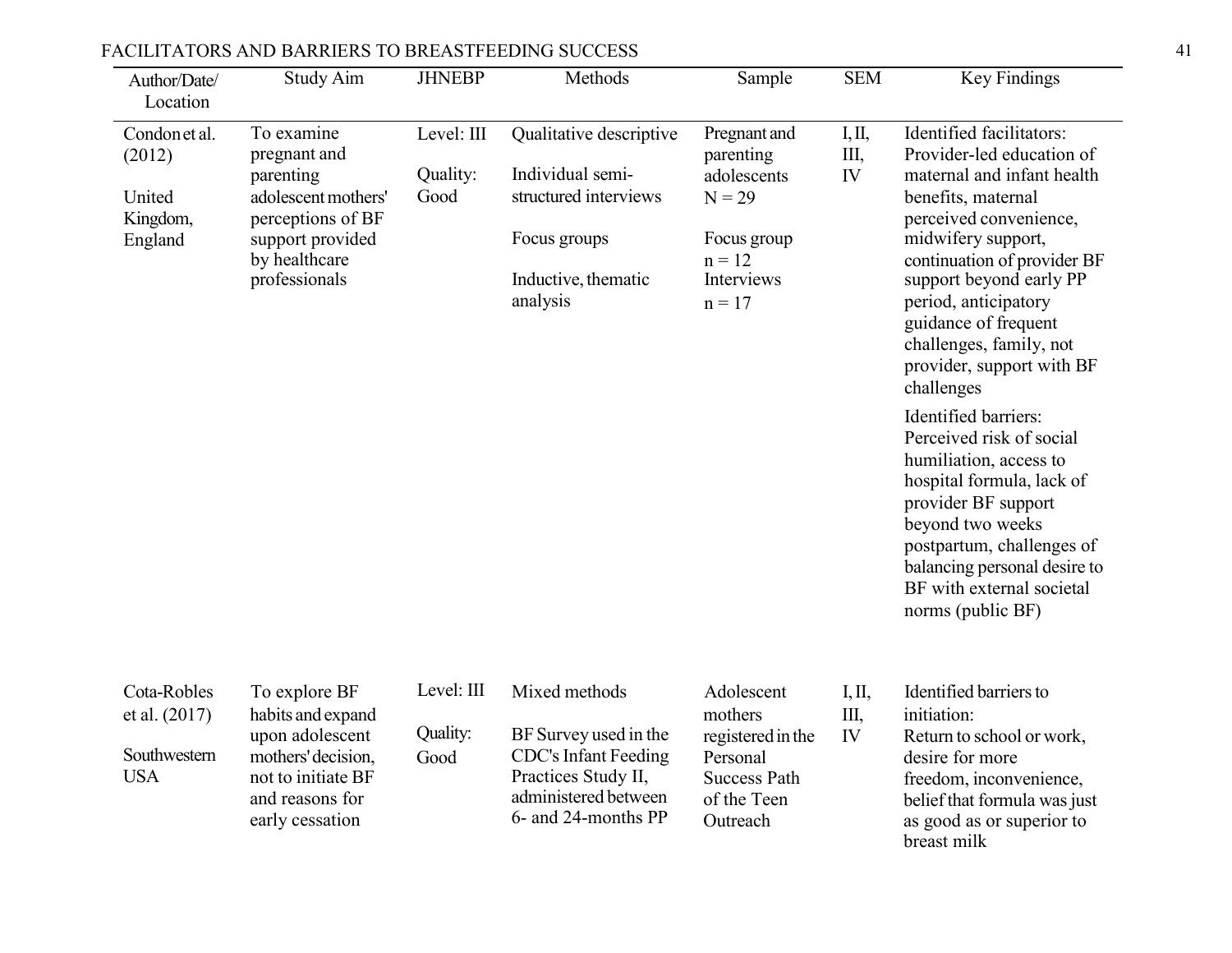| Author/Date/<br>Location                                         | Study Aim                                                                                                                                      | <b>JHNEBP</b>                  | Methods                                                                                                                                                                                                                                                                                                                                                                                                     | Sample                                                                                                                                                                      | <b>SEM</b>     | Key Findings                                                                                                                                                                                                                                                                                        |
|------------------------------------------------------------------|------------------------------------------------------------------------------------------------------------------------------------------------|--------------------------------|-------------------------------------------------------------------------------------------------------------------------------------------------------------------------------------------------------------------------------------------------------------------------------------------------------------------------------------------------------------------------------------------------------------|-----------------------------------------------------------------------------------------------------------------------------------------------------------------------------|----------------|-----------------------------------------------------------------------------------------------------------------------------------------------------------------------------------------------------------------------------------------------------------------------------------------------------|
|                                                                  |                                                                                                                                                |                                |                                                                                                                                                                                                                                                                                                                                                                                                             | Pregnancy<br>Services<br>program<br>$N = 314$                                                                                                                               |                |                                                                                                                                                                                                                                                                                                     |
| Edwards et al.<br>(2013)<br>Urban<br>university<br>hospital, USA | To investigate the<br>efficacy of a local<br>doula home<br>visiting service<br>fostering positive<br>BF outcomes in<br>pregnant<br>adolescents | Level: I<br>Quality:<br>Good   | Mixed methods: RCT,<br>qualitative interviews,<br>chart review<br>Control: Routine<br>prenatal care (PNC)<br>Intervention: Routine<br>PNC plus 1-10<br>weekly home visits<br>during pregnancy,<br>continuous intrapartum<br>support, and 12 PP<br>home visits during the<br>first three months<br>Analysis of variance<br>(ANOVA), Pearson<br>Correlation<br>Coefficient, and<br><b>Fisher's Exact Test</b> | Low-income<br><b>Black</b><br>adolescents < 34<br>weeks'<br>gestation<br>Control group<br>$n = 124$<br>Intervention<br>group<br>$n = 124$<br><b>Black</b> doulas<br>$N = 4$ | П,<br>Ш,<br>IV | Doulas positively impacted<br>BF initiation ( $p = .02$ )<br>and duration rates beyond 6<br>weeks ( $p = .04$ )<br>Ongoing education,<br>building trusting<br>relationships, readily<br>available support, and<br>similar cultural<br>backgrounds were found to<br>influence outcomes<br>positively |
| Germano-<br>Conde et al.<br>(2017)                               | To explore the<br>relationship<br>between BF self-<br>efficacy and<br>duration of                                                              | Level: III<br>Quality:<br>Good | Longitudinal,<br>prospective, and<br>observational                                                                                                                                                                                                                                                                                                                                                          | Adolescent<br>mothers<br>$N = 160$                                                                                                                                          | $\mathbf I$    | Identified barriers:<br>Perceived BF challenges<br>$(p = 0.0069)$ , perceived<br>obstacles ( $p = 0.0316$ )                                                                                                                                                                                         |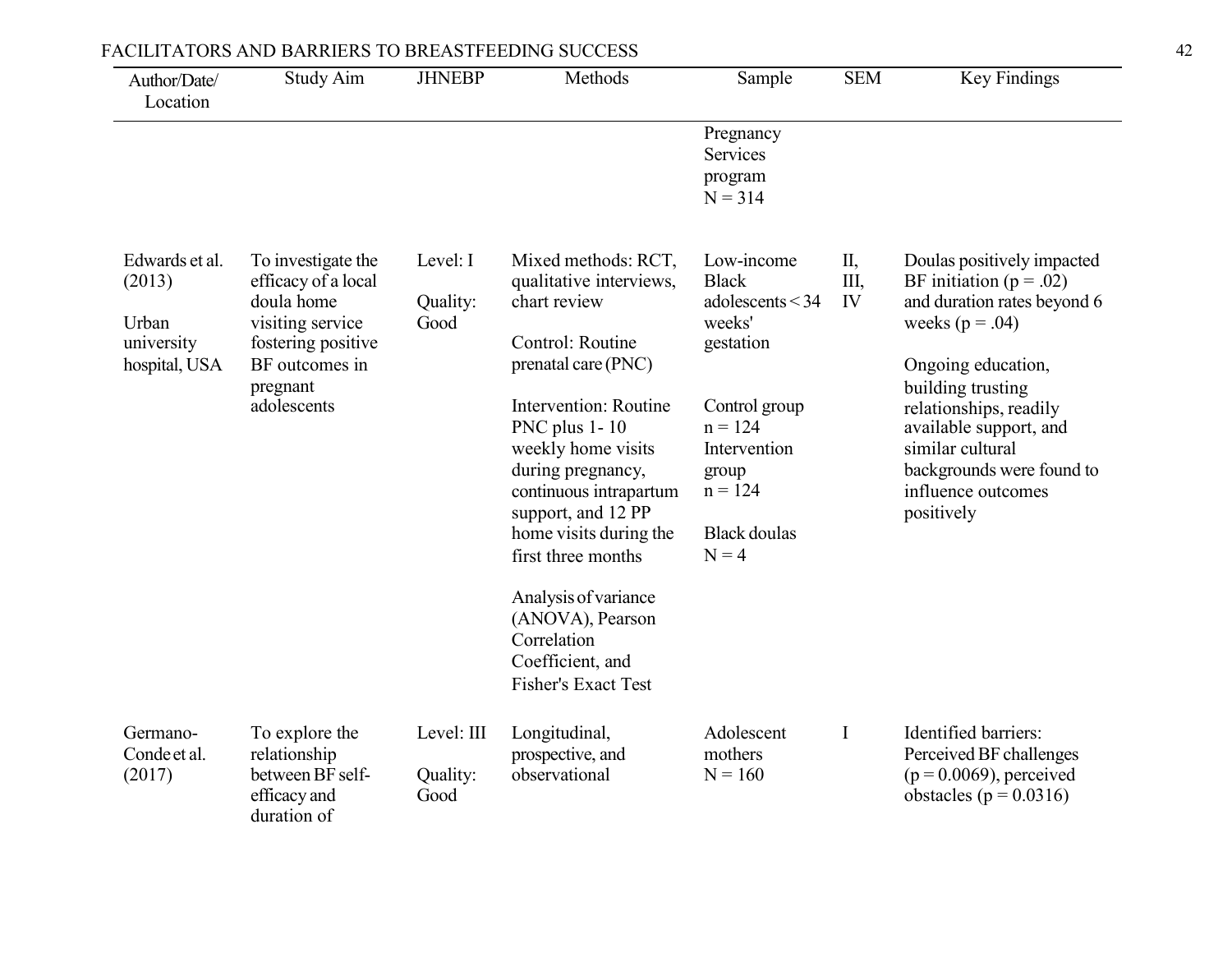| Author/Date/<br>Location                           | Study Aim                                                                                                                                                                  | <b>JHNEBP</b>                  | Methods                                                                                                                                                                                                    | Sample                                                                                                     | <b>SEM</b>     | Key Findings                                                                                                                                                                                                                                                                                                                                                                                                                                                 |
|----------------------------------------------------|----------------------------------------------------------------------------------------------------------------------------------------------------------------------------|--------------------------------|------------------------------------------------------------------------------------------------------------------------------------------------------------------------------------------------------------|------------------------------------------------------------------------------------------------------------|----------------|--------------------------------------------------------------------------------------------------------------------------------------------------------------------------------------------------------------------------------------------------------------------------------------------------------------------------------------------------------------------------------------------------------------------------------------------------------------|
| Ribeirão<br>Preto, Brazil                          | exclusive BF<br>among adolescent<br>mothers                                                                                                                                |                                | BF Self-Efficacy Scale<br>at $>$ 24 hours PP and<br>after BF initiation<br>Telephone<br>questionnaire at 1, 2,<br>and 6-months PP                                                                          |                                                                                                            |                | Provider awareness of BF<br>self-efficacy may assist in<br>interventions directed to<br>empower adolescent BF<br>success<br>No statistical difference in<br>self-efficacy or exclusive<br>BF status during PP follow-<br>ups                                                                                                                                                                                                                                 |
| Godbout et al.<br>(2016)<br>Louisville,<br>KY, USA | To discover how<br>participation in<br>WIC, paternal<br>involvement,<br>maternal<br>grandparent<br>support, and skin-<br>to-skin influences<br>infant feeding<br>decisions | Level: III<br>Quality:<br>Good | Retrospective chart<br>review<br>Data extracted from<br>Navicare Watch Child<br>system<br><b>Fisher Exact Test</b><br>Student t-test for<br>identification of social<br>and obstetrical<br>characteristics | Adolescent<br>Mothers<br>$N = 457$<br>BF group<br>$n = 301$<br><b>Bottle-Feeding</b><br>group<br>$n = 156$ | П,<br>Ш,<br>IV | Identified facilitators:<br>Paternal participation was<br>positively correlated with<br>BF though not statistically<br>significant ( $p = 0.0679$ )<br>skin-skin positively<br>impacted BF<br>$(p = .0064)$<br>Identified barriers:<br>Black teens are more<br>likely to bottle feed<br>$(p=.048)$ , maternal<br>grandparents/caretaker<br>involvement negatively<br>impacted BF rates<br>$(p=.0059)$<br>No statistical difference<br>with WIC participation |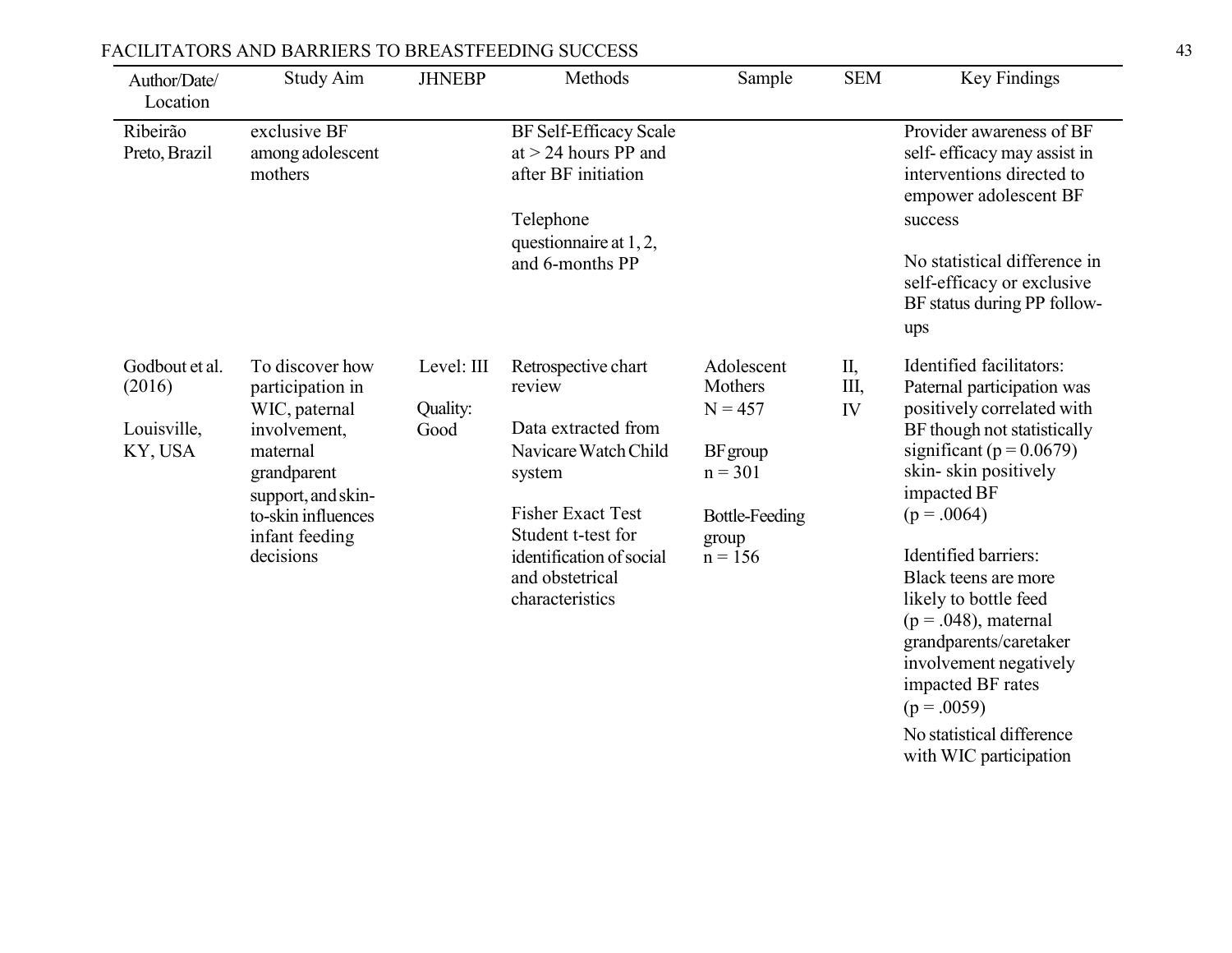| Author/Date/<br>Location      | Study Aim                                                 | <b>JHNEBP</b>          | Methods                                                                                                                                          | Sample                               | <b>SEM</b>                                 | Key Findings                                                                                                                                                                              |  |  |  |                                                                                                                       |
|-------------------------------|-----------------------------------------------------------|------------------------|--------------------------------------------------------------------------------------------------------------------------------------------------|--------------------------------------|--------------------------------------------|-------------------------------------------------------------------------------------------------------------------------------------------------------------------------------------------|--|--|--|-----------------------------------------------------------------------------------------------------------------------|
| Hall-Smith et<br>al. $(2012)$ | To examine how<br>the social and lived<br>experiences of  | Level: III<br>Quality: | Prospective<br>Qualitative                                                                                                                       | Adolescent<br>mothers<br>enrolled in | I, III,<br>IV                              | Identified facilitators:<br>Perception that "breast is<br>best," affordability,                                                                                                           |  |  |  |                                                                                                                       |
| Greensboro,<br>NC, USA        | adolescent mothers<br>influence their BF<br>journey       | Good                   | Face-to-face semi-<br>education<br>structured interviews,<br>course<br>weekly telephone<br>$N=5$<br>contact, and a single<br>follow-up interview | childbirth                           |                                            |                                                                                                                                                                                           |  |  |  | antepartum intention to BF,<br>accessibility, and school<br>staff accommodation to<br>pump, having a mother<br>who BF |
| Hunter et al.<br>(2015)       | To understand how<br>inpatient hospital                   | Level: III             | Qualitative                                                                                                                                      | Low-income<br>adolescent             | I, II,<br>$\mathop{\mathrm{III}}\nolimits$ | Identified facilitators:<br>Anticipatory guidance,                                                                                                                                        |  |  |  |                                                                                                                       |
| Oxfordshire,                  | encounters affect<br>adolescent                           | Quality:<br>Good       | Semi-structured<br>interviews                                                                                                                    | mothers<br>participating in          |                                            | encouragement, and praise<br>trusting relationships,                                                                                                                                      |  |  |  |                                                                                                                       |
| England                       | mothers' attitudes,<br>perceptions, and<br>infant feeding |                        | Focus groups                                                                                                                                     | young parent<br>groups               | $N = 15$                                   | emotional support from<br>peers, education from a<br>midwife                                                                                                                              |  |  |  |                                                                                                                       |
|                               | decisions                                                 |                        | Inductive and thematic<br>analysis                                                                                                               |                                      |                                            | Identified barriers:<br>Feeling disempowered and<br>uninvolved, pain and<br>exhaustion, impaired infant<br>bonding, perceived hospital<br>environment as task-<br>oriented, criticism and |  |  |  |                                                                                                                       |

discrimination, feeling observed and judged, fear of asking for assistance, being

away from home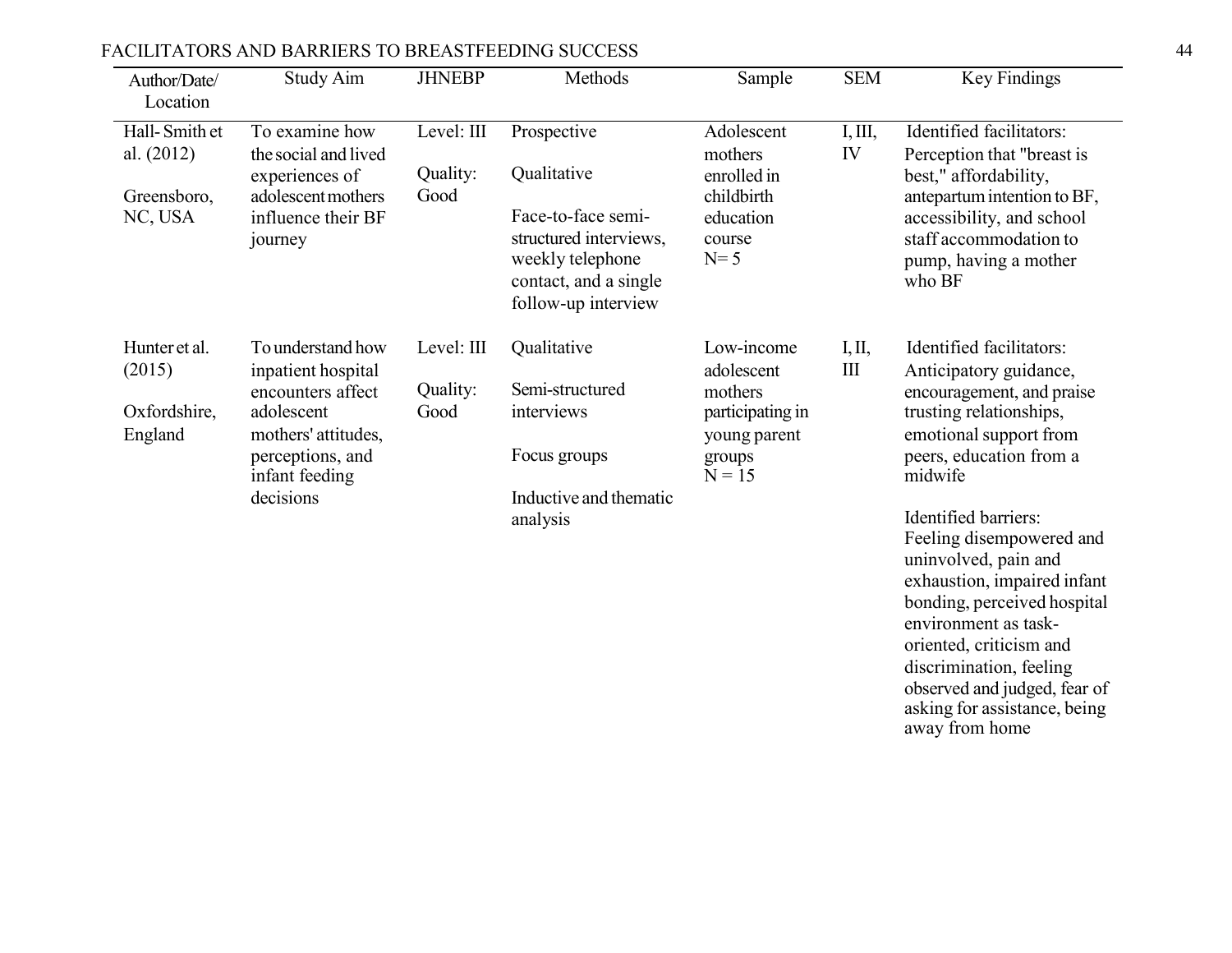| Author/Date/                                        | <b>Study Aim</b>                                                                                                                                                                                                                                | <b>JHNEBP</b>                  | Methods                                                                                                                                                                                                                                                                                                                                                                                                  | Sample                             | <b>SEM</b>   | Key Findings                                                                                                                                                                                                                                                                                                                                                                  |
|-----------------------------------------------------|-------------------------------------------------------------------------------------------------------------------------------------------------------------------------------------------------------------------------------------------------|--------------------------------|----------------------------------------------------------------------------------------------------------------------------------------------------------------------------------------------------------------------------------------------------------------------------------------------------------------------------------------------------------------------------------------------------------|------------------------------------|--------------|-------------------------------------------------------------------------------------------------------------------------------------------------------------------------------------------------------------------------------------------------------------------------------------------------------------------------------------------------------------------------------|
| Location                                            |                                                                                                                                                                                                                                                 |                                |                                                                                                                                                                                                                                                                                                                                                                                                          |                                    |              |                                                                                                                                                                                                                                                                                                                                                                               |
| Jara-Palacios<br>et al. (2015)<br>Quito,<br>Ecuador | To determine<br>factors that most<br>significantly<br>impact the decision<br>to exclusively BF<br>for young mothers                                                                                                                             | Level: III<br>Quality:<br>Good | Cross-sectional<br>exploratory, mixed<br>methods<br>Analysis tool designed<br>and previously<br>validated by<br>adolescent mothers<br>Multivariate logistic<br>regression and Chi-<br>square test                                                                                                                                                                                                        | Adolescent<br>mothers<br>$N = 375$ | I, II,<br>IV | Identified barriers to<br>initiation and reasons for<br>early cessation:<br>Milk supply concerns, return<br>to school or work, maternal<br>choice<br>Identified facilitators to<br>exclusive BF:<br>Knowledge of<br>recommendations<br>$(p=0.049)$ , awareness of<br>maternal health benefits<br>$(p = 0.029)$ , family and<br>partner support are<br>essential               |
| Khonsung et<br>al. (2021)<br>Northern<br>Thailand   | To determine if<br>pregnancy<br>intention,<br>perceived benefits<br>and barriers, self-<br>efficacy, maternity<br>care practices, and<br>peer and family<br>support are<br>predictors of BF<br>rates at 6 months<br>PP in adolescent<br>mothers | Level: III<br>Quality:<br>Good | Predictive cross-<br>sectional mixed<br>methods design using<br>six previously<br>validated tools:<br>Pregnancy Intention<br>and BF Practice<br>Questionnaire,<br>Perceived Benefits of<br>BF Questionnaire, BF<br><b>Efficacy Scale, Family</b><br>Support Questionnaire,<br><b>Maternity Practice</b><br>Questionnaire<br>Analysis was<br>completed using<br>descriptive and<br>inferential statistics | Adolescent<br>mothers<br>$N = 195$ | I, II        | Identified facilitators:<br>Self-efficacy ( $p = 0.006$ ),<br>high BF Self-efficacy<br>scores (9.91 times more<br>likely to exclusively BF,<br>family support ( $p = 0.037$ ),<br>knowledge of BF benefits<br>$(p=.398)$<br>Identified barriers:<br>Pre- pregnancy intention<br>$(p = 0.068)$ , and maternity<br>care practices ( $p = 0.514$ )<br>did not predict rate of BF |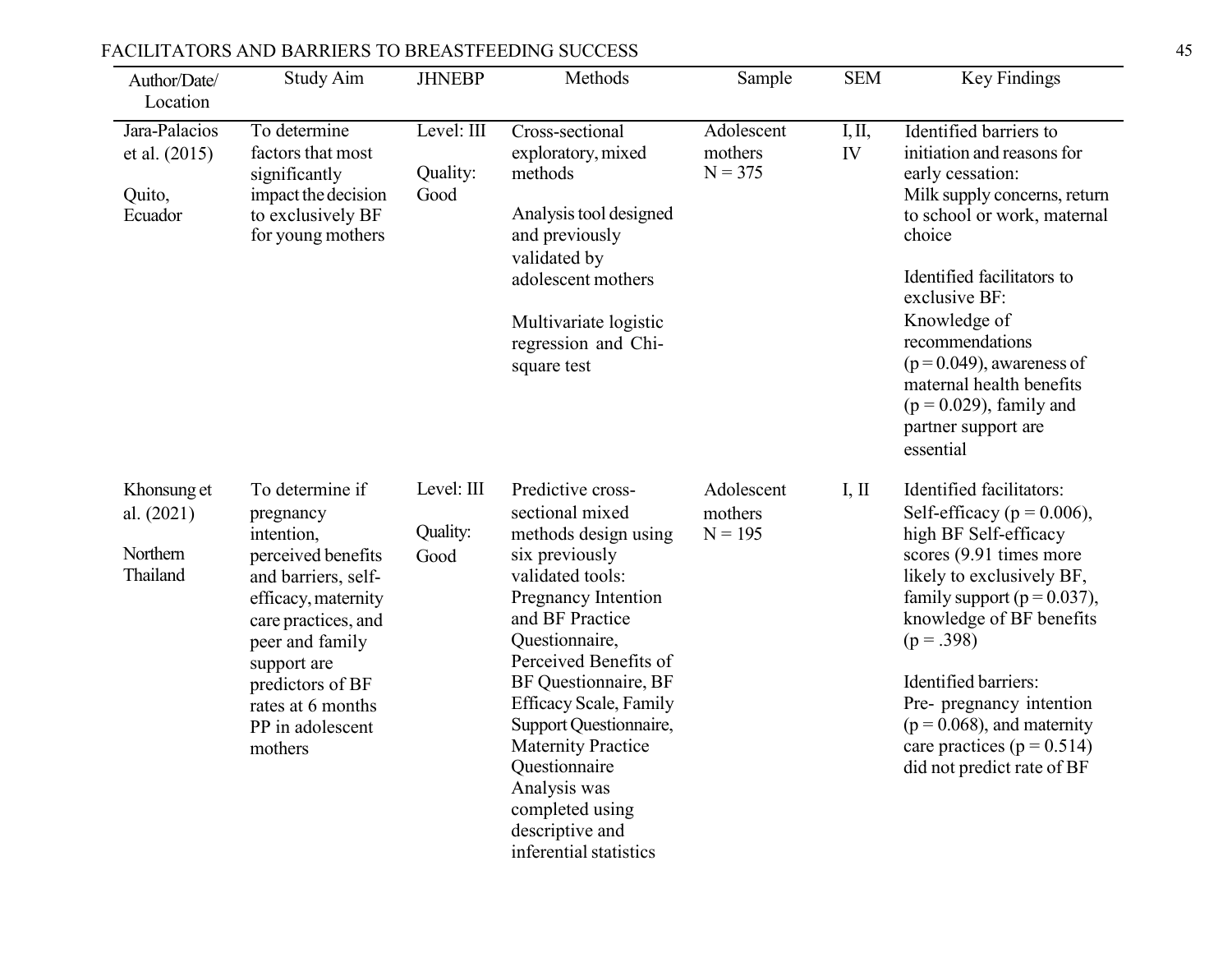| Author/Date/<br>Location                               | Study Aim                                                                                                                                             | <b>JHNEBP</b>                  | Methods                                                                                                                                                                                                 | Sample                                                                   | <b>SEM</b>                   | Key Findings                                                                                                                                                                                                                                                                                                                                                                                                          |
|--------------------------------------------------------|-------------------------------------------------------------------------------------------------------------------------------------------------------|--------------------------------|---------------------------------------------------------------------------------------------------------------------------------------------------------------------------------------------------------|--------------------------------------------------------------------------|------------------------------|-----------------------------------------------------------------------------------------------------------------------------------------------------------------------------------------------------------------------------------------------------------------------------------------------------------------------------------------------------------------------------------------------------------------------|
| Leclair et al.<br>(2015)<br>Ontario,<br>Canada         | To describe the<br>association<br>between multiple<br>sociodemographic<br>factors and BF<br>intention and<br>initiation in<br>pregnant<br>adolescents | Level: III<br>Quality:<br>Good | Retrospective<br>population-based<br>cohort using the Better<br>Outcomes Registry &<br>Network (BORN)<br>database<br>Chi-square and<br>independent t-test<br>Multivariate logistic<br>regression        | Pregnant<br>adolescents<br>$N = 22,023$                                  | I, II                        | Identified facilitators to<br>exclusive BF at hospital<br>discharge (all $p = <.0001$ ):<br>Intention to BF, older age,<br>attending prenatal classes,<br>living in a higher-income<br>area<br>Identified barriers to<br>exclusive BF at hospital<br>discharge (all $p = 0.005$ ):<br>High parity, no antenatal<br>provider, substance and<br>tobacco abuse, no<br>attendance of prenatal<br>class, cesarean delivery |
| Monteiro et<br>al. (2014)<br>Ribeirão<br>Preto, Brazil | To determine BF<br>characteristics and<br>needs in adolescent<br>mothers                                                                              | Level: III<br>Quality:<br>Good | Cross-sectional study<br>with mixed method<br>design<br>Demographics<br>retrieved from an<br>online database<br>Semi-structured<br>interviews<br>Descriptive statistics<br>Thematic content<br>analysis | Adolescent<br>mothers<br>Survey:<br>$N = 229$<br>Interviews:<br>$N = 10$ | I, II,<br>$\mathop{\rm III}$ | Identified facilitators:<br>A positive view of BF and<br>health benefits, healthcare<br>team and family support,<br>anticipatory guidance<br>Identified barriers:<br>BF difficulties (pain and fear),<br>early introduction of<br>complementary foods,<br>infant refusal of the breast                                                                                                                                |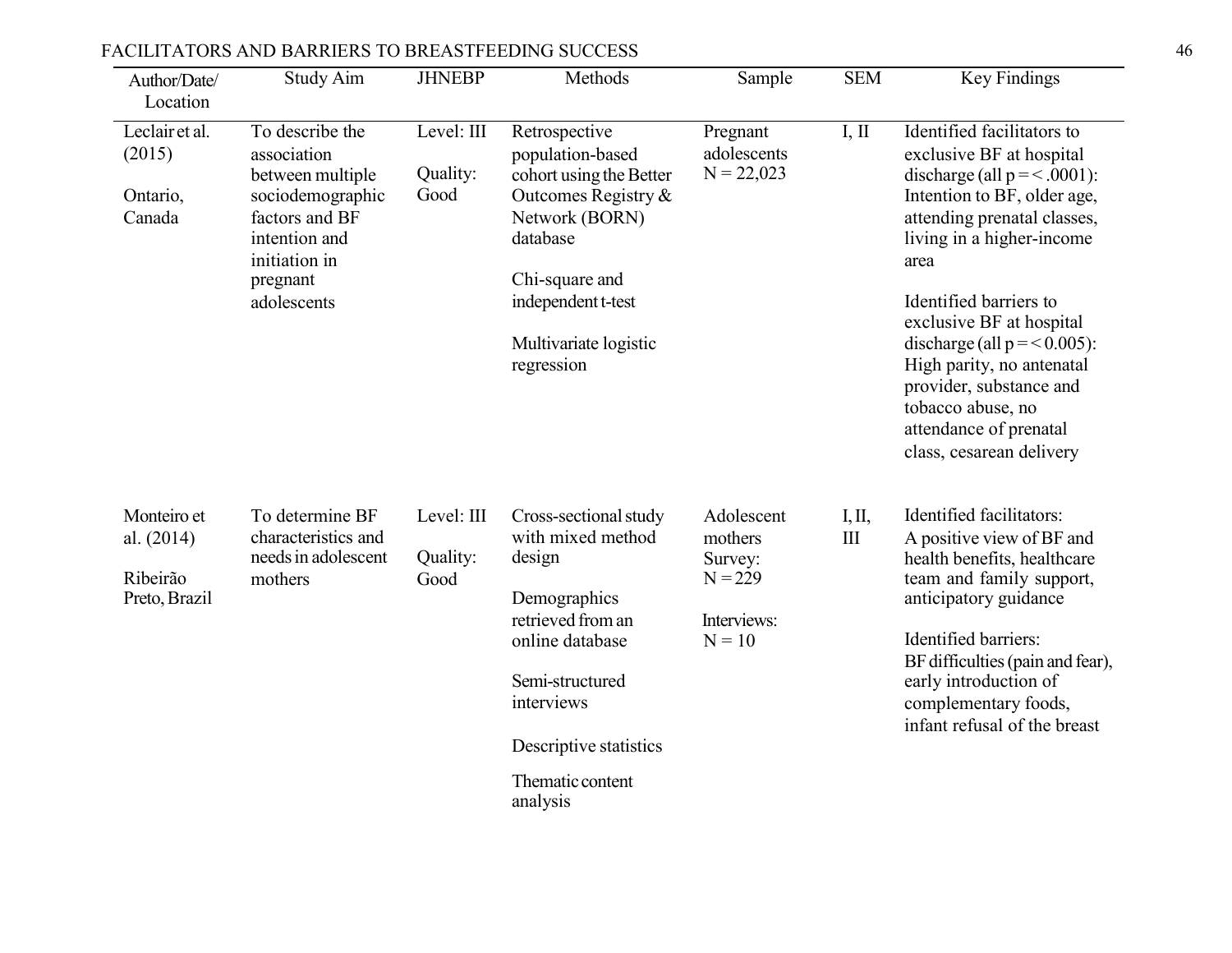| Author/Date/<br>Location                                       | Study Aim                                                                                                                       | <b>JHNEBP</b>                | Methods                                                                       | Sample                                                                                                | <b>SEM</b>            | Key Findings                                                                                                                                                                                                                                                                                                                                                                                                                                                                                                                                                                                                                                                         |
|----------------------------------------------------------------|---------------------------------------------------------------------------------------------------------------------------------|------------------------------|-------------------------------------------------------------------------------|-------------------------------------------------------------------------------------------------------|-----------------------|----------------------------------------------------------------------------------------------------------------------------------------------------------------------------------------------------------------------------------------------------------------------------------------------------------------------------------------------------------------------------------------------------------------------------------------------------------------------------------------------------------------------------------------------------------------------------------------------------------------------------------------------------------------------|
| Muelbert &<br>Giugliani<br>(2018)<br>Southern<br><b>Brazil</b> | To determine<br>factors<br>associated with BF<br>maintenance at 6,<br>12, and 24 months<br>in a cohort of<br>adolescent mothers | Level: I<br>Quality:<br>High | Secondary analysis of<br><b>RCT</b><br>Univariate Poisson<br>regression model | Adolescent<br>mothers<br>6 months:<br>$N = 228$<br>12 months:<br>$N = 237$<br>24 months:<br>$N = 207$ | I, II,<br>Ш,<br>IV, V | Identified factors associated<br>with BF at six months (all<br>found to be statistically<br>significant):<br>Black/brown maternal skin<br>color, living with maternal<br>grandmother, pacifier non-<br>use, longer exclusive BF<br>duration<br>Identified factors associated<br>with BF at 12 months (all<br>found to be statistically<br>significant):<br>Female infant sex, maternal<br>grandmother and partner<br>support, pacifier non-use,<br>longer exclusive BF<br>duration<br>Identified factors associated<br>with BF duration at 24<br>months (all found to be<br>statistically significant):<br>Paternal age $>$ 22,<br>multiparity, pacifier non-<br>use |
|                                                                |                                                                                                                                 |                              |                                                                               |                                                                                                       |                       |                                                                                                                                                                                                                                                                                                                                                                                                                                                                                                                                                                                                                                                                      |

| Nesbitt et al.<br>(2012) | To examine<br>adolescent   | Level: III       | Qualitative descriptive                   | Adolescent<br>mothers | Ш | Identified facilitators of<br>initiation and duration: |
|--------------------------|----------------------------|------------------|-------------------------------------------|-----------------------|---|--------------------------------------------------------|
|                          | mothers'<br>perceptions of | Ouality:<br>Good | Individual semi-<br>structured interviews | $N=16$                |   | Decision to BF made<br>prenatally, infant health       |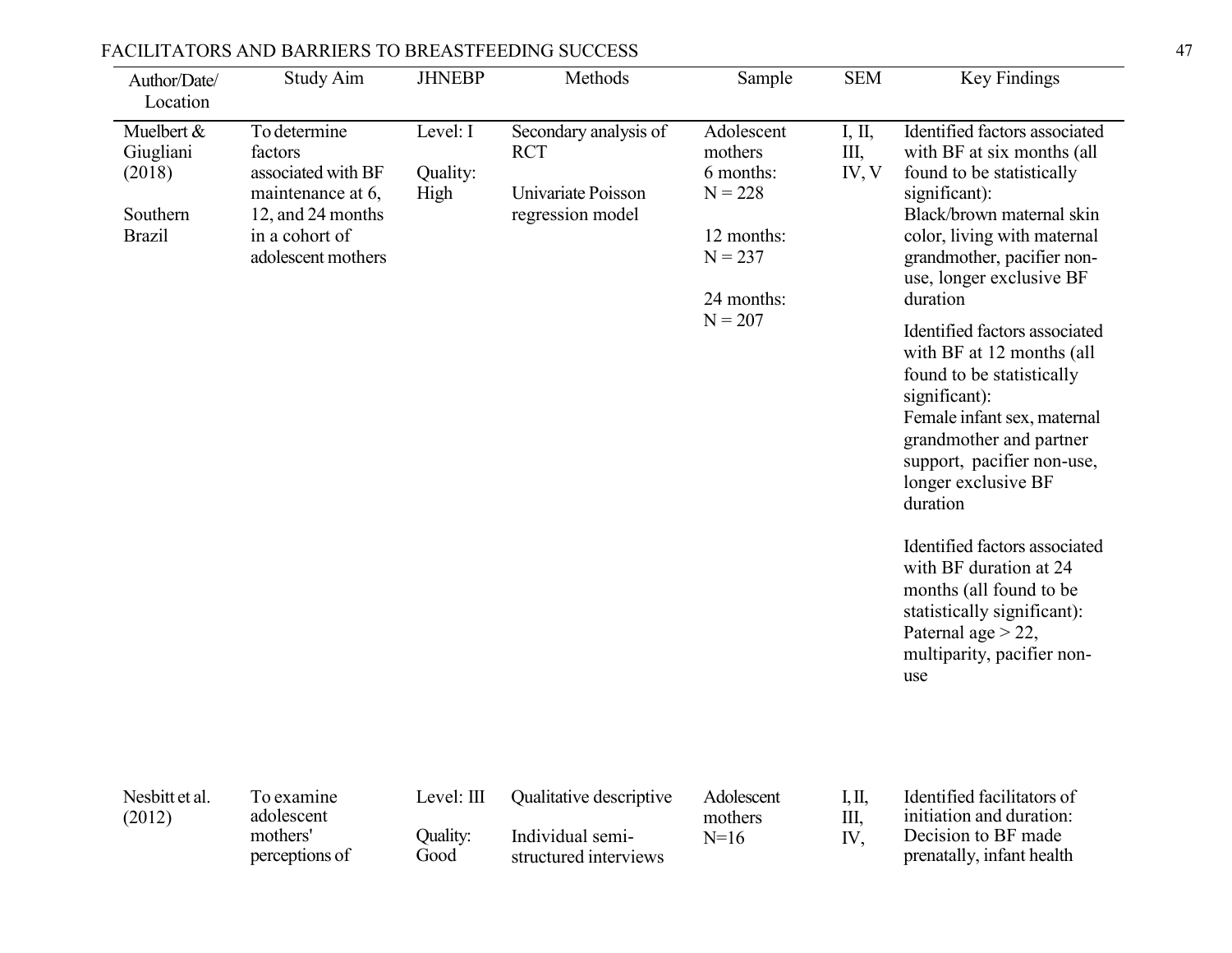| Author/Date/<br>Location                        | <b>Study Aim</b>                                                                          | <b>JHNEBP</b>                  | Methods                                                                                                                                                                                                                                   | Sample                            | <b>SEM</b>         | Key Findings                                                                                                                                                                                                                                                                                                                                                                |
|-------------------------------------------------|-------------------------------------------------------------------------------------------|--------------------------------|-------------------------------------------------------------------------------------------------------------------------------------------------------------------------------------------------------------------------------------------|-----------------------------------|--------------------|-----------------------------------------------------------------------------------------------------------------------------------------------------------------------------------------------------------------------------------------------------------------------------------------------------------------------------------------------------------------------------|
| Ontario,<br>Canada                              | facilitators and<br>barriers to the<br>initiation and<br>initiation and<br>duration of BF |                                |                                                                                                                                                                                                                                           |                                   |                    | benefits, supportive<br>partners, peer support,<br>female family support, PP<br>nursing care<br>Identified barriers to<br>initiation and duration:<br>Lack of BF knowledge,<br>misconceptions, unrealistic<br>expectations, perceived<br>social limitations, and<br>concerns of societal<br>judgment, time, not<br>accessing PP support                                     |
| Nuampa et al.<br>(2018)<br>Bangkok,<br>Thailand | To explore the BF<br>experiences among<br>Thai adolescent<br>mothers                      | Level: III<br>Quality:<br>Good | Qualitative<br>descriptive,<br>phenomenological<br>Individual semi-<br>structured interviews<br>Demographics<br>collected using the<br>closed-ended Personal<br><b>Information Form</b><br>Descriptive statistics<br>and content analysis | Adolescent<br>mothers<br>$N = 20$ | I, II,<br>Ш,<br>IV | Identified facilitators:<br>Perceived maternal and<br>infant health benefits,<br>maternal-infant bonding,<br>economic savings, family,<br>healthcare, and professional<br>support<br>Identified barriers:<br>BF challenges, balancing<br>work and school<br>obligations, lack of BF<br>support from work or<br>school, public BF,<br>balancing motherhood,<br>social stigma |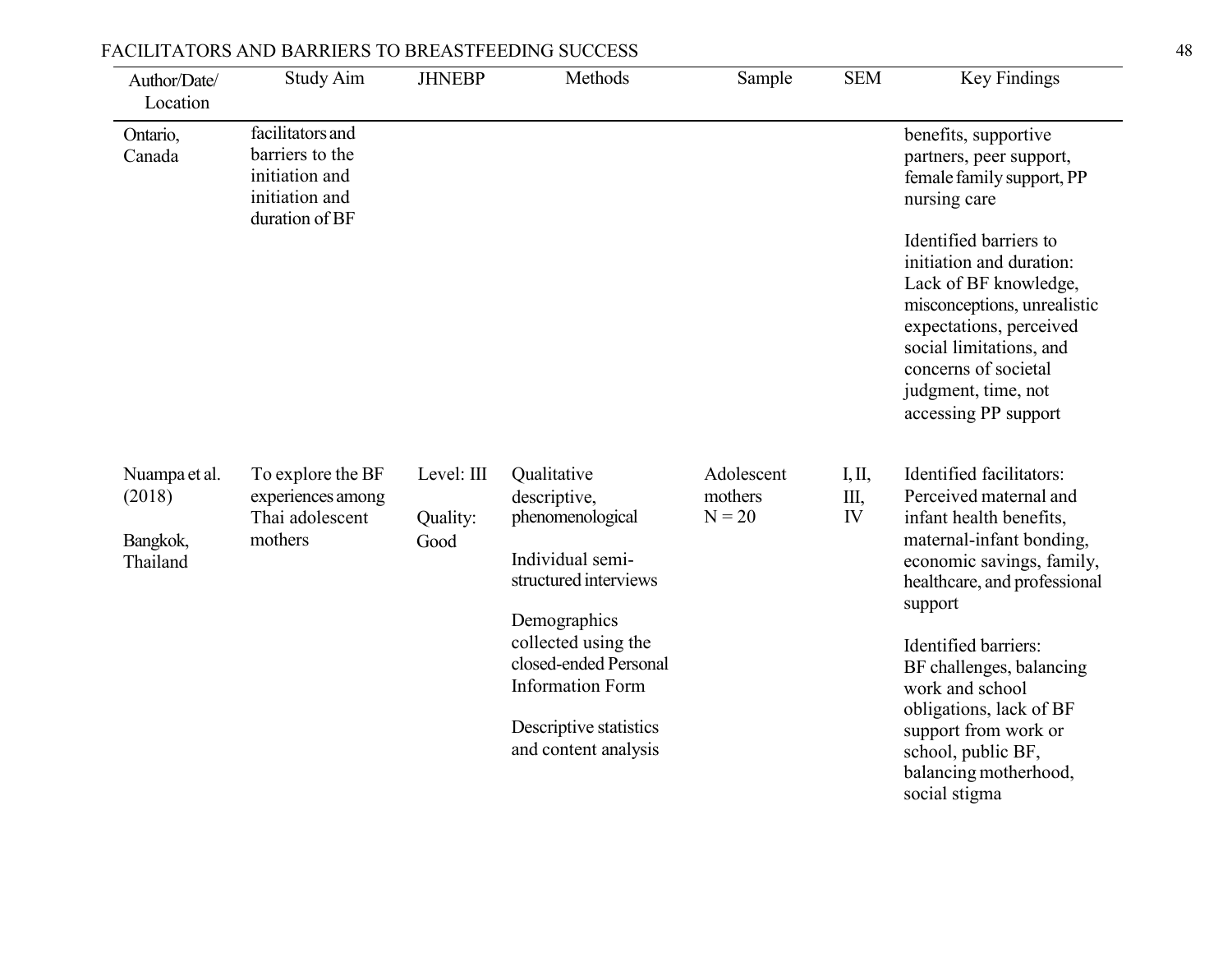| Author/Date/<br>Location                                      | <b>Study Aim</b>                                                                                                                         | <b>JHNEBP</b>                  | Methods                                                                                                                                                                                                           | Sample                                                                                                                                                                                                                              | <b>SEM</b>         | <b>Key Findings</b>                                                                                                                                                                                                                                                                                                                                                |
|---------------------------------------------------------------|------------------------------------------------------------------------------------------------------------------------------------------|--------------------------------|-------------------------------------------------------------------------------------------------------------------------------------------------------------------------------------------------------------------|-------------------------------------------------------------------------------------------------------------------------------------------------------------------------------------------------------------------------------------|--------------------|--------------------------------------------------------------------------------------------------------------------------------------------------------------------------------------------------------------------------------------------------------------------------------------------------------------------------------------------------------------------|
| Nuampa et al.<br>(2019)<br>Bangkok,<br>Thailand               | To obtain data<br>regarding exclusive<br>BF and patterns<br>leading to<br>successful BF in<br>adolescent mothers                         | Level: III<br>Quality:<br>Good | Mixed methods<br>using concept<br>mapping,<br>multidimensional<br>scaling, and<br>descriptive and<br>cluster analysis                                                                                             | A purposive<br>sample of<br>adolescent<br>mothers<br>participating in<br>brainstorming,<br>sorting, and<br>rating of<br>statements<br>$N = 28$<br>Participants<br>randomized to a<br>mapping and<br>pathway<br>creation<br>$n = 14$ | I, II,<br>Ш,<br>IV | Identified facilitators:<br>Infant health benefits,<br>patience, detailed education<br>on expressing breastmilk,<br>lactation consultant<br>support,<br>easily accessible<br>information<br>Identified barriers:<br>Fear of infant choking,<br>breast and nipple pain,<br>social limitations, public<br>embarrassment, limited<br>power within family<br>structure |
| Pillay et al.<br>(2018)<br>KwaZulu-<br>Natal, South<br>Africa | To gain deeper<br>insight into<br>thoughts and<br>experiences of BF<br>that influence<br>teenage mothers'<br>infant feeding<br>decisions | Level: III<br>Quality:<br>Good | Cross-Sectional,<br>exploratory descriptive<br>Individual interviews<br>with an open-ended<br>questionnaire<br>T-tests, Chi-square,<br>and Fisher's Exact<br>Test<br>Multivariate logistic<br>regression analysis | Adolescent<br>mothers<br>$N = 73$                                                                                                                                                                                                   | I, II,<br>Ш,<br>IV | Identified facilitators:<br>Supportive family, BF<br>education<br>Identified barriers:<br>Less than 17 years,<br>returning to school $(8.6\%$<br>more likely<br>to cease BF), advice from<br>family members, especially<br>maternal grandmothers,<br>79.5% more likely to cease<br>BF with significant<br>challenges, maternal illness                             |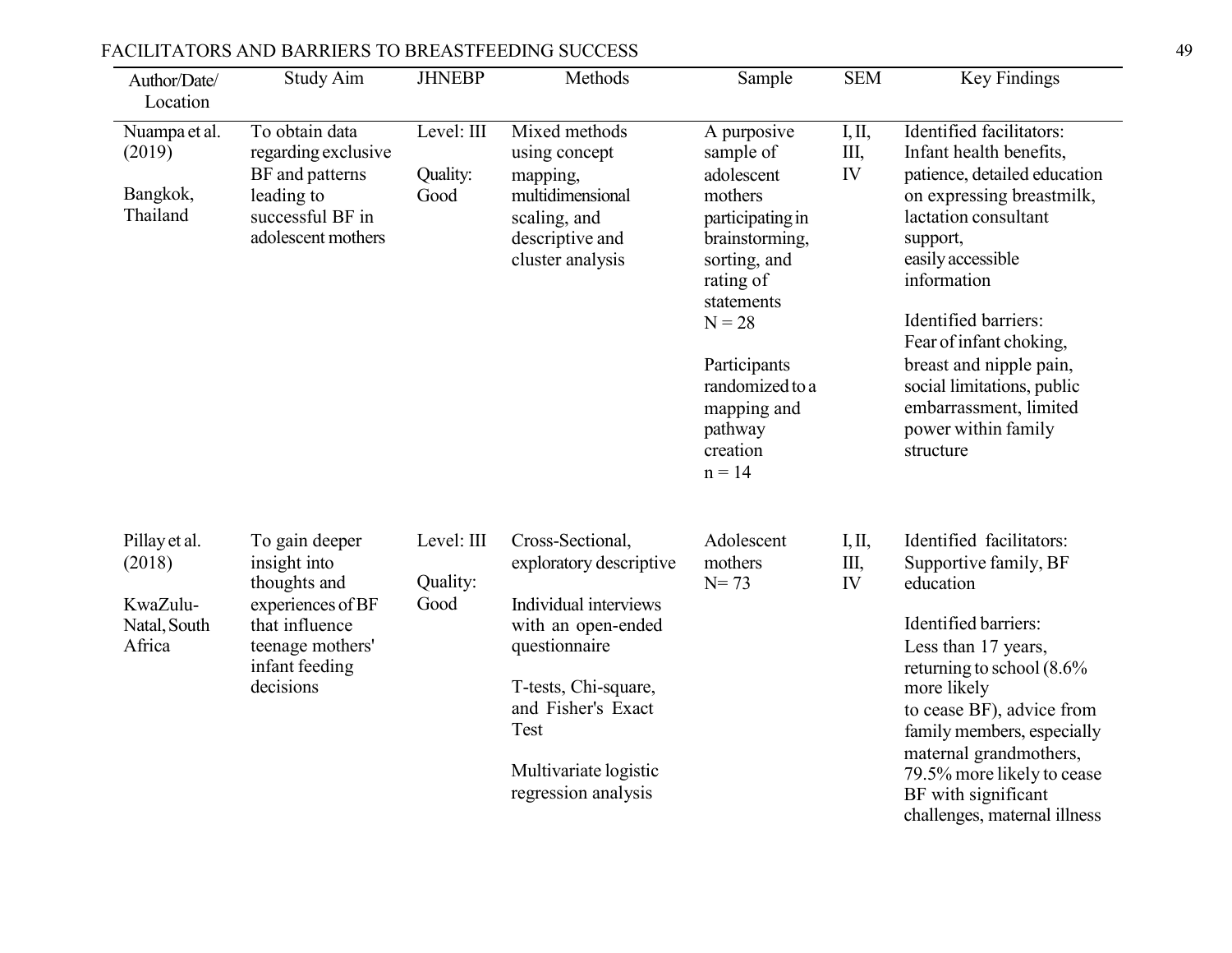| Author/Date/<br>Location              | Study Aim                                                                                                                                                                                                | <b>JHNEBP</b>                | Methods                                                                                                                                                             | Sample                                                                                                                                                                           | <b>SEM</b>  | Key Findings                                                                                                                                                                                                                                                                                                            |
|---------------------------------------|----------------------------------------------------------------------------------------------------------------------------------------------------------------------------------------------------------|------------------------------|---------------------------------------------------------------------------------------------------------------------------------------------------------------------|----------------------------------------------------------------------------------------------------------------------------------------------------------------------------------|-------------|-------------------------------------------------------------------------------------------------------------------------------------------------------------------------------------------------------------------------------------------------------------------------------------------------------------------------|
| Wambach et<br>al. $(2011)$<br>KS, USA | To test the<br>hypothesis that<br>education<br>programs provided<br>by a lactation<br>counselor and peer<br>support team can<br>improve BF<br>initiation, duration,<br>and exclusivity to 6<br>months PP | Level: 1<br>Quality:<br>Good | Prospective non-<br>blinded 3 group RCT<br><b>BF</b> Attrition Prediction<br>Tool (BAPT)<br>Univariate,<br>multivariate, and<br>descriptive statistical<br>analysis | Adolescent<br>mothers:<br>$N = 201$<br>Intervention<br>Group (focus<br>on $BF$ ):<br>$n = 77$<br>Attention<br>Control (no<br>focus on BF:<br>$n = 60$<br>Usual care:<br>$n = 64$ | I, II,<br>Ш | Identified facilitators to<br>initiation:<br>BF knowledge<br>$(p=.008)$ , prenatal BF<br>intention ( $p = < .0001$ ),<br>the timing of BF decision<br>$(p=.002)$ , social and<br>professional support<br>$(p = 0.001)$<br>Identified barriers to<br>duration:<br>Formula<br>supplementation was<br>prevalent by 3 weeks |

*Note.* Socio-ecological model (SEM), Breast Feeding (BF), Post-Partum (PP), Randomized Control Trial (RCT)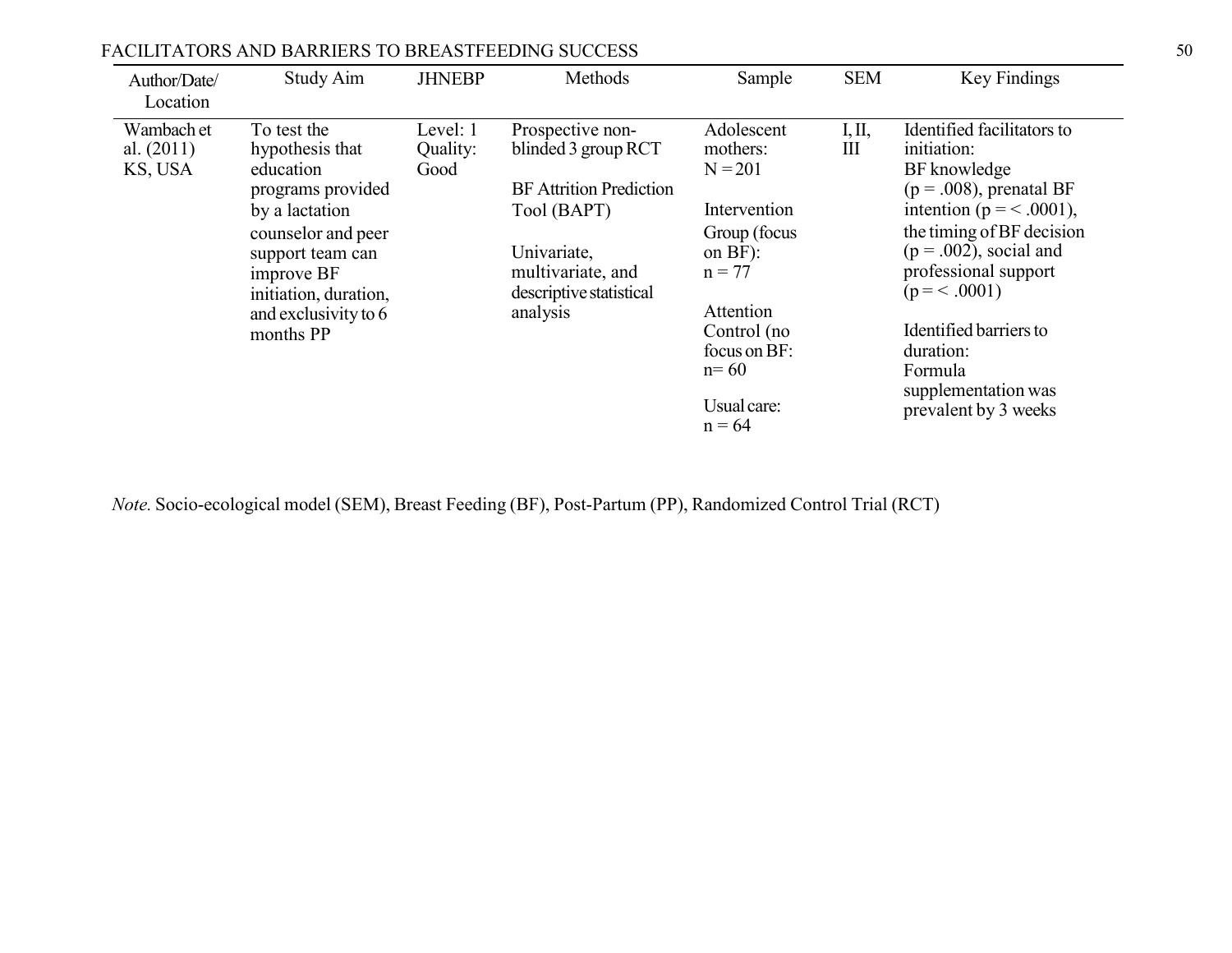## **Appendix C**

## *Barriers and FacilitatorsInfluencing Adolescent Breastfeeding Success*

| Socio-Ecological Model Level | Facilitators                                                                                                                                                                                                                      | <b>Barriers</b>                                                                                                                                                                                                                      |
|------------------------------|-----------------------------------------------------------------------------------------------------------------------------------------------------------------------------------------------------------------------------------|--------------------------------------------------------------------------------------------------------------------------------------------------------------------------------------------------------------------------------------|
| Individual (I)               | Awareness of maternal and<br>infant health benefits,<br>affordability and convenience,<br>a stated intention to<br>breastfeed, high self-efficacy                                                                                 | Maternal perceptions of low<br>milk supply, maternal<br>exhaustion, breast and nipple<br>pain, balancing<br>developmental, student, work,<br>and maternal roles                                                                      |
| Interpersonal (II)           | Regular paternal participation<br>in infant care, support from<br>maternal grandmother and<br>female relatives with a<br>positive breastfeeding<br>experience, in-person and<br>online peer and friend<br>camaraderie and support | Lack of peer and family<br>support, negative thoughts and<br>opinions on breastfeeding held<br>by peers and friends,<br>sexualization of breasts,<br>receiving guidance from those<br>without a personal history of<br>breastfeeding |
| Organizational (III)         | Midwife-led education and<br>lactation support, honest and<br>transparent anticipatory<br>guidance, trusting and<br>culturally sensitive provider-<br>patient relationships, home-<br>visiting doula services                     | Task-oriented hospital<br>environment, negative<br>healthcare staff attitudes, and<br>interactions, no prenatal<br>provider, no childbirth class<br>attendance, cessation of<br>breastfeeding support                                |